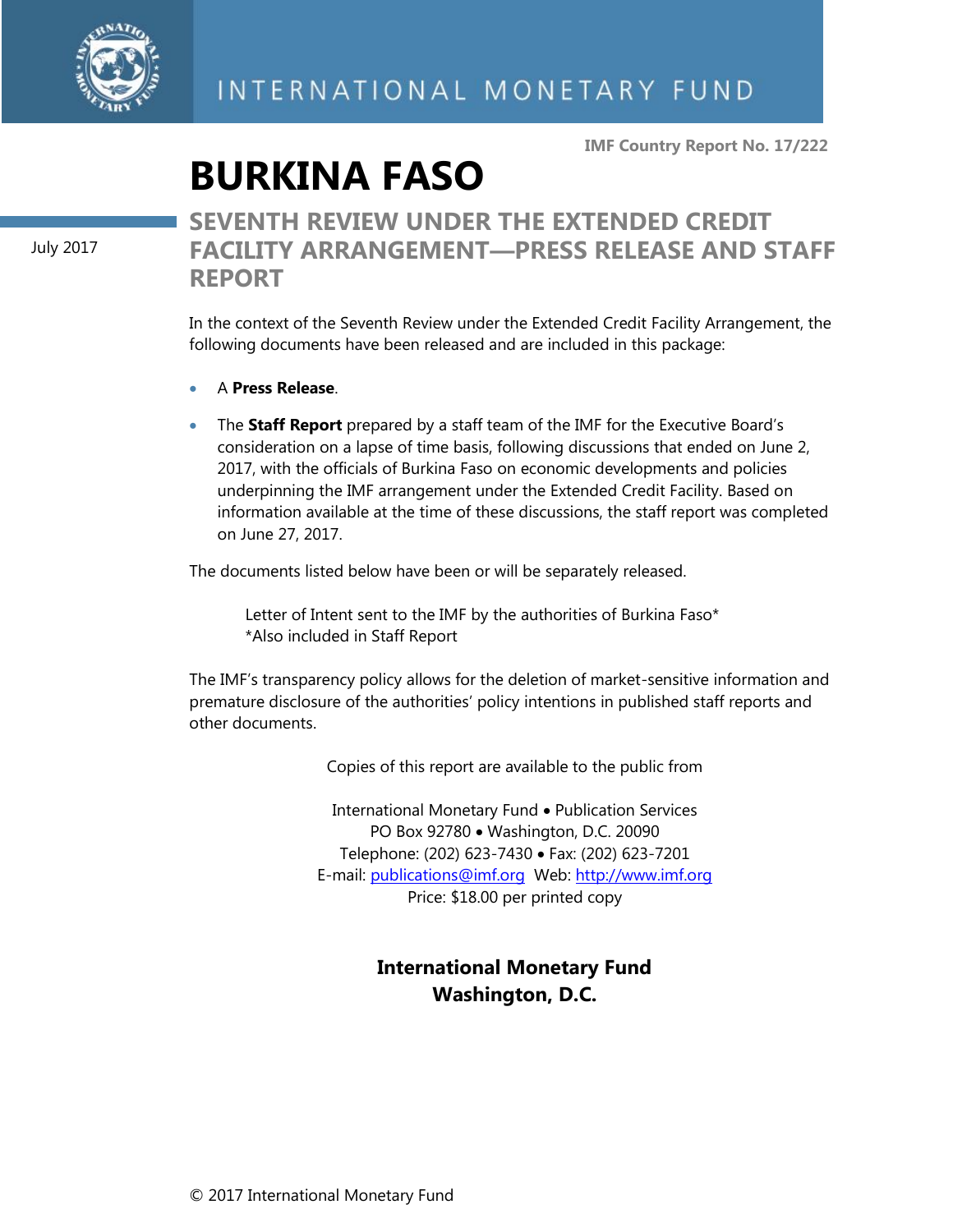

Press Release No. 17/284 FOR IMMEDIATE RELEASE July 14, 2017

 $\overline{a}$ 

International Monetary Fund 700 19th Street, NW Washington, D. C. 20431 USA

# **IMF Executive Board Completes Seventh and Final Review Under the Extended Credit Facility Arrangement for Burkina Faso and Approves US\$6.2 Million Disbursement**

- The economic outlook is positive, owing to a significant increase of public investment as well as positive prospects for the mining and agricultural sectors.
- To maximize the benefits of the planned increase in public investment, it will be important to pursue fiscal structural reforms that strengthen the budget and investment processes.
- Reforms should prioritize increasing fiscal space by enhancing revenue mobilization, containing the wage bill, and limiting the buildup of contingent liabilities from the energy sector.

On July 14, 2017, the Executive Board of the International Monetary Fund (IMF) completed the seventh and final review of Burkina Faso's program supported by the Extended Credit Facility (ECF). The decision was taken without a Board meeting<sup>1</sup> and enables the disbursement of SDR 4.47 million (about US\$6.2 million), bringing total disbursements under the ECF arrangement that was approved in 2013 to SDR 55.64 million (approximately US\$77.4 million).

Burkina Faso's program implementation remained satisfactory under the ECF arrangement. After averaging 4 percent over 2014-2015, real GDP growth accelerated to 5.9 percent in 2016. The current account deficit narrowed slightly to just below 7 percent of GDP as increased cotton and gold exports were offset by higher domestic demand for consumer goods and public investment related imports. Despite an increase in revenue collection, the fiscal deficit widened in 2016 to 3.1 percent of GDP on a commitment basis, marginally above the WAEMU convergence criteria. The increase in the deficit largely resulted from higher current expenditures, particularly the wage bill following adoption of a new salary grid for public servants. This was partially offset by a decline in domestically-financed public investment to 4.8 percent of GDP, a reduction of 0.5 percent of GDP compared to the previous year.

 $<sup>1</sup>$  The Executive Board takes decisions under its lapse-of-time procedure when the Board agrees</sup> that a proposal can be considered without convening formal discussions.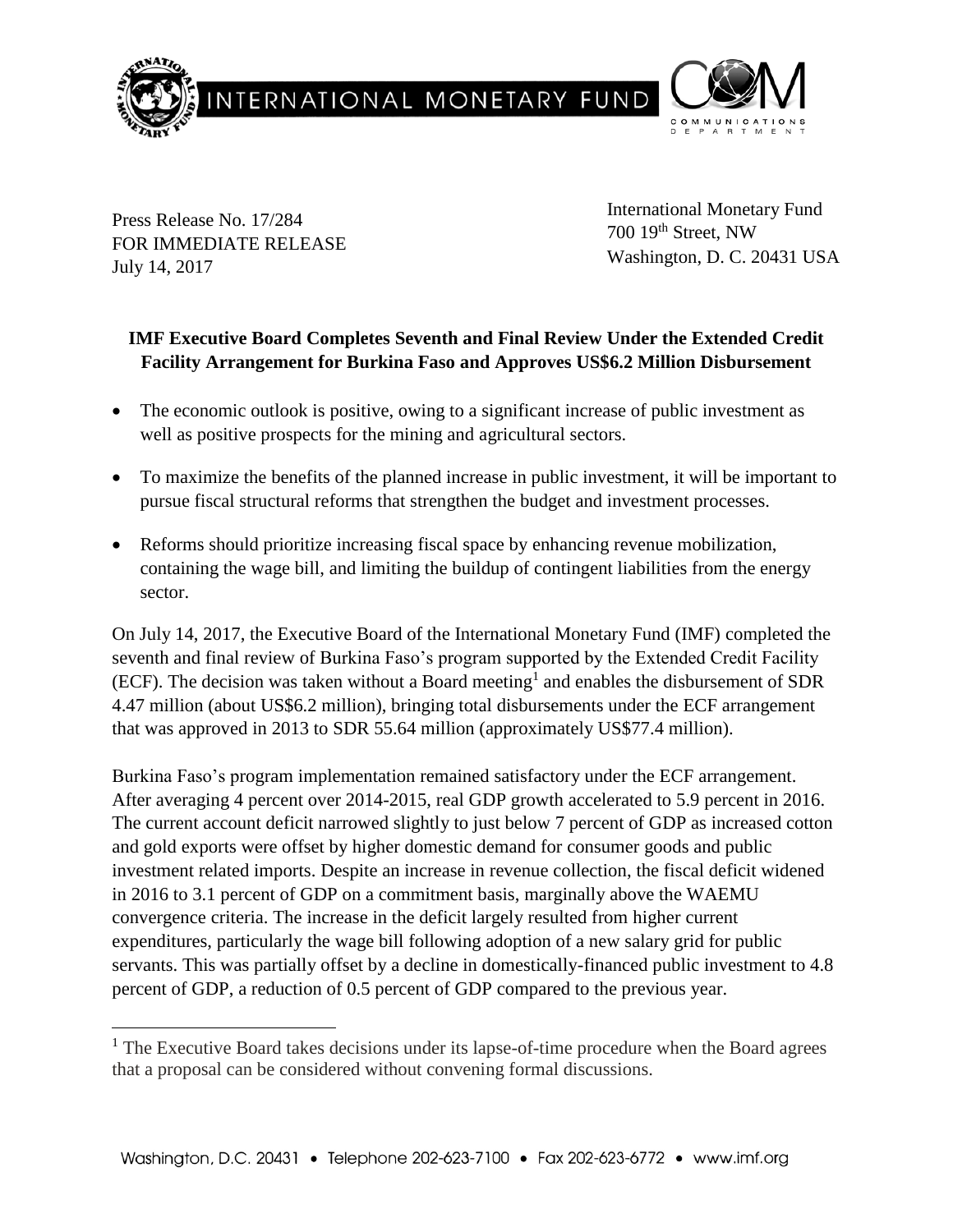The outlook for Burkina Faso is generally positive, owing to a significant increase of public investment as well as positive prospects for the mining and agricultural sectors. IMF staff projects real GDP growth of about 6.5 percent over the medium term, with risks tilted to the downside. Principal among these are security risks, volatility in international commodity prices (gold, cotton, oil), negative environmental shocks to agriculture, and socio-political tensions.

The government's fiscal framework is appropriately anchored toward reaching a deficit of no more than 3 percent of GDP in 2019, consistent with the West African Economic and Monetary Union (WAEMU) convergence criteria. It is also geared toward achieving the economic and social development goals of the National Economic and Social Development Plan (PNDES), which entails significant investment in physical and human capital over the medium term. The authorities' intention to revise the original 2017 budget is welcome, as it would make for a more realistic framework that accounts for developments in the first half of 2017. The authorities' medium-term framework continues to retain some optimistic elements. Consequently, careful monitoring of budget execution and its financing is important, together with a readiness to adjust spending, if necessary.

To maximize the benefits of the planned increase in public investment, it will be important to pursue fiscal structural reforms that strengthen the budget and investment processes. Reforms should prioritize increasing fiscal space by enhancing revenue mobilization, containing the wage bill, and limiting the buildup of contingent liabilities from the energy sector. Strengthening investment efficiency through improved prioritization and selection of projects and institutional reforms to increase absorptive and implementation capacity are also priorities.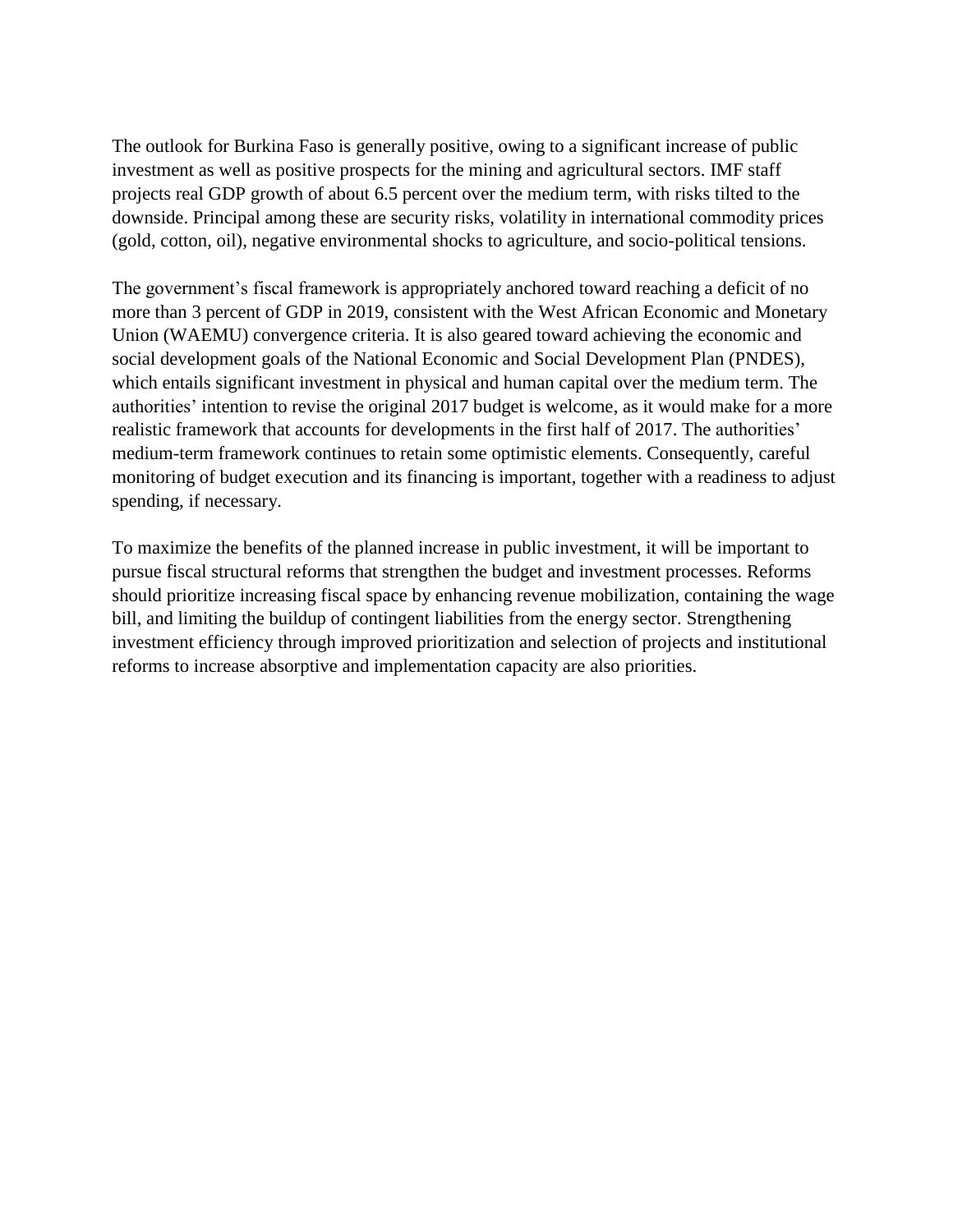

June 27, 2017

**SEVENTH REVIEW UNDER THE EXTENDED CREDIT FACILITY ARRANGEMENT**

# **EXECUTIVE SUMMARY**

**The Burkinabè authorities are moving ahead with the implementation of the ambitious national economic and social development plan for 2016-2020 (PNDES).** The PNDES aims to accelerate economic growth and lower the poverty rate from 40 percent in 2014 to below 35 percent by 2020.

**Economic growth rose to almost 6 percent in 2016,** driven by increases in cotton and gold production, following two years of relatively subdued economic performance related to the political transition.

**Program performance continues to be satisfactory**, with all quantitative performance criteria and structural benchmarks met for the seventh and final review; two indicative targets were missed by small margins.

**Staff project a firming of real GDP growth to around 6½ percent over the medium term**, based on continued expansions of the gold mining and cotton sectors and a steady rise in public investment. Risks are mostly related to security concerns and social tensions.

**The authorities' revised fiscal framework envisages an expansionary stance in 2017 but is anchored on the WAEMU fiscal deficit criterion of 3 percent of GDP by 2019**. The framework envisages a significant scaling up of domestically-financed investment in 2017.

**The government is committed to structural reforms in several areas**. These include revenue administration, public financial management, including debt management, project selection and execution, and energy pricing.

**Based on the authorities' program performance and assurances going forward, staff recommends the completion of the seventh and final review under the ECF arrangement.**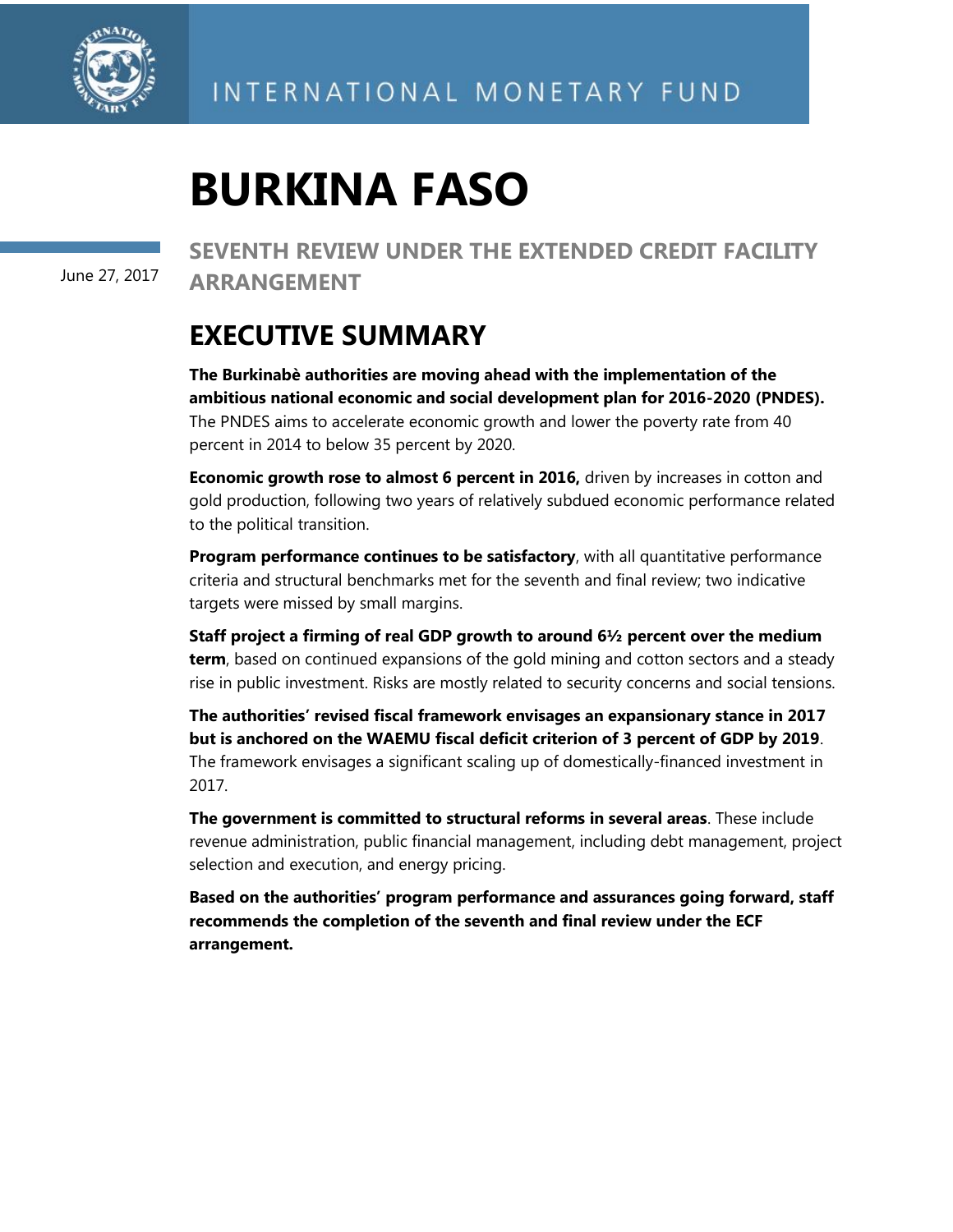# Approved By **Dominique Desruelle (AFR) and Peter Allum (SPR)**

Discussions were held in Ouagadougou during April 4-15, 2017 and were continued during the 2017 Spring Meetings and thereafter. The mission comprised Ms. Hakura (head), Mr. Arnason, Ms. Diouf (resident representative), Mr. Lessard, Ms. Towfighian and Mr. Ouattara (local economist) (all AFR), and Mr. Lima (FAD). Ms. Margevich provided administrative support.

The mission met with Prime Minister Thiéba, Minister of Economy, Finance and Development Sori/Coulibaly, and Minister of Budget Yaka. The mission also met with National Director of the Central Bank of West African States Ki-Zerbo, other senior government officials, representatives of the private sector and civil society, and development partners.

# **CONTENTS**

| <b>BOXES</b>                                                                                           |  |
|--------------------------------------------------------------------------------------------------------|--|
|                                                                                                        |  |
| 2. Public Investment, Infrastructure, and Competitiveness in Burkina Faso __________________________13 |  |
| <b>FIGURES</b>                                                                                         |  |
|                                                                                                        |  |
|                                                                                                        |  |
|                                                                                                        |  |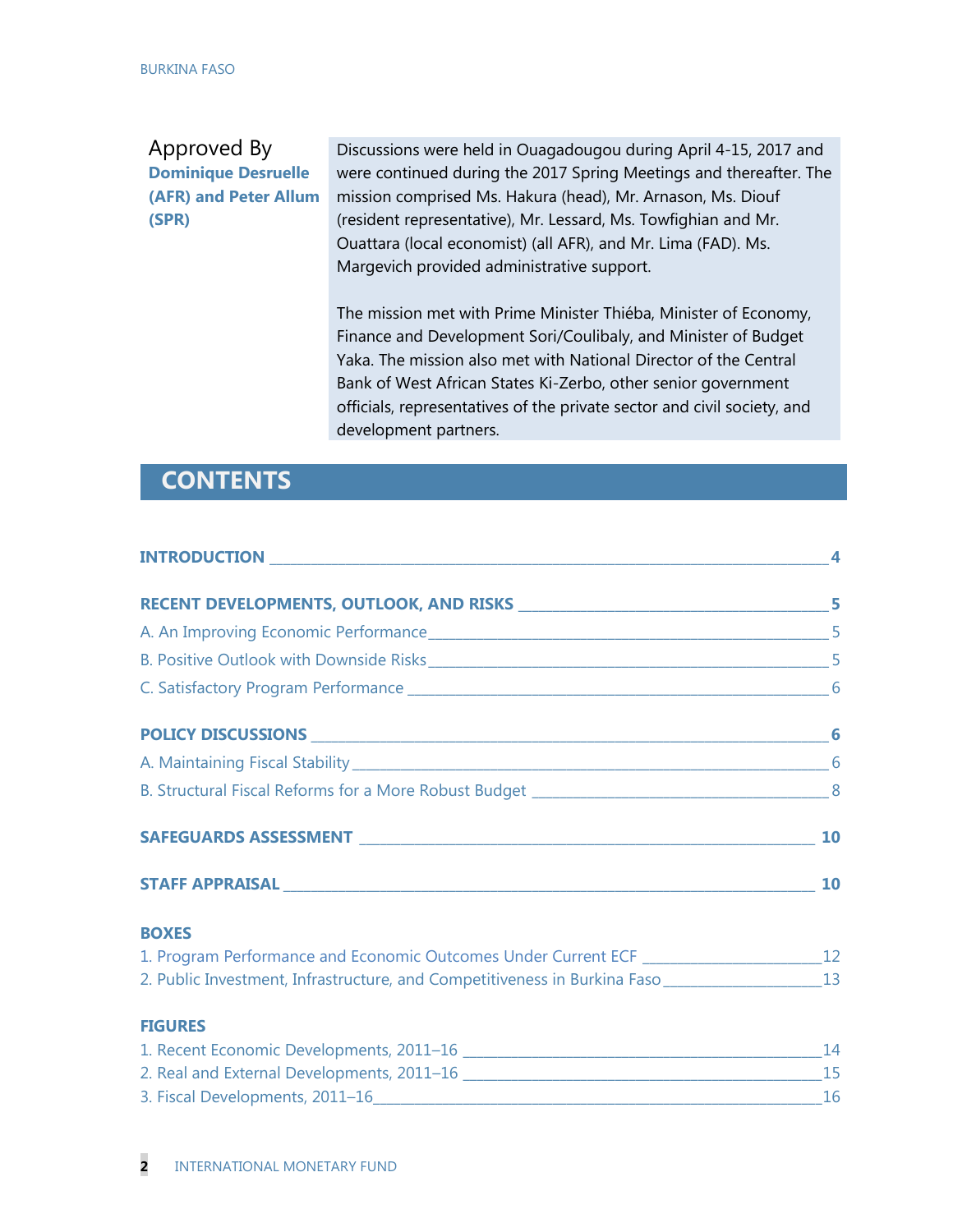## **TABLES**

| 1. Selected Economic and Financial Indicators, 2014-21                            | 17 |
|-----------------------------------------------------------------------------------|----|
| 2. Balance of Payments, 2014-21                                                   | 18 |
| 3. Monetary Survey, 2014-19                                                       | 19 |
| 4. Selected Financial Soundness Indicators ___                                    | 20 |
| 5a. Consolidated Operations of the Central Government, 2015-21 (CFAF billions)    | 21 |
| 5b. Consolidated Operations of the Central Government, 2015-21(in percent of GDP) | 22 |
| 6. Schedule of Disbursements Under ECF Arrangement 2013-17                        | 23 |
| 7. Indicators of Capacity to Repay the IMF, 2015-31                               | 24 |
|                                                                                   |    |

# **APPENDIX**

| I. Letter of Intent |
|---------------------|
|---------------------|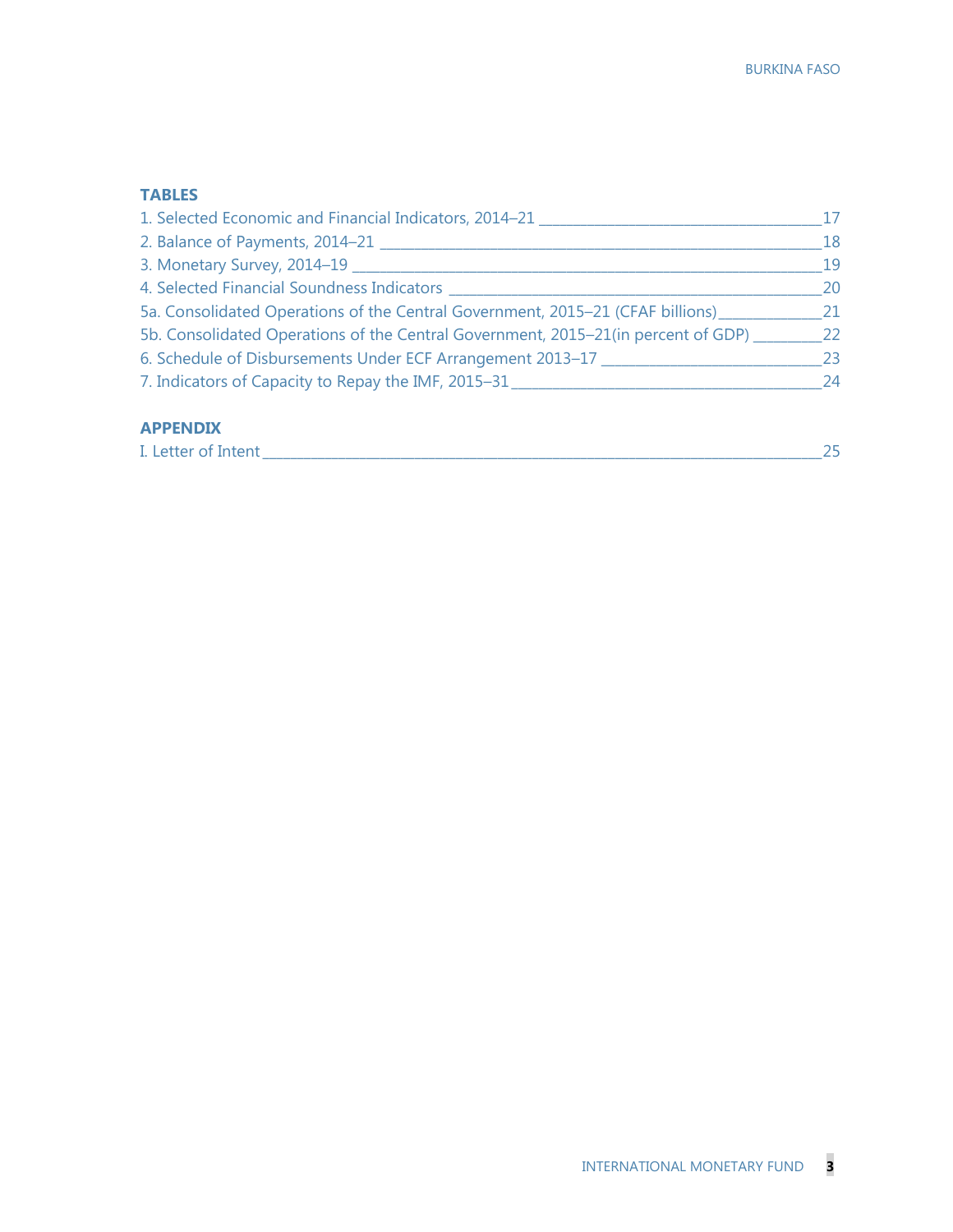# **INTRODUCTION**

**1. Economic performance in 2016 was encouraging**. Strong growth in 2016 helped Burkina Faso close the gap of per capita income growth with the WAEMU region following two years of weaker performance. Burkina Faso's domestic revenue collection fell short of the targets set out at the start of the 2013-16 ECF-supported program during this period (Box 1). Nevertheless, throughout this period Burkina Faso's fiscal deficit was at or below the 3 percent of GDP WAEMU convergence criterion and public debt has remained considerably lower than the average for the region.

# **2. The Burkinabè authorities have started to implement the ambitious fiveyear national economic and social development plan (PNDES) for 2016-2020 adopted in July 2016.** Following the political transition of 2014-15, the government is keen



to address social tensions and deliver tangible improvements in living standards to the population. The PNDES, therefore, aims for a sharp acceleration in economic growth and a lowering of the poverty rate from 40.1 percent in 2014 to below 35 percent by 2020. The plan is based on three strategic pillars: (i) economic governance; (ii) human capital development; and (iii) structural transformation of the economy and private sector development. To these ends, the plan envisages a substantial scaling up of public investment, notably to improve the electricity supply and transportation infrastructure. In the context of a donor conference and investor forum in Paris in December 2016, stakeholders expressed support for the PNDES. While, no additional direct budget support was pledged, staff projects that grants and concessional loans provided by donors in 2017 will be nearly 2 percent of GDP higher than the average in the past two years.

**3. The government of President Kaboré faces several challenges**. Mr. Kaboré, previously Prime Minister under ousted President Compaoré, was elected in November 2015. The security situation is relatively calm in Ouagadougou but less so outside the capital*.* The authorities have taken measures to strengthen security, but there are continued incidents in the regions bordering Mali and Niger. In addition to security concerns, the government faces social tensions that manifest themselves in frequent public sector strikes.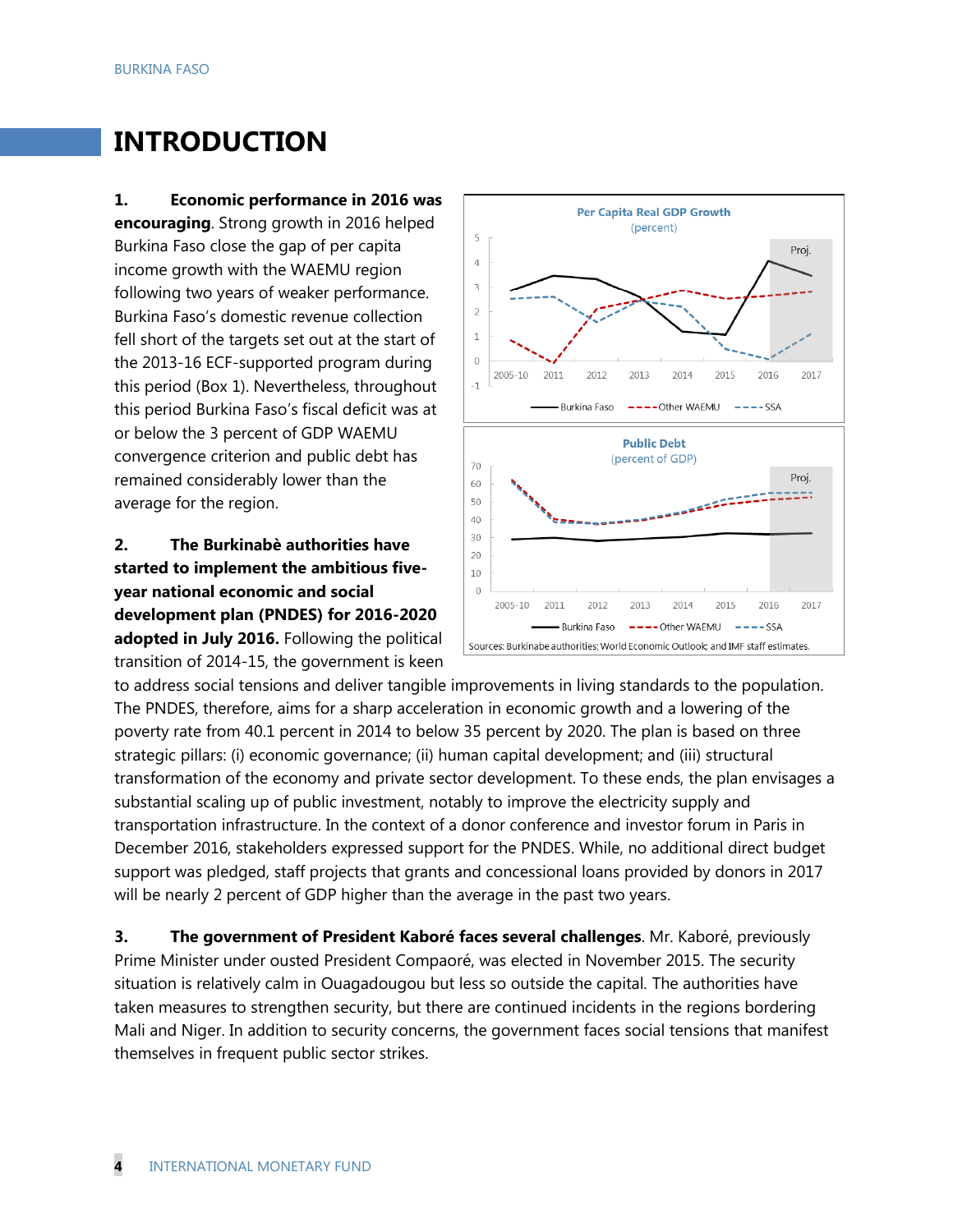# **RECENT DEVELOPMENTS, OUTLOOK, AND RISKS**

# **A. An Improving Economic Performance**

**4. After averaging a relatively modest 4 percent (1.1 percent per capita) over 2014-15, the rate of economic growth accelerated to 5.9 percent in 2016.** Higher agricultural output, particularly of cotton, and increased mining activity accounted for most of the acceleration (Figures 1-3, Table 1). The twelve-month consumer price inflation rate stood at -1.6 percent at end-2016, driven by a steady decline in core inflation over the course of the year and an unusually sharp drop in food prices toward the end of the year.

**5. The current account deficit narrowed in 2016 to just below 7 percent of GDP**. Increases in gold and cotton production led to an increase in exports while higher economic growth and public investment drove up imports (Table 2).

**6.** Credit growth continued to disappoint in 2016. The year-on-year rate of private sector credit growth at end-year was only 5.7 percent (Table 3). Bank credit to the government declined on a net basis by almost 4 percent during the year, as the government placed considerable proceeds from bond sales (2 percent of GDP) and budget support funds on deposit at the BCEAO toward the end of the year. The banking system remained sound, relatively profitable and well-capitalized, but credit remained highly concentrated to a small number of clients and a few sectors of the economy (Table 4).

**7. The fiscal deficit widened in 2016 despite an increase in revenue collections but remained close to the WAEMU convergence criterion of 3 percent of GDP.** Tax revenue collections increased to 15 percent of GDP, from 14.2 percent the previous year (Table 5). However, recurrent spending was 15.6 percent of GDP, 1.6 percentage points higher than in 2015, largely because of a higher wage bill, resulting from the adoption of a new salary grid in 2015 (0.6 percentage points of GDP), the incorporation of contractual staff as permanent civil servants, as well as other sector-specific wage agreements (for example, with the judiciary) and transfers (0.6 percentage points of GDP). The rate of execution of the domestically-financed public investment program exceeded 80 percent, despite delays in approving the budget. However, relative to GDP, domestically-financed investment declined by 0.5 percentage points to 4.8 percent. The execution rate for the externally-financed investment program was low (around 50 percent). The overall fiscal deficit (commitment basis) for 2016 was 3.1 percent of GDP, up from 2 percent in 2015. Net domestic financing amounted to only 0.4 percent of GDP, with an increase in non-bank financing offsetting a decline in bank financing.

# **B. Positive Outlook with Downside Risks**

## **8. Staff projects a firming of real GDP growth to around 6½ percent over the**

**medium term**, based on continued output growth in the gold mining and cotton sectors and a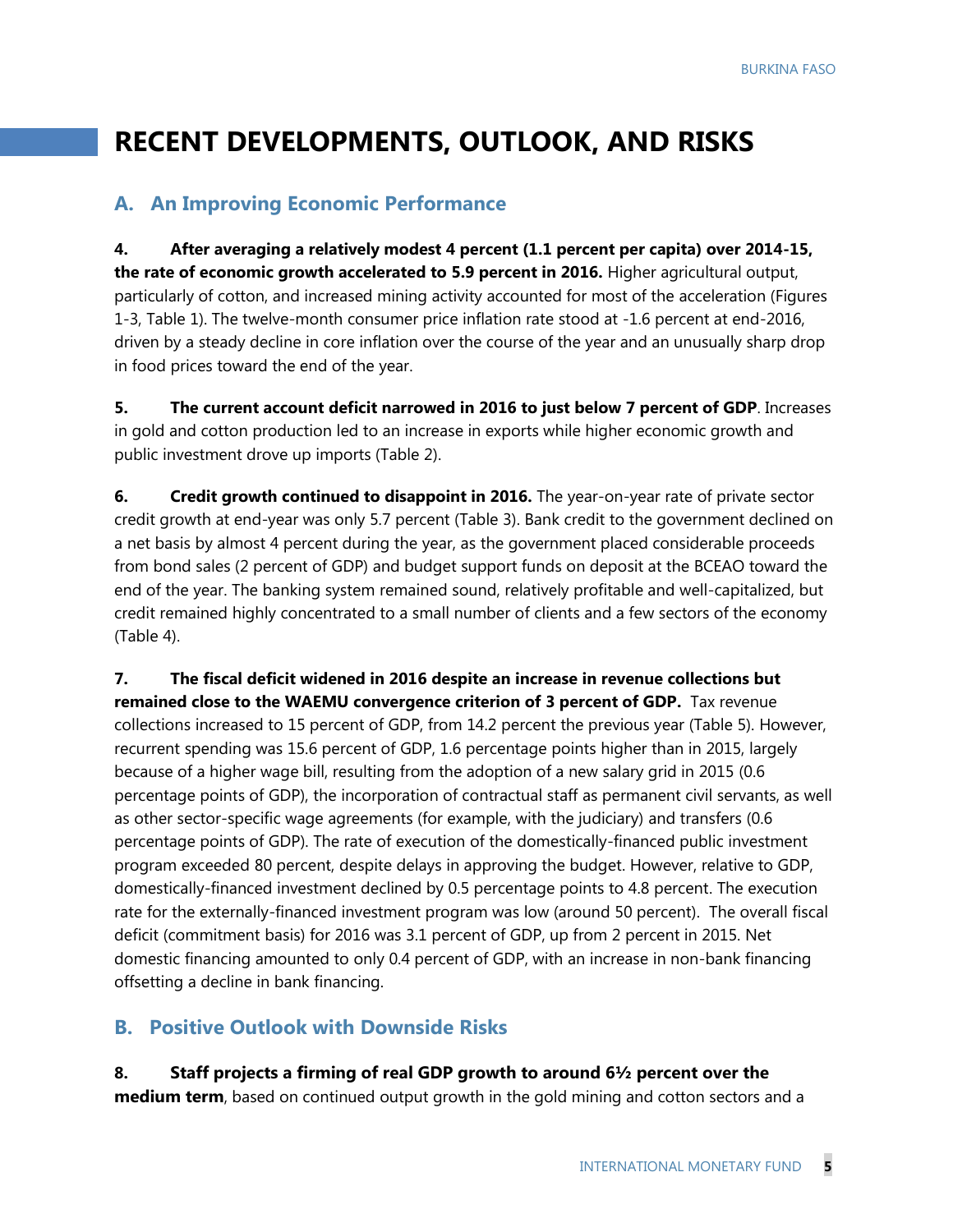steady rise in public investment, although not to the extent envisaged in the PNDES. Two new mines will bolster gold output in the short run, and an increase in the demand for exploration permits points to strong medium-term prospects for the sector. Agricultural output is also expected to continue to rise. Planned increases in the supply of electricity should lessen the drag of electricity shortages on economic activity. The current account deficit is projected to hover below 7 percent of GDP over the medium-term.

**9. Risks to the outlook are predominantly on the downside**. Principal among these are security risks, volatility in oil import prices and gold and cotton export prices, the vagaries of rainfall, risks of political instability and social tensions, and tighter regional liquidity conditions.

# **C. Satisfactory Program Performance**

## **10. Performance under the ECF-supported program has continued to be broadly**

**satisfactory**. All continuous and end-December 2016 performance criteria were met. Two indicative targets—the ceiling on the overall deficit and the floor on revenue—were missed by small margins (Table 1 in attached LOI). Progress on structural reforms has also been satisfactory, with all nine benchmarks associated with the seventh review having been met, albeit some with a small delay (Table 2 in LOI). This includes the benchmark on standardized VAT invoicing that had been missed previously. More generally, while performance relative to quantitative targets and benchmarks has been satisfactory, overall outcomes have tended to fall somewhat short of achieving the objectives of the ECF-supported program set out at its inception, mainly owing to the adverse impact of the political transition and the fall in gold prices since 2014 (Box 1).

# **POLICY DISCUSSIONS**

**11. In the context of a solid macroeconomic situation, the discussions focused on macroeconomic policies and structural reforms that could support the implementation of the authorities' ambitious PNDES.** The authorities underscored the need to support economic growth through the implementation of an ambitious investment program in the face of large infrastructure gaps (Box 2) and a rapidly growing and young population. While recognizing Burkina Faso's vast investment needs, staff argued for budgetary realism and careful project selection and execution, lest scarce resources be wasted. The authorities concurred that sound fiscal policy was essential for maintaining macroeconomic stability and a growth-inducing economic environment.

# **A. Maintaining Fiscal Stability**

**12. The initial budget for 2017 was based on overly optimistic assumptions**. The budget called for almost trebling domestically-financed investment spending in nominal terms, to 11.6 percent of GDP from 4.8 percent in 2016. Assumptions for budget support were also too optimistic. Accordingly, full implementation of the spending side of the budget could have caused the fiscal deficit to exceed 8 percent of GDP if budget grants had turned out to be in line with levels observed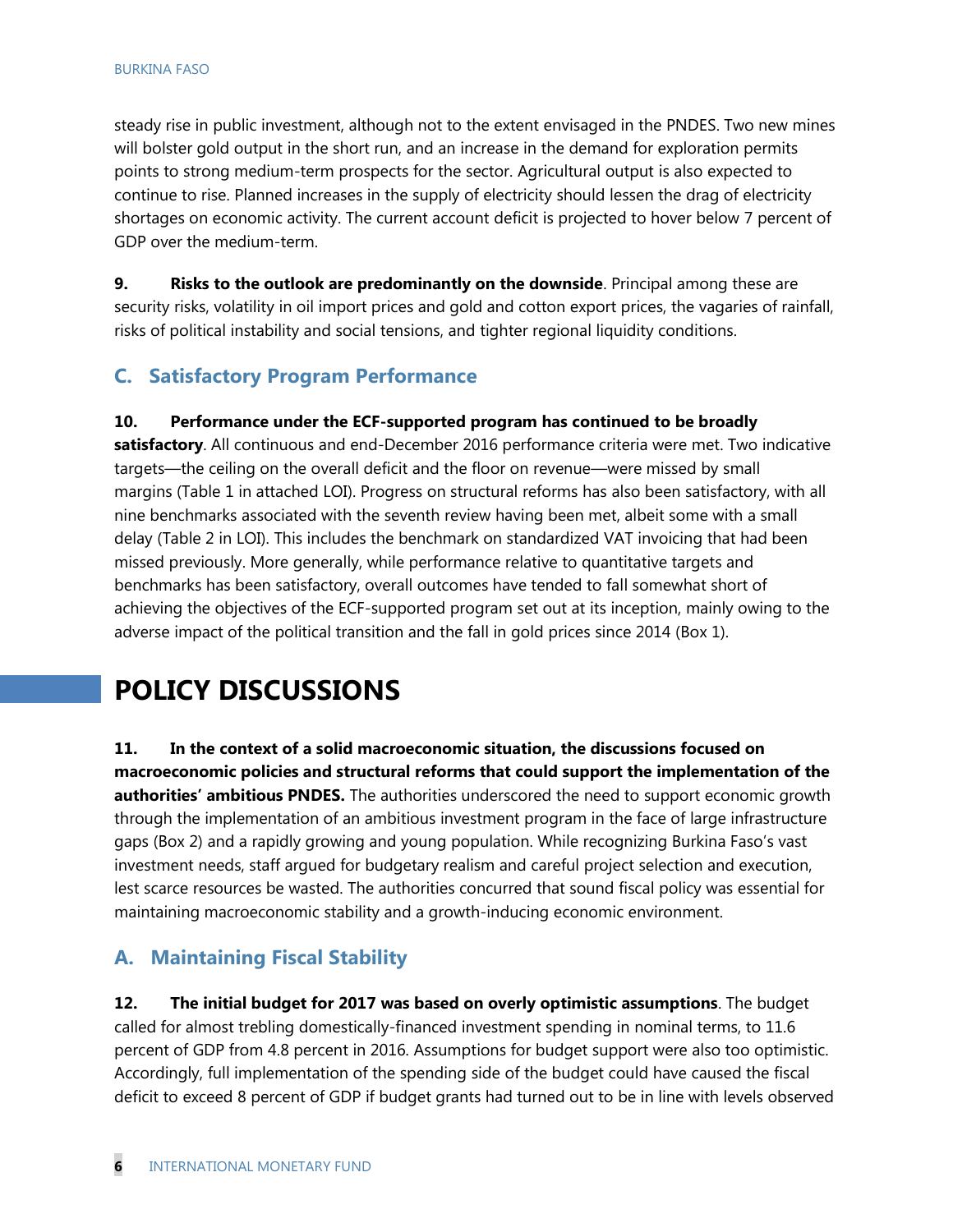in recent years. Financing such a deficit on the regional market would have proved difficult and could have compounded the regional balance of payments and reserve challenges.

**13. The authorities recognized the need to scale back their ambitions**. In the context of preparing a medium-term fiscal framework for 2017-19, they have revised their fiscal targets for 2017. The framework features a less expansionary fiscal stance in 2017, with the overall deficit (commitment basis) widening to 5.4 percent of GDP (from 3.1 percent of GDP in 2016). Tax revenue is projected to increase to 16.6 percent of GDP, up from 15 percent in 2016. New measures include higher excise taxes (on tobacco, alcoholic beverages, gambling), higher property tax rates, standardized VAT invoicing, and several tax and customs administration reforms focused on improving IT capabilities and combatting fraud (for example, by linking tax, customs and public procurement databases). On the expenditure side, the government aims to double domesticallyfinanced investment in nominal terms (to 8.9 percent of GDP). With only a marginal increase in the nominal wage bill, which would drop to 7.2 percent of GDP (from 7.7 percent in 2016). Current transfers are projected to rise about 15 percent in nominal terms due to higher wage payments to state entities and increased spending on security. In line with their administrative procedures and following the customary comprehensive mid-year review of budget execution, the authorities will reflect their revised fiscal targets in a supplementary budget for 2017, to be tabled in September with the proposed 2018 budget.

**14. The fiscal framework targets convergence to the WAEMU fiscal deficit criterion of 3 percent of GDP by 2019**. Beyond 2017, the government expects a continued rise in tax collection relative to GDP, and containment of the wage bill and other recurrent spending to create space for continuing high levels of domestically-financed investment.

**15. The authorities' framework is consistent with debt sustainability, but will require significant financing on the regional debt market.** The deficits envisaged in the authorities' fiscal framework are consistent with maintaining an unchanged moderate risk of external debt distress. However, domestic financing would remain at a high level in 2017, financed only in part by a drawdown of central bank balances credited using grant receipts at end-2016. While the financing assumptions appear realistic given current market conditions, a marked tightening in regional liquidity could require additional measures to rein in public spending. At the same time, assumptions in the fiscal framework appear optimistic for program grants and the wage bill, potentially understating fiscal financing needs by up to 1.3 percent of GDP for 2017. In staff's view, this could require a downward revision to investment spending during 2017, to avoid an overrun in the fiscal deficit. The authorities agreed that the government faced intense pressure to raise public sector wages, including from civil servant strikes. They underlined that this would not jeopardize the fiscal deficit target of 5.4 percent of GDP, and stood ready to lower investment spending in the coming months, should this be necessary.

**16. Staff recommended a more cautious investment budget in 2017 than that currently planned by the authorities.** In line with the authorities' commitment to a deficit of 5.4 percent of GDP, and taking into account more realistic projections for program grants and wage bill spending, among other revenue and spending components, as well as existing bottlenecks in capital budget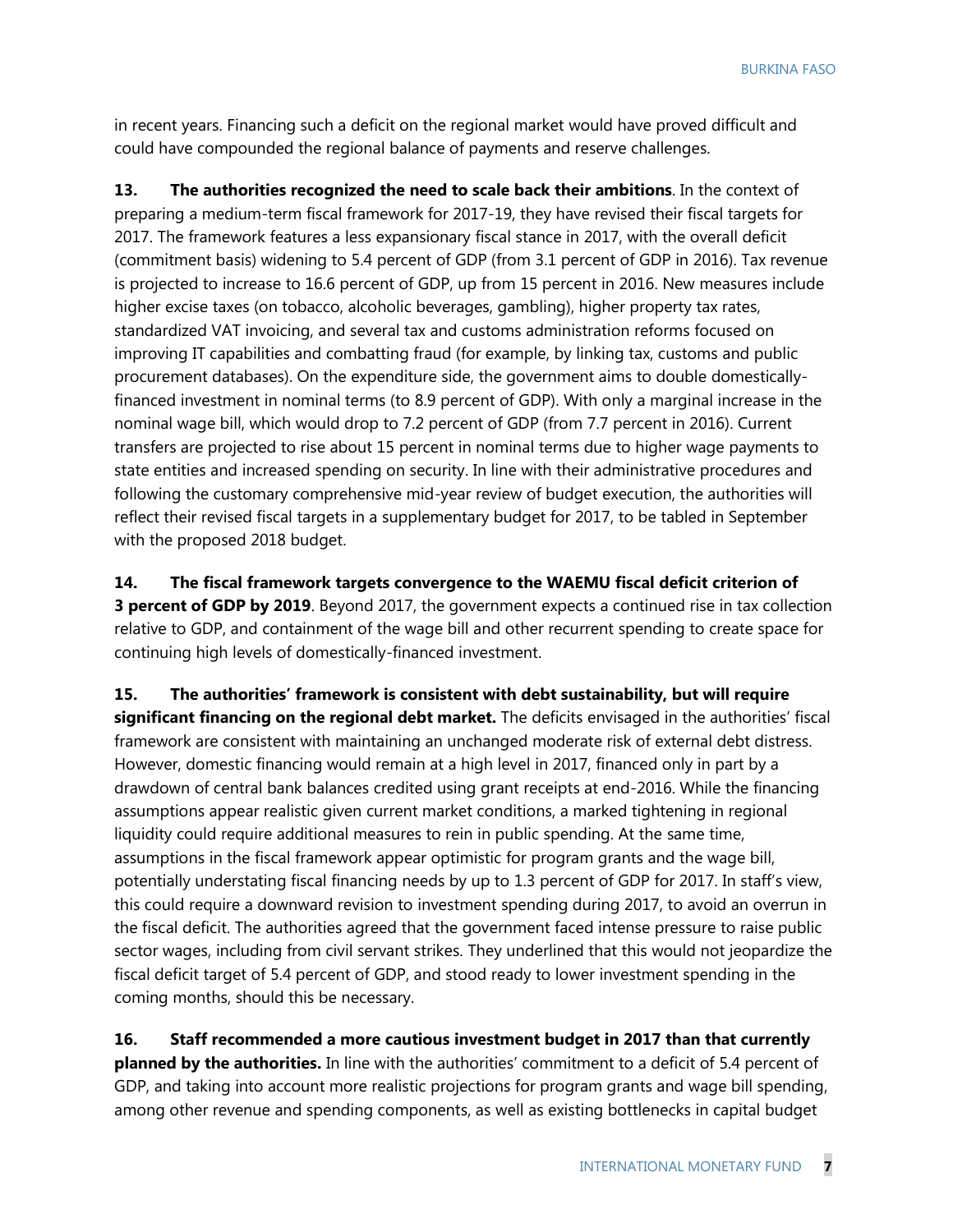implementation (Box 2), staff projects that the authorities will achieve the 5.4 percent of GDP for 2017 but with lower investment spending than envisaged in the authorities' medium-term macroeconomic framework in Text Table 1. Staff further noted that in the last three years, the fullyear outcome for domestically-financed capital spending has fallen short of mid-year projections by an average of 1½ percentage points of GDP, with the overall deficit also lower than projected. The authorities did not envisage that capital spending would be significantly constrained by capacity considerations. In their view, recent reforms affecting the public procurement process and the selection and monitoring procedures for investment projects would allow an increase in the implementation rate for public investment. They also noted that there had been an acceleration in the approval rate of projects in April and May 2017 after a lackluster pace in the first quarter of the year. Nevertheless, they agreed that potential capital underspending could offset possible shortfalls in grant receipts and an overrun on the wage bill and could also provide scope for a fiscal deficit of less than 5.4 percent of GDP.

|                                           |                      |        | (In percent of GDP) |        |                                 |        |                       |        |                       |  |
|-------------------------------------------|----------------------|--------|---------------------|--------|---------------------------------|--------|-----------------------|--------|-----------------------|--|
|                                           | 2016                 |        |                     | 2017   |                                 |        | 2018                  | 2019   |                       |  |
|                                           | $6^{\text{th}}$ Rev. | Prel.  |                     |        | Rev. Bud. Auth. Fw. Staff Proj. |        | Auth. Fw. Staff Proj. |        | Auth. Fw. Staff Proj. |  |
| <b>Total revenue and grants</b>           | 19.4                 | 19.6   | 26.7                | 23.5   | 22.6                            | 24.1   | 22.9                  | 24.2   | 23.7                  |  |
| Total revenue                             | 15.9                 | 17.1   | 18.9                | 18.1   | 18.1                            | 19.3   | 19.0                  | 19.7   | 19.8                  |  |
| Tax revenue                               | 14.1                 | 15.0   | 17.2                | 16.6   | 16.5                            | 17.4   | 17.1                  | 17.9   | 17.9                  |  |
| Nontax revenue                            | 1.8                  | 2.2    | 1.6                 | 1.5    | 1.6                             | 1.9    | 1.9                   | 1.8    | 1.9                   |  |
| Grants                                    | 3.5                  | 2.5    | 7.8                 | 5.3    | 4.5                             | 4.8    | 3.9                   | 4.5    | 3.9                   |  |
| Project                                   | 1.6                  | 1.4    | 3.4                 | 3.3    | 3.4                             | 2.5    | 2.6                   | 2.5    | 2.6                   |  |
| Program                                   | 1.9                  | 1.1    | 4.4                 | 2.0    | 1.2                             | 2.3    | 1.3                   | 2.0    | 1.3                   |  |
| <b>Total Expenditure</b>                  | 21.4                 | 22.8   | 32.1                | 28.9   | 28.1                            | 28.6   | 27.4                  | 27.1   | 26.7                  |  |
| Current expenditure                       | 14.0                 | 15.6   | 15.5                | 15.2   | 15.8                            | 15.3   | 15.9                  | 14.3   | 15.9                  |  |
| Wages and salaries                        | 7.1                  | 7.7    | 7.2                 | 7.2    | 7.7                             | 7.3    | 8.0                   | 7.3    | 8.2                   |  |
| Goods and services                        | 1.7                  | 1.8    | 1.9                 | 1.8    | 1.9                             | 1.7    | 2.1                   | 1.6    | 2.1                   |  |
| Interest payments                         | 0.7                  | 0.9    | 0.9                 | 0.9    | 0.9                             | 1.1    | 1.0                   | 0.8    | 1.1                   |  |
| <b>Current transfers</b>                  | 4.6                  | 5.2    | 5.5                 | 5.3    | 5.4                             | 5.2    | 4.8                   | 4.6    | 4.5                   |  |
| Investment expenditure                    | 7.6                  | 7.3    | 16.6                | 13.8   | 12.3                            | 13.2   | 11.5                  | 12.8   | 10.8                  |  |
| Domestically financed                     | 5.3                  | 4.8    | 11.6                | 8.9    | 7.4                             | 9.1    | 7.3                   | 8.8    | 6.7                   |  |
| <b>Externally financed</b>                | 2.3                  | 2.5    | 5.1                 | 4.9    | 5.0                             | 4.1    | 4.2                   | 4.0    | 4.1                   |  |
| <b>Overall balance (commitment basis)</b> | $-2.0$               | $-3.1$ | $-5.4$              | $-5.4$ | $-5.4$                          | $-4.5$ | $-4.5$                | $-2.9$ | $-2.9$                |  |
| Memorandum items:                         |                      |        |                     |        |                                 |        |                       |        |                       |  |
| Nominal GDP (CFAF billion)                | 6.594                | 7,186  | 7,629               | 7,928  | 7,797                           | 8,697  | 8,473                 | 9,524  | 9,200                 |  |
| Real GDP growth                           | 5.4                  | 5.9    | 7.3                 | 7.3    | 6.4                             | 7.5    | 6.5                   | 7.3    | 6.5                   |  |

# **B. Structural Fiscal Reforms for a More Robust Budget**

## **17. The authorities and staff exchanged views on various measures that could be taken to enhance the robustness of the budget:**

 **Reducing VAT refund payments delays is key to preserving the integrity of the tax system**. The government has undertaken several important reforms in VAT administration,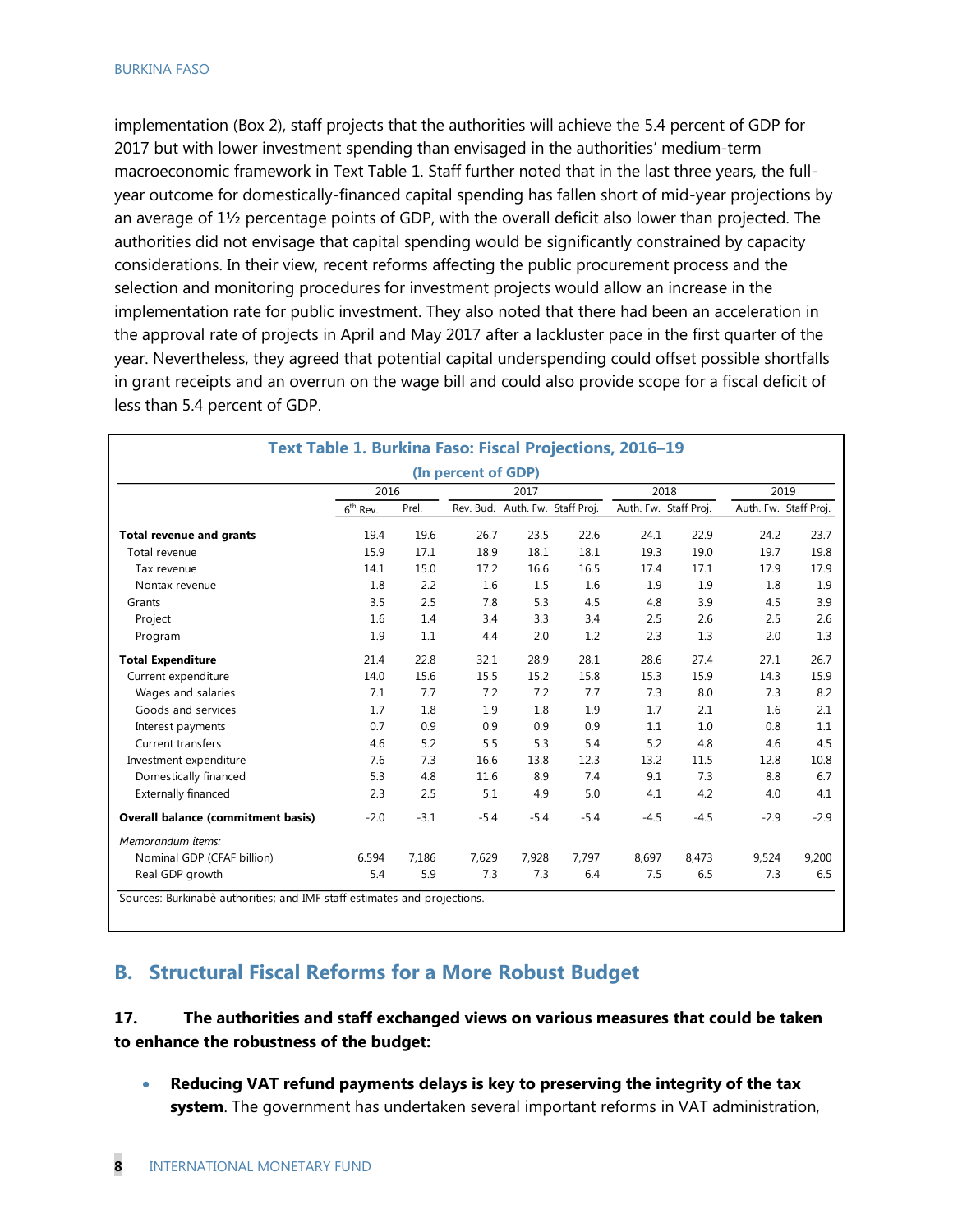including the recent introduction of standardized VAT invoicing to combat fraud. However, the stock of unpaid VAT refunds has been increasing steadily since 2013, reaching 0.6 percent of GDP at end-2016. The increasing delays in processing and paying refunds risk undermining the efficacy of the VAT, as well as creating cash-flow constraints for the firms affected. The authorities recognize the importance of this issue and are considering ways to reduce the stock of unpaid VAT refunds. Staff suggested making administrative arrangements to facilitate the payment of VAT refunds, introducing penalties for fictitious VAT refund claims, and introducing risk-based processing and enforcement procedures.

- **Current international oil prices create a favorable opportunity for introducing an automatic adjustment mechanism for domestic transportation fuel prices in response to changes in import prices.** While the legal framework for an automatic pump-price adjustment mechanism has been designed, it is yet to be implemented. Such a mechanism could protect the budget from sizable subsidy payments in future years in case international oil prices were to rise, and avoid the crowding out of public investment or social spending. The authorities are cognizant of these issues but feel that the population needs to be sensitized to their importance before enacting the automatic pump-price mechanism. To this end, they have prepared a communications strategy to make the case for such a mechanism and plan to study ways to mitigate the impact on the poor. The pump price adjustment mechanism would complement arrangements being put in place with assistance from the World Bank to adjust the price of fuel to the electricity company (SONABEL), should fuel prices rise above a certain level.
- **Containing the expansion in the wage bill requires both short-term and medium-term structural measures.** While the civil service remains small compared to those of other countries in the region, public sector employment has grown at an average annual rate of 6 percent over the past decade. Recent increases in the wage bill have also been driven by large increases in total compensation per worker, which have come in response to increasing labor unrest. In collaboration with the World Bank, the authorities have committed to enhancing the biometric enrollment of civil servants in the payroll system, and to limiting additional recruitments by redeploying civil servants to priority areas. Additional efforts will be required to contain pay increases, consolidate benefits with base salaries, and restrict hiring outside of key sectors, such as health and education.

#### **Other issues discussed included**:

- o The authorities' efforts to strengthen public financial management, notably through the implementation of a single treasury account.
- o The authorities' commitment to a prudent debt management policy, which includes relying first on concessional borrowing and on borrowing on non-concessional terms for high priority projects for which no other financing is available; and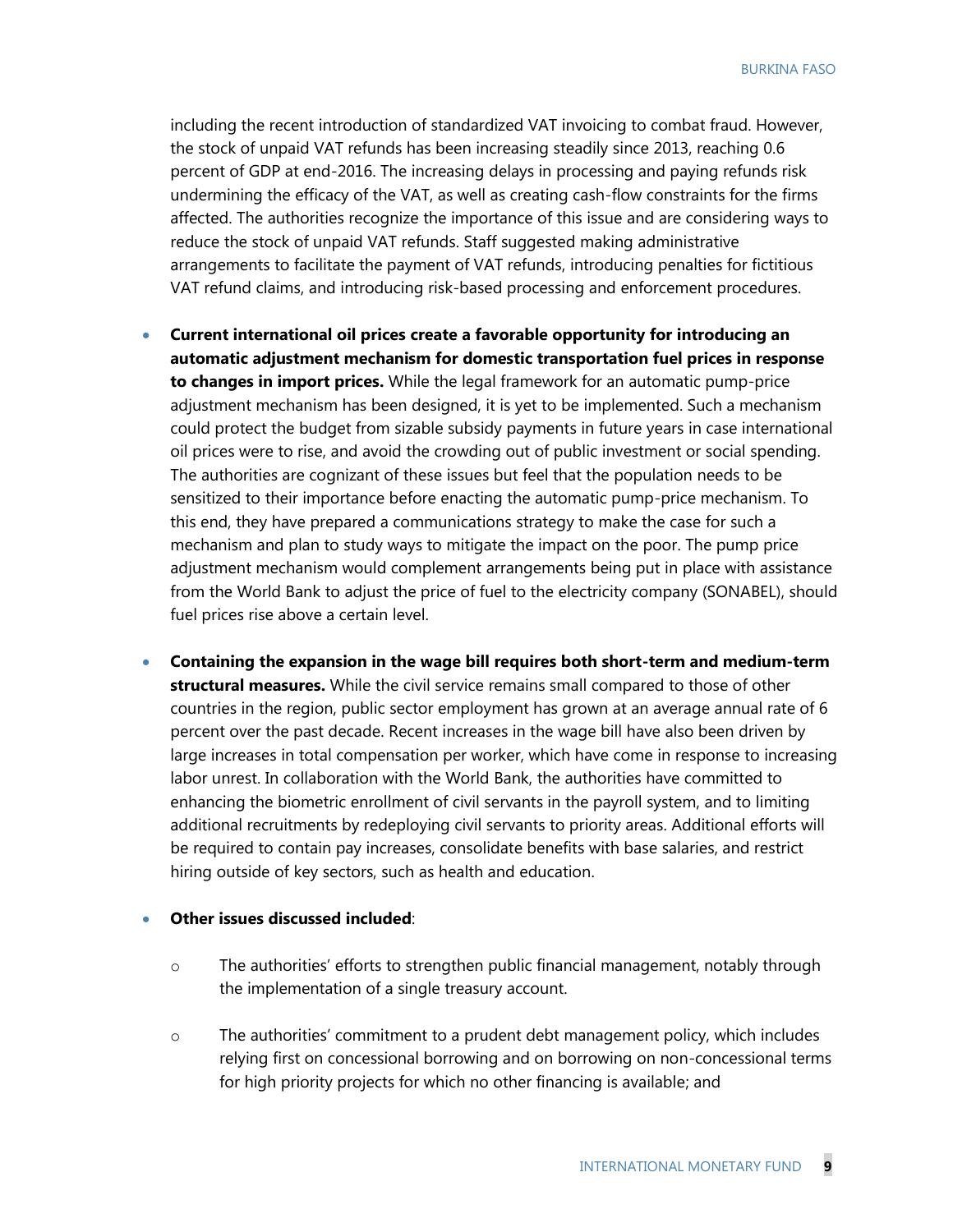o Careful pursuit of public-private partnerships (PPPs) needed to avoid accumulation of contingent liabilities. This would include reviewing the legal and regulatory framework to distinguish PPPs from regular bank financing as well as establishing a specialized PPP unit to conduct financial evaluations of PPPs.

# **SAFEGUARDS ASSESSMENT**

**18. The 2013 assessment of the WAEMU regional central bank, BCEAO, found a continuing strong control environment**. All recommendations from the assessment have been implemented. These include strengthening the external audit arrangements by appointment of an international firm with ISA experience for the audits of FY 2015–17, reinforcing the capacity of the audit committee with external expertise to oversee the audit and financial reporting processes, and adoption of IFRS starting with the financial year 2015. An update assessment of the BCEAO is planned for 2017 in line with the four-year cycle for regional central banks.

# **STAFF APPRAISAL**

**19. The recent improvement in macroeconomic outcomes and continued satisfactory performance under the ECF-supported program are welcome**. The outlook for the Burkinabè economy is generally positive owing to rising public investment and positive prospects for the gold mining sector but subject to downside risks, notably on the security side. Continuing social and labor market tensions are also of concern.

**20. The national economic and social development strategy (PNDES) has been articulated to meet Burkina Faso's key challenges**. It targets the appropriate areas for action but needs to be calibrated against implementation capacities and available resources.

**21. The government's fiscal framework is appropriately anchored on the attainment of a fiscal deficit of less than 3 percent of GDP in 2019, consistent with WAEMU convergence criteria.** The authorities' intention to revise the original 2017 budget is welcome, given the budget's unrealistic projections for grant receipts, the wage bill, and capital spending. The revised framework for 2017, to be adopted through a supplementary budget in September, is a welcome improvement. However, it retains some optimistic elements and could require significant access to regional financing. Accordingly, careful monitoring of the evolving budget and its financing will be needed, together with a readiness to rein in investment spending, if necessary.

**22. The authorities are encouraged to continue to pursue structural fiscal reforms that strengthen the robustness of the budget.** Reforms should focus on enhancing revenue mobilization and strengthening public financial management, including containing the wage bill and preventing the buildup of contingent fiscal liabilities in the energy sector, to increase fiscal space for investment while also strengthening capacity for implementing efficient and priority public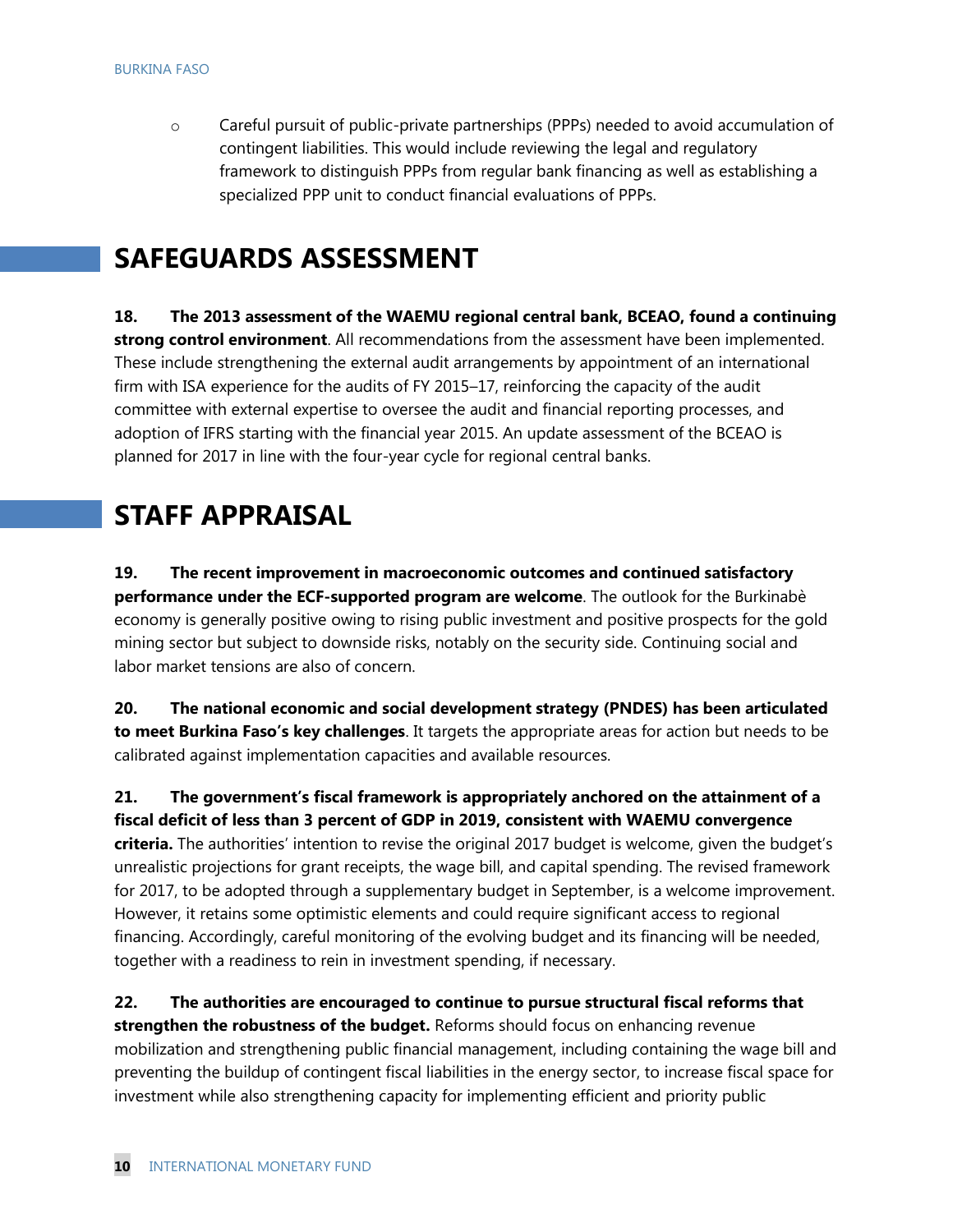investment spending, including from careful prioritization and selection of projects as well as undertaking institutional reforms to increase absorption capacity and measures to reinforce staff capacity. Priority should also be given to reducing VAT refund payment delays to preserve the integrity of the tax system.

### **23. Staff supports the completion of the seventh and final review under the ECF**

**arrangement**. Program performance continued to be satisfactory. The authorities' commitment to sound economic and structural policies going forward provides assurances of continued macroeconomic stability and favorable conditions for development. Therefore, staff supports the completion of this review and the final disbursement under the ECF arrangement in the amount of SDR 4.47 million. As this is the final review under the ECF, staff recommends that Burkina Faso be moved to the 12-month consultation cycle.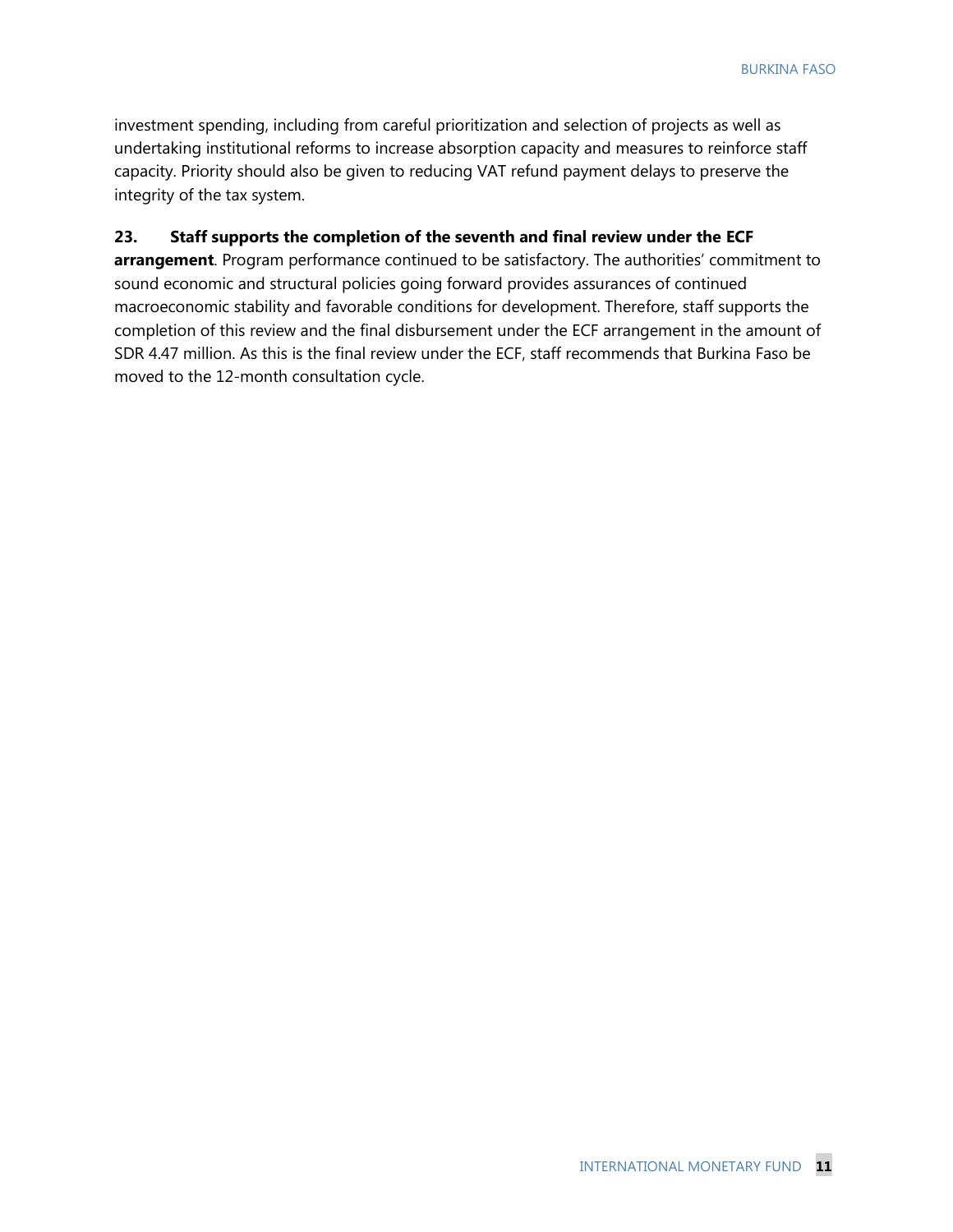### **Box 1. Program Performance and Economic Outcomes Under Current ECF 1/**

The authorities' commitment to ongoing reforms have helped to sustain economic performance despite disruptions in recent years. However, unlike during the 2010-13 ECF arrangement when outcome indicators were strong, overall outcomes have fallen somewhat short of the objectives of the current ECF arrangement, partly owing to the 2014-15 political transition, as well as weak commodity prices. The original aim was to achieve economic growth of about 7 percent per annum by the end of the program period. Actual growth fell short of this target (Box Table 1). Similarly, revenue collection which was originally targeted to rise above 19 percent of GDP by 2015 amounted to 17.3 percent of GDP in 2016. At the same time, current spending, particularly on public sector wages, exceeded the program target, especially in 2016 when it was 2.6 percentage points higher than projected at the outset of the program. Because of these trends, as well as challenges in investment execution, capital spending was well below original program targets, particularly in 2015-16. A contributing factor has been the decline in external support (grants and loans), which has halved relative to GDP in recent years.

|                                      | 2010 Staff Report |       |       |      | 2013 Staff Report |       |       |      |      |       |
|--------------------------------------|-------------------|-------|-------|------|-------------------|-------|-------|------|------|-------|
|                                      | 2009              | 2010  | 2013  | 2012 | 2013              | 2015  | 2016  | 2013 | 2015 | 2016  |
|                                      | Act.              | Proj. | Proj. | Act. | Proj.             | Proj. | Proj. | Act  | Act. | Prel. |
| Growth (percent)                     | 3.2               | 4.4   | 6.2   | 9.0  | 6.8               | 7.0   | 7.0   | 5.7  | 4.0  | 5.9   |
| Revenue                              | 13.6              | 13.9  | 15.9  | 17.8 | 18.9              | 19.1  | 19.1  | 19.0 | 16.0 | 17.3  |
| Total spending                       | 24.2              | 25.1  | 24.7  | 26   | 27                | 25.7  | 25.7  | 28.4 | 21.5 | 23.0  |
| Current spending                     | 12.6              | 12.6  | 12.5  | 14.7 | 14.5              | 13.3  | 13.1  | 13.9 | 14.1 | 15.7  |
| of which: wage bill                  | 5.8               | 5.7   | 5.7   | 5.9  | 6                 | 6.2   | 6.2   | 6.0  | 7.1  | 7.8   |
| Capital spending                     | 11.5              | 12.4  | 12.2  | 11.1 | 12.3              | 12.3  | 12.5  | 14.6 | 7.6  | 7.4   |
| Overall fiscal deficit, incl. grants | 4.7               | 5.0   | 3.8   | 3.3  | 3.2               | 2.9   | 2.9   | 3.6  | 2.0  | 3.1   |
| External support (grants+loans)      | 10.1              | 10    | 10.2  | 6.8  | 6.9               | 6.3   | 6.3   | 6.5  | 5.4  | 4.5   |

**Box Table 1. Burkina Faso: Macroeconomic Performance Since 2009** (percent of GDP unless otherwise noted)

Source: Staff reports; Burkinabe authorities

1/ For a more detailed discussion of performance under the ECF program, see staff report for the 2016 Article IV consultation and sixth review (EBS/16/126, Annex II).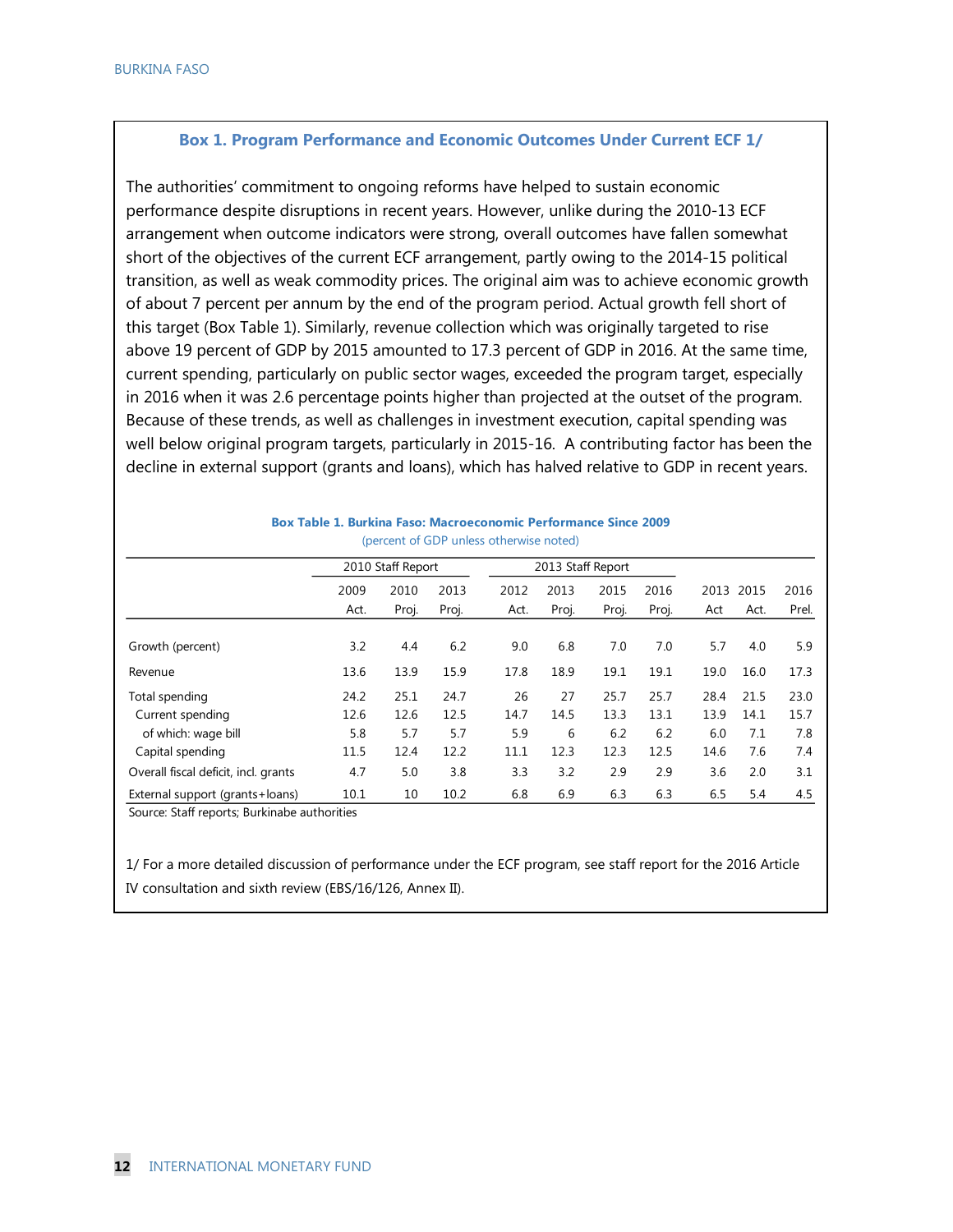#### **Box 2. Public Investment, Infrastructure, and Competitiveness in Burkina Faso**

Access to sufficient and reliable public infrastructure remains the central obstacle to sustained private sector led growth. Burkina Faso significantly underperforms its peers in the provision and quantity of its electricity and road infrastructure, which hampers development and trade in the landlocked economy. Moreover, Burkina Faso scores markedly below comparator economies in perception of infrastructure quality, despite that the levels of public investment in Burkina Faso are close to that of its peers. High rates of population growth, which erode the per capita capital stock, and inefficiencies in public investment procedures have limited the country's ability to translate public investment expenditures into meaningful increases in the per capita public infrastructure.



**Box Figure 1. Burkina Faso: Public Investment, Infrastructure, and Competitiveness**

Source: World Bank Doing Business Reports; World Development Indicators; and IMF staff estimates.

Source: World Bank Doing Business Reports; World Development Indicators; and IMF staff estimates.

\*Units vary to fit scale. Left hand axis: Public education infrastructure is measured as secondary teachers per 1,000 persons; Electricity production per capita as thousands of kWh per person; Roads per capita as km per 1,000 persons; and Public health infrastructure as hospital beds per 1,000 persons. Right hand axis:

Access totreated water is measured as percent of population. Data is most recent year available for each country.

 $2.5$ 3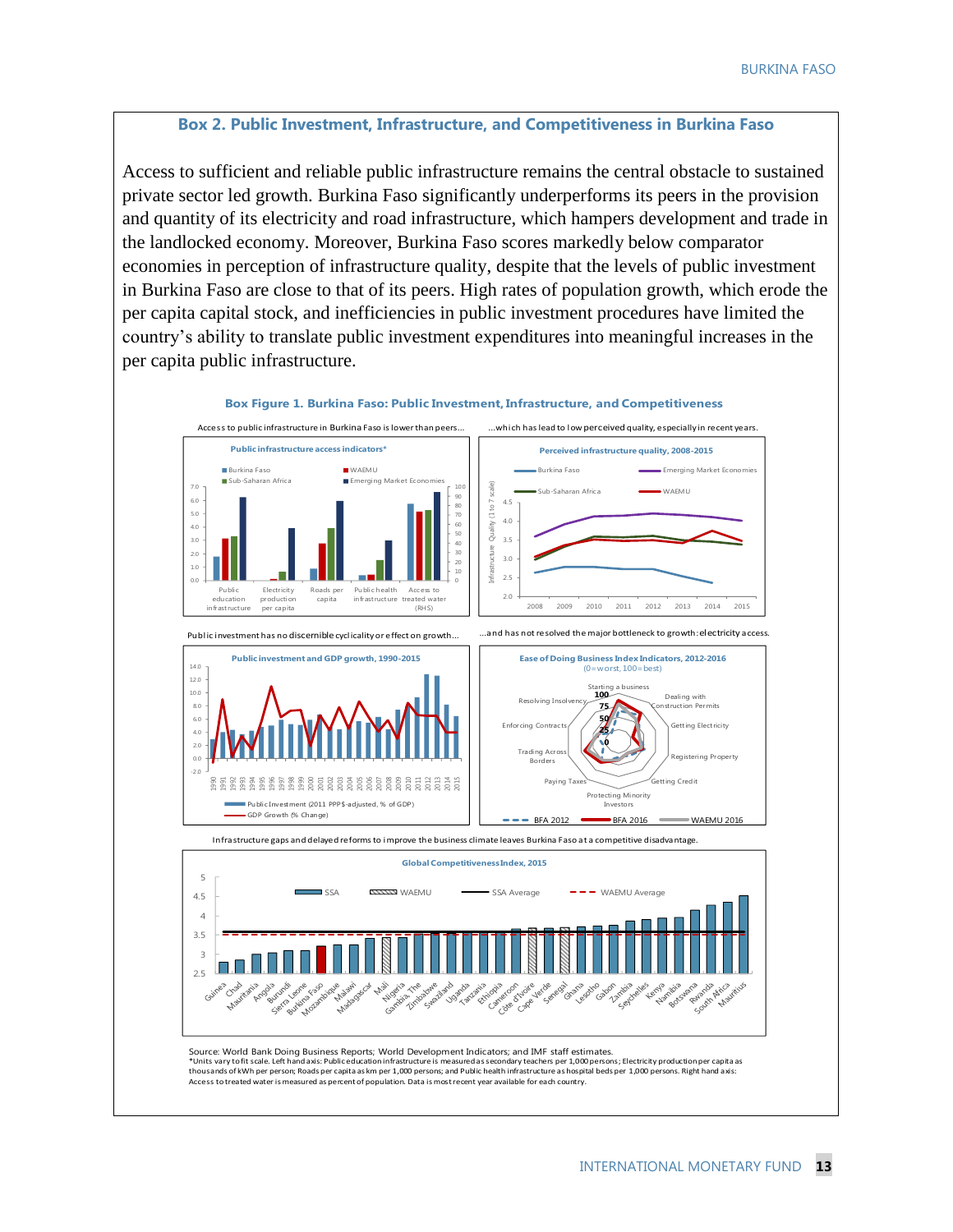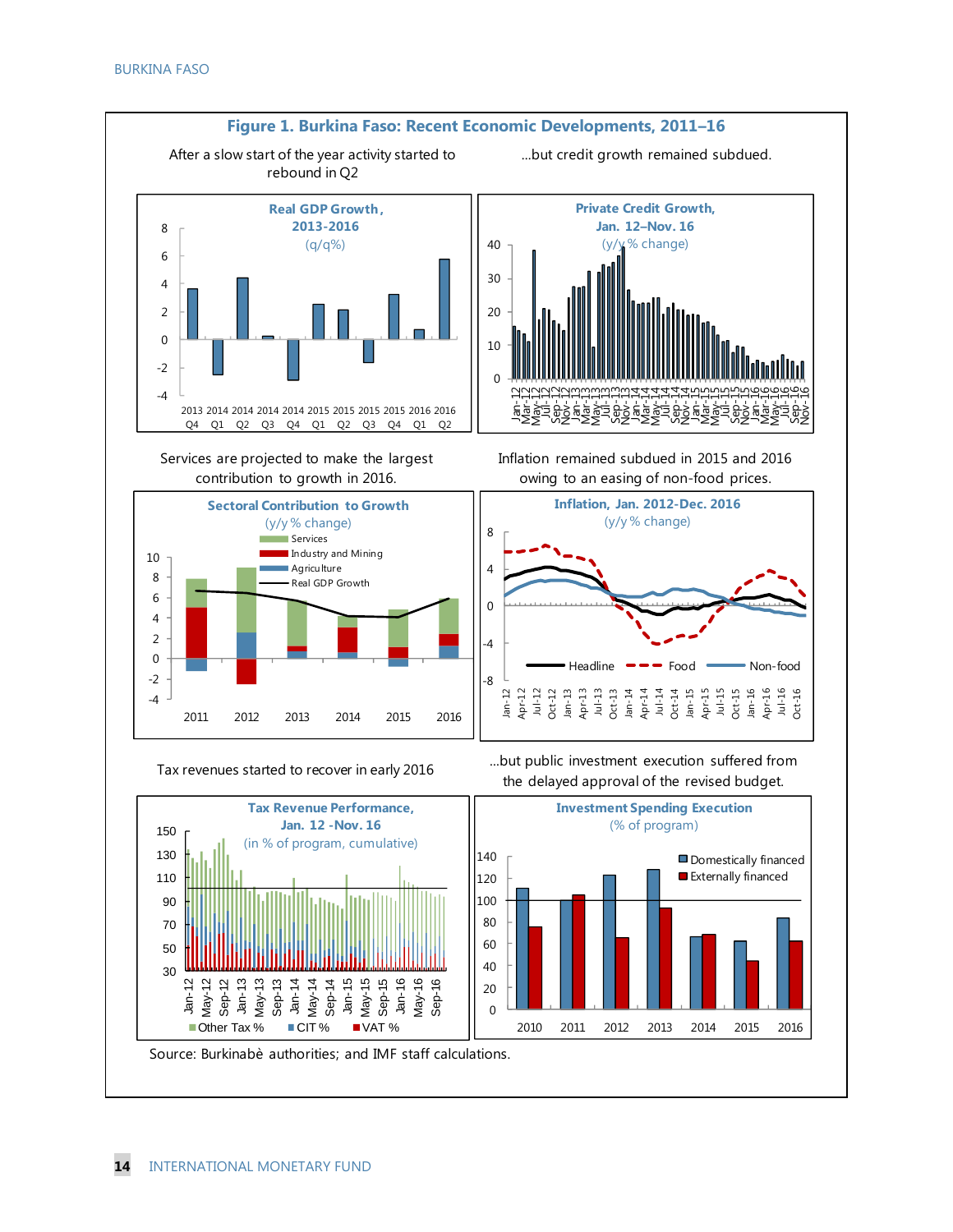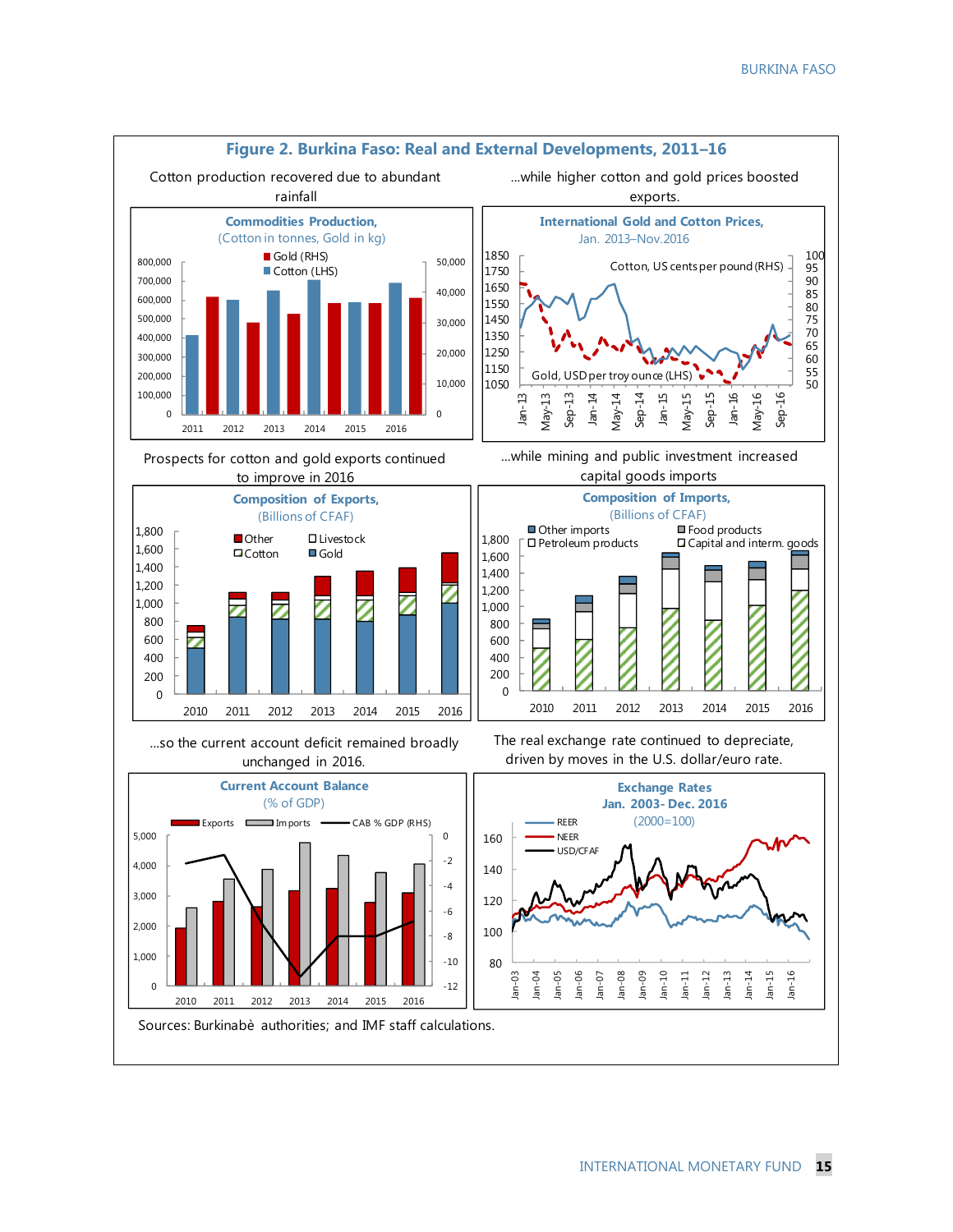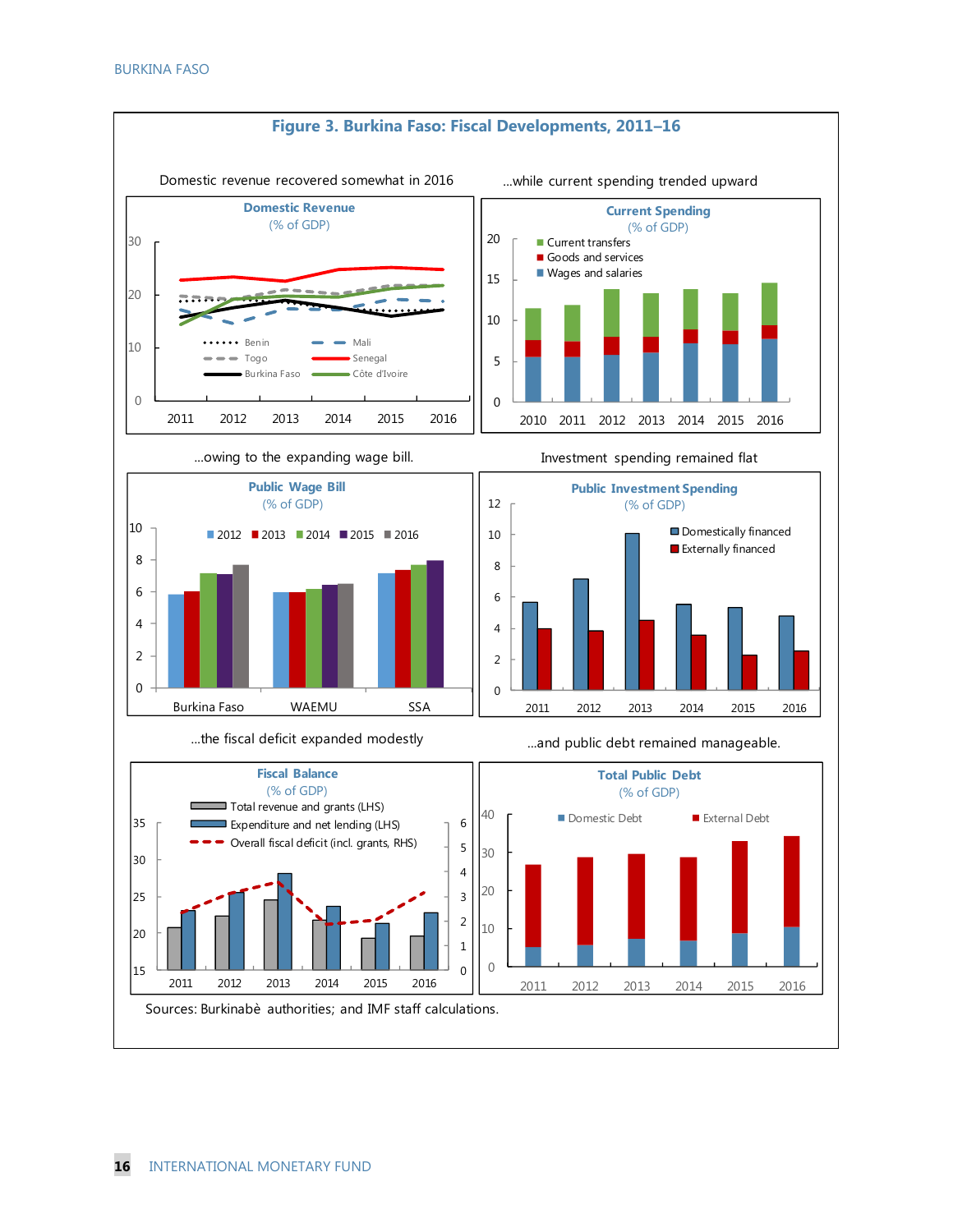|                                                    | 2014   | 2015   | 2016                 |        |            | 2017                                                   | 2018     | 2019                                            | 2020      | 2021     |
|----------------------------------------------------|--------|--------|----------------------|--------|------------|--------------------------------------------------------|----------|-------------------------------------------------|-----------|----------|
|                                                    | Act.   | Act.   | 6 <sup>th</sup> Rev. | Prel.  | $6th$ Rev. | Staff Proj.                                            |          | Staff Proj. Staff Proj. Staff Proj. Staff Proj. |           |          |
|                                                    |        |        |                      |        |            | (Annual percentage change, unless otherwise indicated) |          |                                                 |           |          |
| <b>GDP</b> and prices                              |        |        |                      |        |            |                                                        |          |                                                 |           |          |
| GDP at constant prices                             | 4.2    | 4.0    | 5.4                  | 5.9    | 6.1        | 6.4                                                    | 6.5      | 6.5                                             | 6.5       | 6.5      |
| GDP deflator                                       | $-0.9$ | 4.1    | 1.9                  | 2.9    | 2.0        | 2.0                                                    | 2.0      | 2.0                                             | 2.0       | 2.0      |
| Consumer prices (annual average)                   | $-0.3$ | 0.9    | 0.7                  | $-0.2$ | 1.5        | 1.5                                                    | 2.0      | 2.0                                             | 2.0       | 2.0      |
| Consumer prices (end of period)                    | $-0.1$ | 1.3    | 0.6                  | $-1.6$ | 2.0        | 2.0                                                    | 2.0      | 2.0                                             | 2.0       | 2.0      |
| <b>Money and credit</b>                            |        |        |                      |        |            |                                                        |          |                                                 |           |          |
| Net domestic assets (banking system) (1)           | 20.0   | 7.3    | 9.6                  | 0.9    | 14.9       | 9.1                                                    | 7.1      | 6.2                                             |           |          |
| Credit to the government (banking system) (1)      | 4.9    | 1.8    | 1.2                  | $-4.0$ | 5.8        | 3.6                                                    | 0.2      | $-0.3$                                          |           |          |
| Credit to the private sector                       | 18.9   | 7.0    | 9.4                  | 7.5    | 12.9       | 8.9                                                    | 10.1     | 9.5                                             |           |          |
| Broad money (M3)                                   | 11.9   | 19.9   | 13.3                 | 12.2   | 18.4       | 11.8                                                   | 9.8      | 8.6                                             |           |          |
| Private sector credit/GDP                          | 29.1   | 28.8   | 29.5                 | 28.4   | 30.7       | 28.5                                                   | 28.9     | 29.1                                            |           |          |
| <b>External sector</b>                             |        |        |                      |        |            |                                                        |          |                                                 |           |          |
| Exports (f.o.b.; valued in CFA francs)             | 4.0    | 2.3    | 7.4                  | 12.0   | 17.2       | 12.6                                                   | 10.9     | 4.9                                             | 6.4       | 4.9      |
| Imports (f.o.b.; valued in CFA francs)             | $-9.3$ | 3.3    | 7.9                  | 7.9    | 13.8       | 15.2                                                   | 11.1     | 7.1                                             | 7.8       | 7.6      |
| Terms of trade                                     | $-5.5$ | 13.2   | 8.7                  | 8.7    | 0.4        | 0.4                                                    | $-0.3$   | $-0.5$                                          | $-1.1$    | $-1.5$   |
| Current account (percent of GDP)                   | $-8.0$ | $-8.0$ | $-7.6$               | $-6.8$ | $-6.7$     | $-7.2$                                                 | $-7.0$   | $-7.2$                                          | $-7.2$    | $-7.4$   |
| Real effective exchange rate                       | 4.1    | $-6.5$ | $\ddotsc$            | $-5.3$ | $\cdots$   | $\cdots$                                               | $\cdots$ | $\cdots$                                        | $\ddotsc$ | $\cdots$ |
|                                                    |        |        |                      |        |            | (Percent of GDP, unless otherwise indicated)           |          |                                                 |           |          |
| <b>Central government finances</b>                 |        |        |                      |        |            |                                                        |          |                                                 |           |          |
| Current revenue                                    | 17.5   | 15.9   | 18.3                 | 17.1   | 18.9       | 18.1                                                   | 19.0     | 19.8                                            | 20.6      | 21.1     |
| Of which: tax revenue                              | 15.5   | 14.1   | 16.0                 | 15.0   | 17.2       | 16.5                                                   | 17.1     | 17.9                                            | 18.6      | 19.0     |
| Total expenditure and net lending                  | 23.6   | 21.4   | 24.5                 | 22.8   | 26.5       | 28.1                                                   | 27.4     | 26.7                                            | 27.3      | 27.7     |
| Of which: current expenditure                      | 14.6   | 14.0   | 15.2                 | 15.6   | 14.7       | 15.8                                                   | 15.9     | 15.9                                            | 15.9      | 16.0     |
| Overall fiscal balance, excl. grants (commitments) | $-6.1$ | $-5.5$ | $-6.3$               | $-5.6$ | $-7.6$     | $-9.9$                                                 | $-8.4$   | $-6.8$                                          | $-6.6$    | $-6.7$   |
| Overall fiscal balance, incl. grants (commitments) | $-1.9$ | $-2.0$ | $-2.5$               | $-3.1$ | $-3.6$     | $-5.4$                                                 | $-4.5$   | $-2.9$                                          | $-2.9$    | $-2.8$   |
| <b>Total Public Debt</b>                           | 30.6   | 33.4   | 31.7                 | 35.7   | 32.6       | 37.1                                                   | 38.2     | 37.6                                            | 37.2      | 36.8     |
| Of which: external debt                            | 23.7   | 24.7   | 23.2                 | 25.3   | 22.4       | 23.7                                                   | 23.6     | 23.3                                            | 23.2      | 23.1     |
| Of which: central government domestic debt         | 6.9    | 8.7    | 8.6                  | 10.4   | 10.2       | 13.4                                                   | 14.6     | 14.3                                            | 14.0      | 13.7     |
| <b>Memorandum items:</b>                           |        |        |                      |        |            |                                                        |          |                                                 |           |          |
| Nominal GDP (CFAF billion)                         | 6,086  | 6,594  | 7,049                | 7,186  | 7,629      | 7,797                                                  | 8,473    | 9,200                                           | 9,995     | 10,855   |
| Nominal GDP per capita (US\$)                      | 701    | 616    | 652                  | 658    | 692        | 686                                                    | 733      | 776                                             | 821       | 865      |

# **Table 1. Burkina Faso: Selected Economic and Financial Indicators, 2014–21**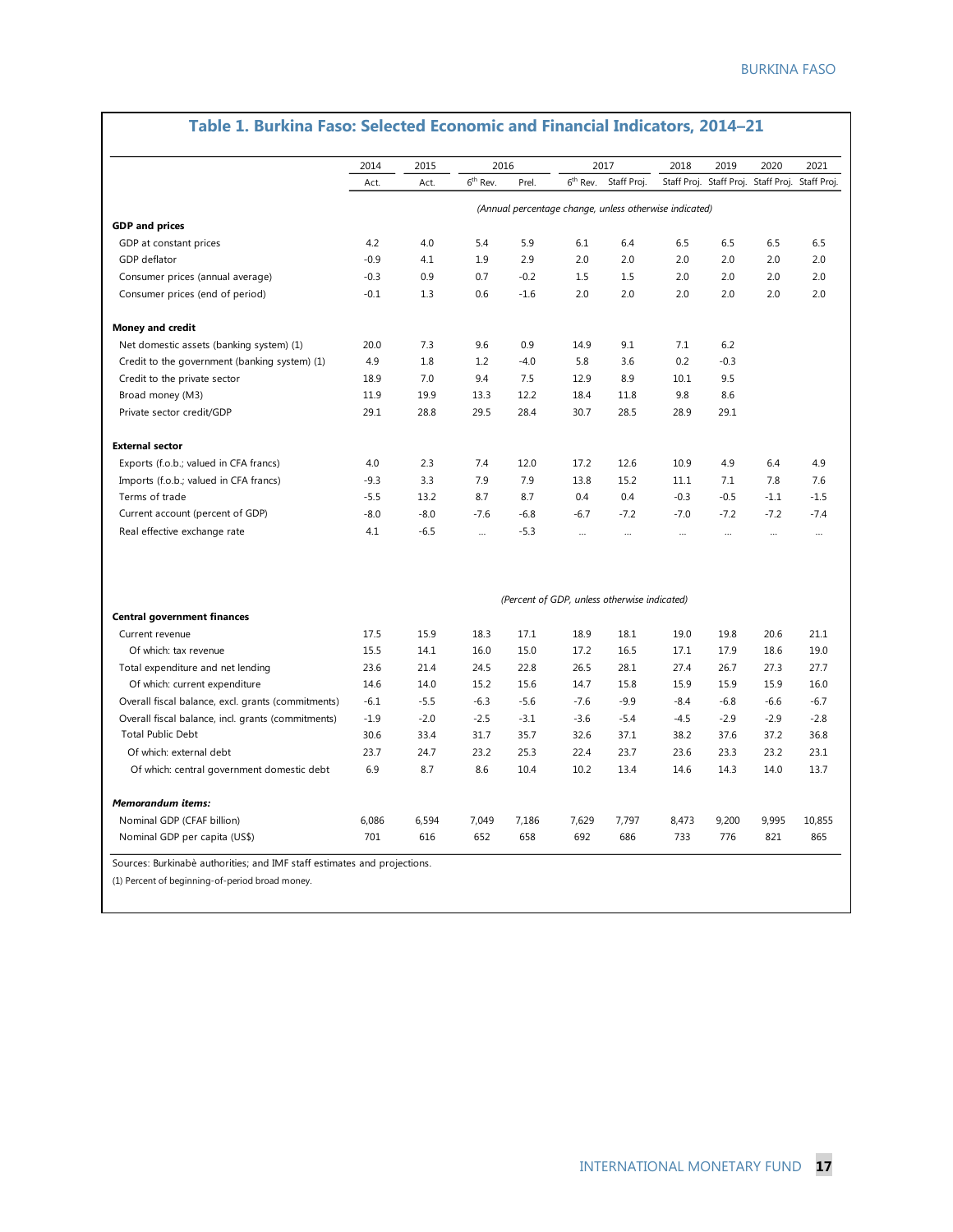| Table 2. Burkina Faso: Balance of Payments, 2014-21 |           |           |            |           |                                              |             |           |                         |             |             |
|-----------------------------------------------------|-----------|-----------|------------|-----------|----------------------------------------------|-------------|-----------|-------------------------|-------------|-------------|
|                                                     | 2014      | 2015      | 2016       |           | 2017                                         |             | 2018      | 2019                    | 2020        | 2021        |
|                                                     | Est.      | Est.      | $6th$ Rev. | Prel.     | $6th$ Rev.                                   | Staff Proj. |           | Staff Proj. Staff Proj. | Staff Proj. | Staff Proj. |
|                                                     |           |           |            |           | (CFAF billions, unless otherwise indicated)  |             |           |                         |             |             |
| <b>Current account</b>                              | $-488.5$  | $-527.1$  | $-539.2$   | $-490.9$  | $-513.9$                                     | $-560.7$    | $-591.9$  | $-660.5$                | $-722.4$    | $-804.1$    |
| Trade balance                                       | $-123.9$  | $-142.6$  | $-160.8$   | $-96.2$   | $-130.6$                                     | $-150.9$    | $-171.8$  | $-225.8$                | $-270.6$    | $-350.0$    |
| Exports of goods                                    | 1367.0    | 1397.9    | 1501.1     | 1565.7    | 1759.8                                       | 1763.7      | 1955.8    | 2052.2                  | 2184.0      | 2291.7      |
| Of which: cotton                                    | 237.1     | 213.4     | 198.1      | 198.4     | 261.1                                        | 270.0       | 312.4     | 330.1                   | 345.7       | 362.8       |
| Of which: gold                                      | 804.8     | 875.8     | 968.9      | 1006.1    | 1132.2                                       | 1174.5      | 1317.8    | 1374.2                  | 1437.7      | 1486.0      |
| Imports of goods                                    | $-1490.9$ | $-1540.4$ | $-1661.9$  | $-1661.9$ | $-1890.4$                                    | $-1914.6$   | $-2127.6$ | $-2278.0$               | $-2454.6$   | $-2641.7$   |
| Of which: oil                                       | $-451.4$  | $-299.0$  | $-257.9$   | $-257.9$  | $-333.8$                                     | $-336.8$    | $-365.4$  | $-397.5$                | $-434.9$    | $-469.2$    |
| Of which: food                                      | $-135.1$  | $-150.0$  | $-159.5$   | $-159.5$  | $-177.4$                                     | $-190.6$    | $-196.6$  | $-210.3$                | $-225.1$    | $-241.2$    |
| Of which: public investment                         | 436.0     | 363.2     | $-481.9$   | 400.1     | $-643.2$                                     | 729.4       | 749.6     | 764.2                   | 872.2       | 978.1       |
| Services, net                                       | $-423.2$  | $-458.7$  | $-476.2$   | $-476.2$  | $-505.2$                                     | $-506.6$    | $-533.6$  | -561.5                  | $-590.9$    | $-621.5$    |
| Income, net                                         | $-177.5$  | $-197.4$  | $-136.9$   | $-136.9$  | $-135.0$                                     | $-135.4$    | $-134.3$  | $-134.0$                | $-134.4$    | $-135.5$    |
| Current transfers                                   | 236.1     | 271.6     | 234.6      | 218.4     | 256.9                                        | 232.2       | 247.8     | 260.8                   | 273.5       | 302.9       |
| Of which: Official transfers, net                   | 112.0     | 140.4     | 101.5      | 85.3      | 121.0                                        | 104.4       | 118.0     | 128.7                   | 138.8       | 165.4       |
| Capital account                                     | 200.2     | 153.8     | 253.4      | 165.0     | 234.6                                        | 266.4       | 228.4     | 247.6                   | 249.1       | 270.1       |
| Project grants                                      | 157.5     | 105.2     | 187.3      | 99.0      | 229.6                                        | 261.4       | 223.4     | 242.6                   | 244.1       | 265.1       |
| <b>Financial account</b>                            | 130.6     | 648.1     | 400.4      | 674.1     | 305.8                                        | 314.5       | 450.2     | 498.1                   | 563.9       | 625.7       |
| Direct investment                                   | 141.6     | 128.8     | 179.7      | 179.7     | 196.4                                        | 213.5       | 239.0     | 262.1                   | 287.6       | 315.5       |
| Portfolio investment                                | $-86.2$   | 3.0       | 7.9        | 7.9       | 8.6                                          | 4.7         | 3.7       | 4.0                     | 4.4         | 4.8         |
| Other investment                                    | 75.1      | 516.3     | 212.8      | 486.4     | 100.8                                        | 96.2        | 207.4     | 232.0                   | 271.9       | 305.4       |
| Long-term investment                                | 70.1      | 511.3     | 207.8      | 481.4     | 95.8                                         | 87.4        | 196.4     | 227.1                   | 266.9       | 300.6       |
| Project loans                                       | 58.2      | 46.4      | 101.3      | 81.8      | 111.2                                        | 126.6       | 133.5     | 134.8                   | 146.4       | 159.0       |
| Program loans                                       | 24.0      | 75.7      | 62.1       | 63.0      | 32.5                                         | 46.7        | 82.7      | 89.9                    | 97.6        | 106.0       |
| Amortization of public loans (excl. IMF)            | $-30.8$   | $-32.9$   | $-38.7$    | $-39.1$   | $-42.8$                                      | $-44.2$     | $-46.3$   | $-51.9$                 | $-56.6$     | $-65.9$     |
| Other private                                       | 18.7      | 422.1     | 83.1       | 375.7     | $-5.0$                                       | $-41.7$     | 26.5      | 54.3                    | 79.5        | 101.4       |
| Short-term investment                               | 5.0       | 5.0       | 5.0        | 5.0       | 5.0                                          | 8.8         | 11.0      | 4.9                     | 4.9         | 4.9         |
| <b>Errors and omissions</b>                         | 0.0       | 2.0       | 0.0        | 1.1       | 0.0                                          | 0.0         | 0.0       | 0.0                     | 0.0         | 0.0         |
| <b>Overall balance</b>                              | $-157.8$  | 274.8     | 114.6      | 349.4     | 26.5                                         | 20.2        | 86.7      | 85.2                    | 90.6        | 91.6        |
| Financing                                           | 157.8     | $-274.8$  | $-133.3$   | $-349.4$  | $-30.2$                                      | $-23.9$     | $-86.7$   | $-85.2$                 | $-90.6$     | $-91.6$     |
| Net change in foreign assets of the central bank    | 173.0     | 16.5      | $-137.5$   | 11.6      | $-33.0$                                      | $-10.5$     | $-73.2$   | $-71.6$                 | $-76.8$     | $-77.7$     |
| Of which: gross official reserves                   | 156.9     | $-16.3$   | $-125.4$   | $-9.9$    | $-18.3$                                      | 4.4         | $-53.3$   | $-52.2$                 | $-63.1$     | $-65.7$     |
| IMF net financing                                   | $-1.5$    | 7.4       | $-12.1$    | 6.8       | $-14.8$                                      | $-14.9$     | $-19.9$   | $-19.4$                 | $-13.7$     | $-12.0$     |
| Disbursements                                       | 3.8       | 19.0      | 0.0        | 19.0      | 0.0                                          | 0.0         | 0.0       | 0.0                     | 0.0         | 0.0         |
| Repayments (excluding charges)                      | $-5.4$    | $-11.7$   | $-12.1$    | $-12.2$   | $-14.8$                                      | $-14.9$     | $-19.9$   | $-19.4$                 | $-13.7$     | $-12.0$     |
| Net foreign assets of commercial banks              | $-15.2$   | $-291.3$  | 4.2        | $-361.0$  | 2.8                                          | $-13.4$     | $-13.5$   | $-13.6$                 | $-13.8$     | $-13.9$     |
| <b>Financing Gap</b>                                | 0.0       | 0.0       | 18.7       | 0.0       | 3.7                                          | 3.7         | 0.0       | 0.0                     | 0.0         | 0.0         |
| Of which: IMF disbursements                         | 0.0       | 0.0       | 18.7       | 0.0       | 3.7                                          | 3.7         | 0.0       | 0.0                     | 0.0         | 0.0         |
| <b>Memorandum items:</b>                            |           |           |            |           | (Percent of GDP, unless otherwise indicated) |             |           |                         |             |             |
| Trade balance (goods)                               | $-2.0$    | $-2.2$    | $-2.3$     | $-1.3$    | $-1.7$                                       | $-1.9$      | $-2.0$    | $-2.5$                  | $-2.7$      | $-3.2$      |
| Trade balance (goods and services)                  | $-9.0$    | $-9.1$    | $-9.0$     | $-8.0$    | $-8.3$                                       | $-8.4$      | $-8.3$    | $-8.6$                  | $-8.6$      | $-9.0$      |
| Exports of goods                                    | 22.5      | 21.2      | 21.3       | 21.8      | 23.1                                         | 22.6        | 23.1      | 22.3                    | 21.9        | 21.1        |
| Imports of goods                                    | -24.5     | $-23.4$   | $-23.6$    | $-23.1$   | $-24.8$                                      | $-24.6$     | $-25.1$   | $-24.8$                 | $-24.6$     | $-24.3$     |
| Current account $(- = \text{deficit})$              | $-8.0$    | $-8.0$    | $-7.6$     | $-6.8$    | $-6.7$                                       | $-7.2$      | $-7.0$    | $-7.2$                  | $-7.2$      | $-7.4$      |
| GDP at current prices (CFAF billions)               | 6,086     | 6,594     | 7,049      | 7,186     | 7,629                                        | 7,797       | 8,473     | 9,200                   | 9,995       | 10,855      |
| FDI inflows                                         | 2.3       | 2.0       | 2.5        | 2.5       | 2.6                                          | 2.7         | 2.8       | 2.8                     | 2.9         | 2.9         |
| rkinahà quthoritioc: and IME ctaff octimate         |           |           |            |           |                                              |             |           |                         |             |             |

urkinabè authorities; and IMF staff estimates and projections.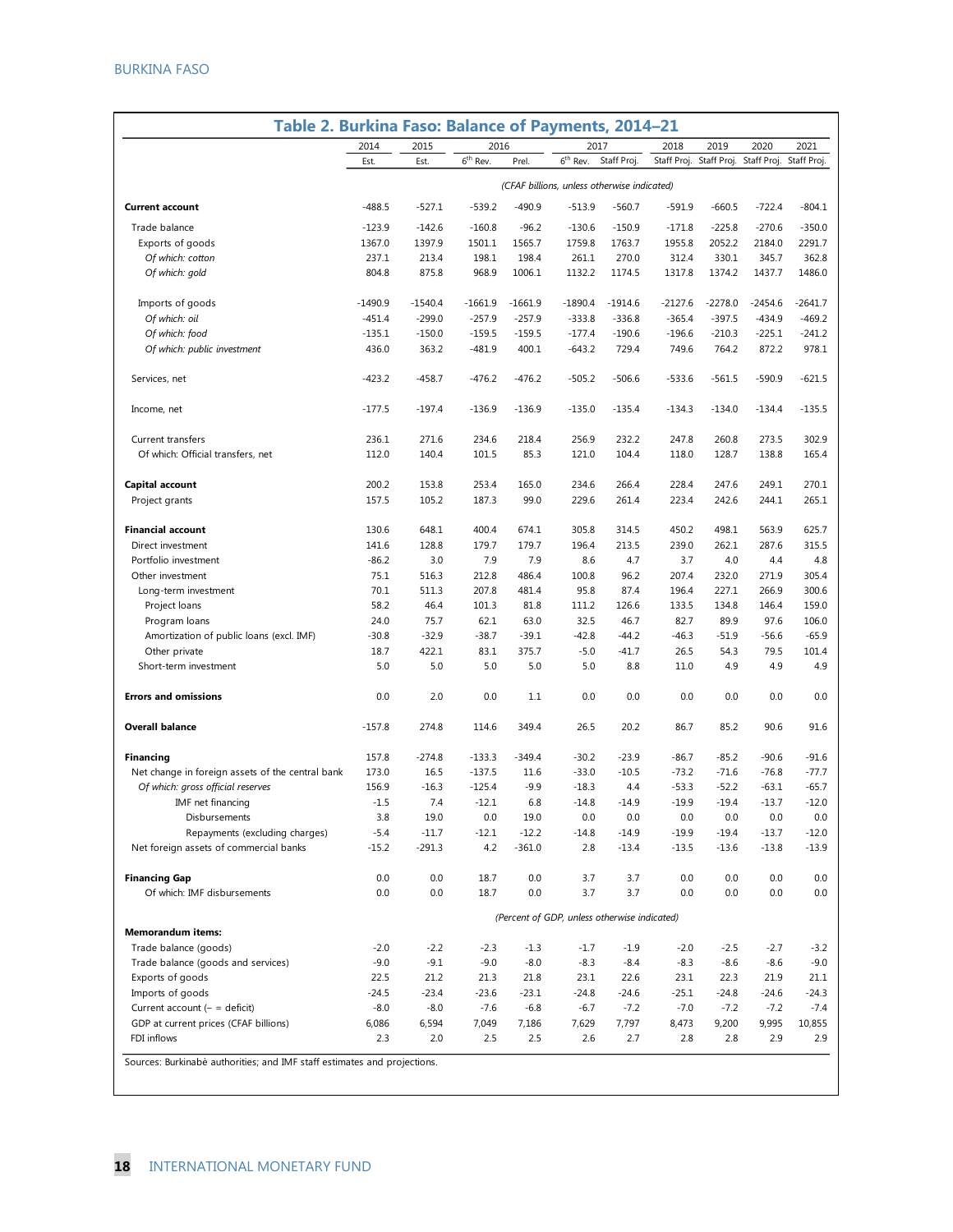٦

|                                           | 2014     | 2015     | 2016                                                   |          |                      | 2017        | 2018                    | 2019     |
|-------------------------------------------|----------|----------|--------------------------------------------------------|----------|----------------------|-------------|-------------------------|----------|
|                                           | Act.     | Act.     | $6th$ Rev.                                             | Prel.    | $6^{\text{th}}$ Rev. | Staff Proj. | Staff Proj. Staff Proj. |          |
|                                           |          |          | (CFAF billions, unless otherwise indicated)            |          |                      |             |                         |          |
| Net foreign assets                        | 377.1    | 651.9    | 749.1                                                  | 1001.3   | 851.2                | 1025.1      | 1111.8                  | 1197.0   |
| <b>BCEAO</b>                              | $-127.8$ | $-144.3$ | $-42.8$                                                | $-155.9$ | 62.0                 | $-145.4$    | $-72.3$                 | $-0.7$   |
| Assets                                    | 140.8    | 157.1    | 246.4                                                  | 166.9    | 336.5                | 162.6       | 215.9                   | 268.1    |
| Liabilities                               | 268.6    | 301.4    | 289.2                                                  | 322.9    | 274.5                | 308.0       | 288.1                   | 268.7    |
| Commercial banks                          | 504.9    | 796.2    | 792.0                                                  | 1157.2   | 789.1                | 1170.5      | 1184.0                  | 1197.7   |
| Net domestic assets                       | 1789.6   | 1946.8   | 2195.5                                                 | 1970.5   | 2634.4               | 2234.8      | 2466.1                  | 2688.0   |
| Net domestic credit                       | 1912.8   | 2076.3   | 2286.1                                                 | 2113.4   | 2724.9               | 2399.7      | 2631.0                  | 2852.9   |
| Net credit to government                  | 139.0    | 178.8    | 209.6                                                  | 73.6     | 380.6                | 178.1       | 184.0                   | 174.5    |
| Treasury                                  | 45.6     | 146.2    | 177.0                                                  | 87.2     | 348.0                | 191.7       | 197.5                   | 188.1    |
| <b>BCEAO</b>                              | 20.7     | 16.3     | $-108.6$                                               | $-102.1$ | $-220.8$             | $-7.7$      | $-12.9$                 | $-34.4$  |
| Commercial banks                          | 24.9     | 129.9    | 285.6                                                  | 189.4    | 568.7                | 199.4       | 210.5                   | 222.5    |
| Other central government                  | 93.4     | 32.6     | 32.6                                                   | $-13.6$  | 32.6                 | $-13.6$     | $-13.6$                 | $-13.6$  |
| Of which: project deposits                | $-208.4$ | $-231.5$ | $-231.5$                                               | $-285.8$ | $-231.5$             | $-282.9$    | $-278.7$                | $-273.7$ |
| Credit to the economy                     | 1773.8   | 1897.5   | 2076.4                                                 | 2039.8   | 2344.4               | 2221.6      | 2447.1                  | 2678.3   |
| Other items (net)                         | $-123.2$ | $-141.5$ | $-90.5$                                                | $-164.9$ | $-90.5$              | $-164.9$    | $-164.9$                | $-164.9$ |
| <b>Broad money</b>                        | 2166.8   | 2598.7   | 2944.6                                                 | 2916.7   | 3485.6               | 3259.9      | 3577.9                  | 3885.0   |
|                                           |          |          | (Annual percentage change, unless otherwise indicated) |          |                      |             |                         |          |
| <b>Memorandum items:</b>                  |          |          |                                                        |          |                      |             |                         |          |
| Net foreign assets                        | $-29.5$  | 72.9     | 14.9                                                   | 53.6     | 13.6                 | 2.4         | 8.5                     | 7.7      |
| Net domestic assets (1)                   | 20.0     | 7.3      | 9.6                                                    | 0.9      | 14.9                 | 9.1         | 7.1                     | 6.2      |
| Net credit to government (1)              | 4.9      | 1.8      | 1.2                                                    | $-4.0$   | 5.8                  | 3.6         | 0.2                     | $-0.3$   |
| Credit to the private sector              | 18.9     | 7.0      | 9.4                                                    | 7.5      | 12.9                 | 8.9         | 10.1                    | 9.5      |
| Private sector credit (percentage of GDP) | 29.1     | 28.8     | 29.5                                                   | 28.4     | 30.7                 | 28.5        | 28.9                    | 29.1     |
| Money supply                              | 11.9     | 19.9     | 13.3                                                   | 12.2     | 18.4                 | 11.8        | 9.8                     | 8.6      |

# **Table 3. Burkina Faso: Monetary Survey, 2014–19**

(1) Annual change as a percentage of broad money from 12 months earlier.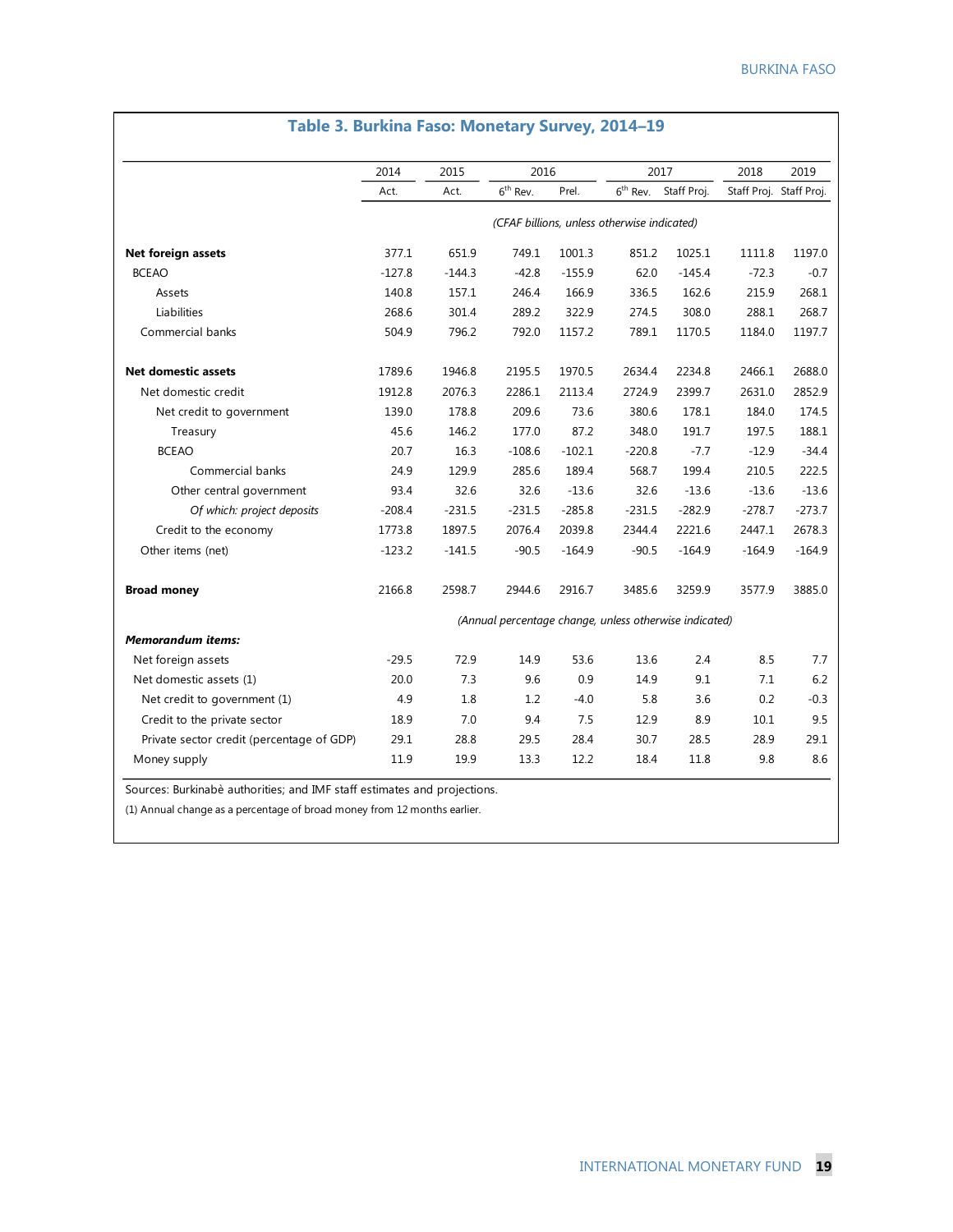|                                           | (in percent) |          |          |        |          |        |
|-------------------------------------------|--------------|----------|----------|--------|----------|--------|
|                                           | $Dec-12$     | $Dec-13$ | $Dec-14$ | Jun-15 | $Dec-15$ | Jun-16 |
| <b>Capital Adequacy</b>                   |              |          |          |        |          |        |
| Reg. capital to risk-weighted assets      | 12.4         | 10.2     | 11.4     | 11.4   | 11.1     | 10.6   |
| <b>Asset Quality</b>                      |              |          |          |        |          |        |
| Gross NPLs / Total loans                  | 10.3         | 9.9      | 8.6      | 9.9    | 9.2      | 10.2   |
| Provisions / NPLs                         | 67.7         | 62.6     | 64.9     | 61.2   | 65.8     | 67.0   |
| <b>Loan Concentration</b>                 |              |          |          |        |          |        |
| 5 largest clients / equity                | 157.9        | 108.4    | 158.4    | 178.5  | 169.8    | 157.3  |
| By Sector: (share of total)               |              |          |          |        |          |        |
| Agriculture                               | 1.8          | 3.3      | 2.8      | 2.2    | 1.9      | 1.5    |
| <b>Extractive Industries</b>              | 1.0          | 1.1      | 2.0      | 1.3    | 2.3      | 1.5    |
| Manufacturing                             | 9.8          | 13.9     | 16.1     | 17.5   | 15.3     | 17.2   |
| Electricity, gas, water                   | 1.9          | 1.3      | 1.3      | 1.0    | 1.0      | 1.0    |
| <b>Buildings/Public Works</b>             | 13.2         | 14.6     | 13.6     | 15.8   | 16.7     | 17.7   |
| Commercial (restaurants, hotels)          | 38.3         | 33.2     | 26.0     | 27.3   | 27.5     | 26.9   |
| Transportation/communication              | 9.6          | 11.7     | 9.5      | 10.6   | 8.5      | 9.7    |
| Insurance, real estate, business services | 3.9          | 3.4      | 3.7      | 3.1    | 3.0      | 3.3    |
| Other                                     | 20.6         | 17.5     | 25.1     | 21.4   | 23.2     | 21.3   |
| Liquidity                                 |              |          |          |        |          |        |
| Loans to deposits                         | 82.1         | 87.7     | 99.8     | 96.0   | 110.0    | 107.4  |
| Liquid assets / total assets              | 34.8         | 34.7     | 34.8     | 34.1   | 37.9     | 39.4   |

Sources: Central bank (BCEAO) authorities and IMF staff estimates.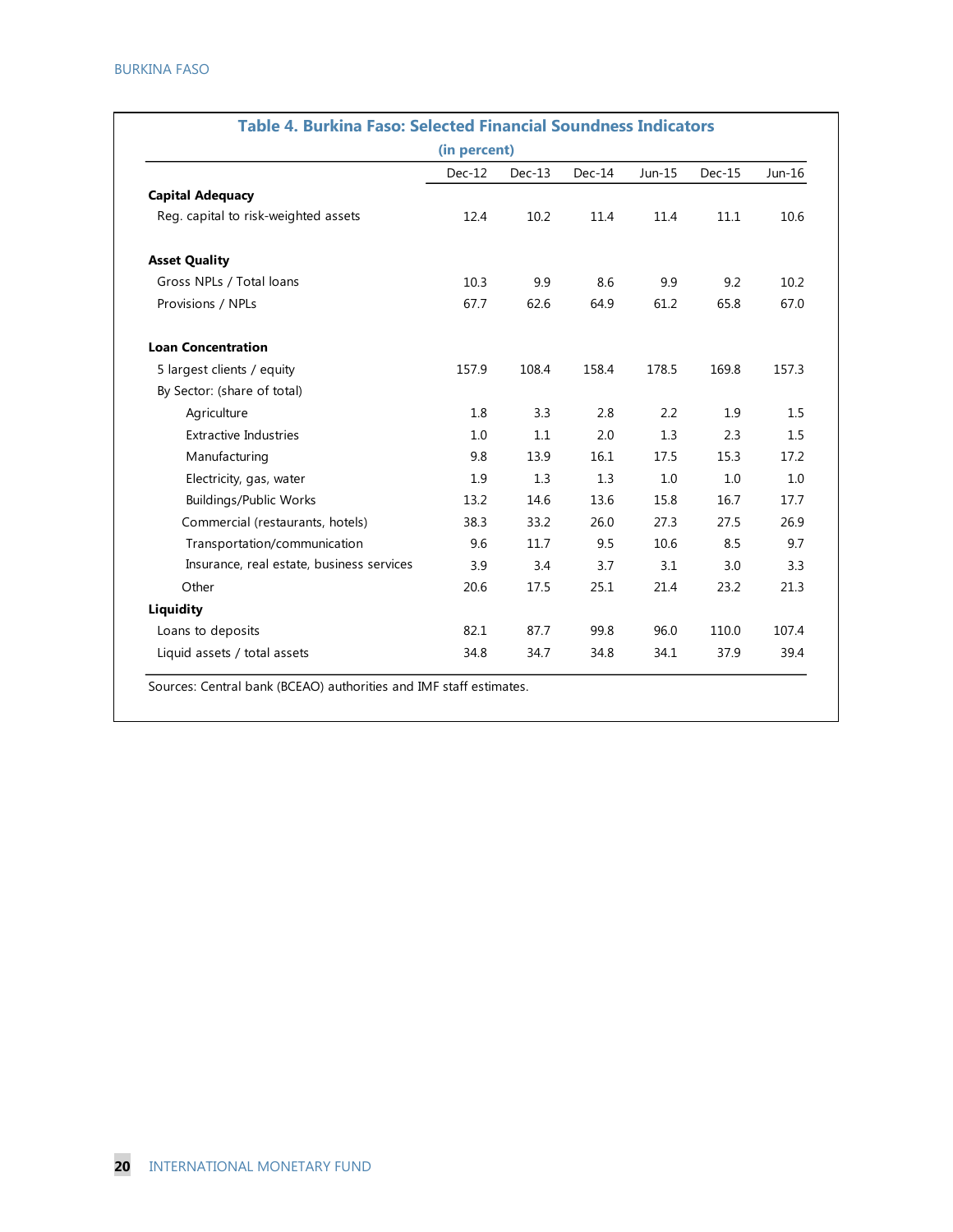|                                 | 2015   | 2016   |            | 2017   |                       |        |                       | 2018   |        | 2019                  | 2020                    | 2021   |
|---------------------------------|--------|--------|------------|--------|-----------------------|--------|-----------------------|--------|--------|-----------------------|-------------------------|--------|
|                                 | Act.   | Prel.  | $6th$ Rev. | Budget | Auth. Fw. Staff Proj. |        | Auth. Fw. Staff Proj. |        |        | Auth. Fw. Staff Proj. | Staff Proj. Staff Proj. |        |
| <b>Total revenue and grants</b> | 1278.0 | 1410.7 | 1745.8     | 2036.3 | 1862.0                | 1765.0 | 2097.3                | 1938.1 | 2303.9 | 2184.9                | 2431.3                  | 2702.3 |
| Total revenue                   | 1047.9 | 1230.5 | 1438.3     | 1438.3 | 1438.3                | 1413.0 | 1677.8                | 1607.0 | 1874.7 | 1825.5                | 2060.3                  | 2285.3 |
| Tax revenue                     | 929.3  | 1075.4 | 1315.5     | 1315.5 | 1315.5                | 1290.2 | 1512.1                | 1448.9 | 1706.4 | 1646.9                | 1859.0                  | 2062.4 |
| Of which: Gold Mining CIT       | 16.9   | 26.4   | 42.4       | 42.6   | 42.6                  | 42.6   | 44.5                  | 44.5   | 51.4   | 51.4                  | 64.7                    | 74.3   |
| Nontax revenue                  | 118.7  | 155.1  | 122.8      | 122.8  | 122.8                 | 122.8  | 165.7                 | 158.1  | 168.3  | 178.6                 | 201.3                   | 222.9  |
| Of which: Royalties from gold   | 37.5   | 44.9   | 43.5       | 43.5   | 43.5                  | 43.5   | 46.4                  | 46.4   | 46.4   | 46.4                  | 57.5                    | 59.4   |
| Grants                          | 230.0  | 180.2  | 307.5      | 598.0  | 423.7                 | 352.0  | 419.5                 | 331.0  | 429.2  | 359.4                 | 371.0                   | 417.0  |
| Project                         | 105.2  | 99.0   | 229.6      | 261.4  | 261.4                 | 261.4  | 221.7                 | 223.4  | 240.2  | 242.6                 | 244.1                   | 265.1  |
| Program                         | 124.8  | 81.2   | 77.9       | 336.6  | 162.3                 | 90.6   | 197.8                 | 107.6  | 189.0  | 116.8                 | 126.9                   | 152.0  |
| Expenditure and net lending (1) | 1411.6 | 1636.4 | 2018.8     | 2450.4 | 2292.3                | 2188.2 | 2485.1                | 2320.3 | 2579.7 | 2452.9                | 2723.8                  | 3008.7 |
| Current expenditure             | 923.2  | 1118.7 | 1117.9     | 1184.2 | 1203.0                | 1230.0 | 1333.0                | 1347.4 | 1357.6 | 1460.9                | 1591.7                  | 1739.1 |
| Wages and salaries              | 468.5  | 554.5  | 550.8      | 552.2  | 570.0                 | 598.0  | 635.7                 | 681.0  | 690.6  | 754.4                 | 809.6                   | 879.2  |

Goods and services 109.4 128.0 145.3 144.9 144.9 144.9 145.3 173.8 148.2 188.7 209.9 217.1 Interest payments 43.8 65.3 67.6 67.7 68.2 67.7 99.7 86.9 78.4 103.7 112.4 121.8 Domestic 27.9 48.5 47.7 44.7 44.7 44.7 57.5 66.5 64.9 80.1 85.3 90.6 External 15.9 16.8 19.9 23.0 23.0 23.0 20.9 20.4 24.2 23.6 27.2 31.1 Current transfers 301.5 370.9 354.2 419.4 419.9 419.4 452.3 405.7 440.4 414.0 459.8 521.0 Investment expenditure 501.0 526.4 900.9 1270.0 1093.1 962.0 1152.1 973.0 1222.1 992.0 1132.1 1269.6 Domestically financed 349.4 345.5 560.1 882.0 705.0 573.9 795.2 616.1 837.7 614.6 741.6 845.6 Externally financed 151.6 180.8 340.8 388.1 388.1 388.1 356.9 356.9 384.4 377.4 390.5 424.1 Net lending 200 12.6 -12.6 -12.6 -3.8 -3.8 -3.8 -3.8 0.0 0.0 0.0 0.0 0.0 0.0 0.0

**Overall balance (1)** -133.6 -225.7 -273.4 -414.1 -430.3 -423.2 -387.8 -382.3 -275.8 -268.0 -292.5 -306.4 Cash basis adjustment -89.2 87.1 0.0 0.0 0.0 0.0 0.0 0.0 0.0 0.0 0.0 0.0

**Overall balance (cash basis)** -222.8 -138.7 -273.4 -414.1 -430.3 -423.2 -382.3 -268.0 -292.5 -306.4

**Financing** 220.9 137.5 269.3 410.4 426.6 419.5 382.3 268.0 292.5 306.4 Poreign financing 172.8 187.4 199.2 105.7 100.8 134.6 128.2 129.1 169.9 172.8 187.4 199.2<br>129.1 144.8 143.7 173.3 173.3 173.3 216.2 224.6 244.0 265.0 Prawings 122.1 144.8 143.7 173.3 173.3 173.3 216.2 224.6 244.0 265.0<br>Project loans 46.4 81.8 111.2 126.6 126.6 126.6 133.5 134.8 146.4 159.0 Project loans 146.4 81.8 111.2 126.6 126.6 126.6 133.5 134.8 146.4 159.0 Program loans 63.7 5.7 63.0 32.5 46.7 46.7 46.7 82.7 89.9 97.6 106.0 Amortization (excl. IMF) -32.9 -39.1 -42.8 -38.7 -45.1 -44.2 -46.3 -51.9 -56.6 -65.9 Domestic financing 131.7 31.8 168.5 275.8 298.4 290.4 212.4 95.2 105.0 107.3 Bank financing 85.1 -118.3 170.9 -3.8 104.4 104.4 5.9 -9.4 -10.9 -5.2 Central bank -4.4 -118.4 -112.2 -13.8 94.4 94.4 -5.2 -21.5 -24.0 -19.5 Commercial banks 89.5 0.1 283.1 10.0 10.0 10.0 11.1 12.1 13.1 14.2 Nonbank financing 46.6 150.1 -2.4 279.6 193.9 185.9 206.5 104.6 115.9 112.5

**Financing gap** 0.0 0.0 3.7 3.7 3.7 3.7 0.0 0.0 0.0 0.0 Of which: IMF disbursements 0.0 0.0 3.7 3.7 3.7 3.7 0.0 0.0 0.0 0.0

Mining revenue 166.6 194.2 196.2 196.2 208.4 230.7 251.8 289.3 313.8 Overall Balance excl. mining revenue -389.4 -332.8 -469.6 -610.3 -631.5 -613.0 -519.8 -581.7 -620.3

# **Table 5a. Burkina Faso: Consolidated Operations of the Central Government, 2015–21**

INTERNATIONAL MONETARY FUND **21**

(1) Commitment ("engagement") basis.

*Memorandum items:*

Errors and Omissions 2.0 2.0 1.1

Sources: Burkinabè authorities; and IMF staff estimates and projections.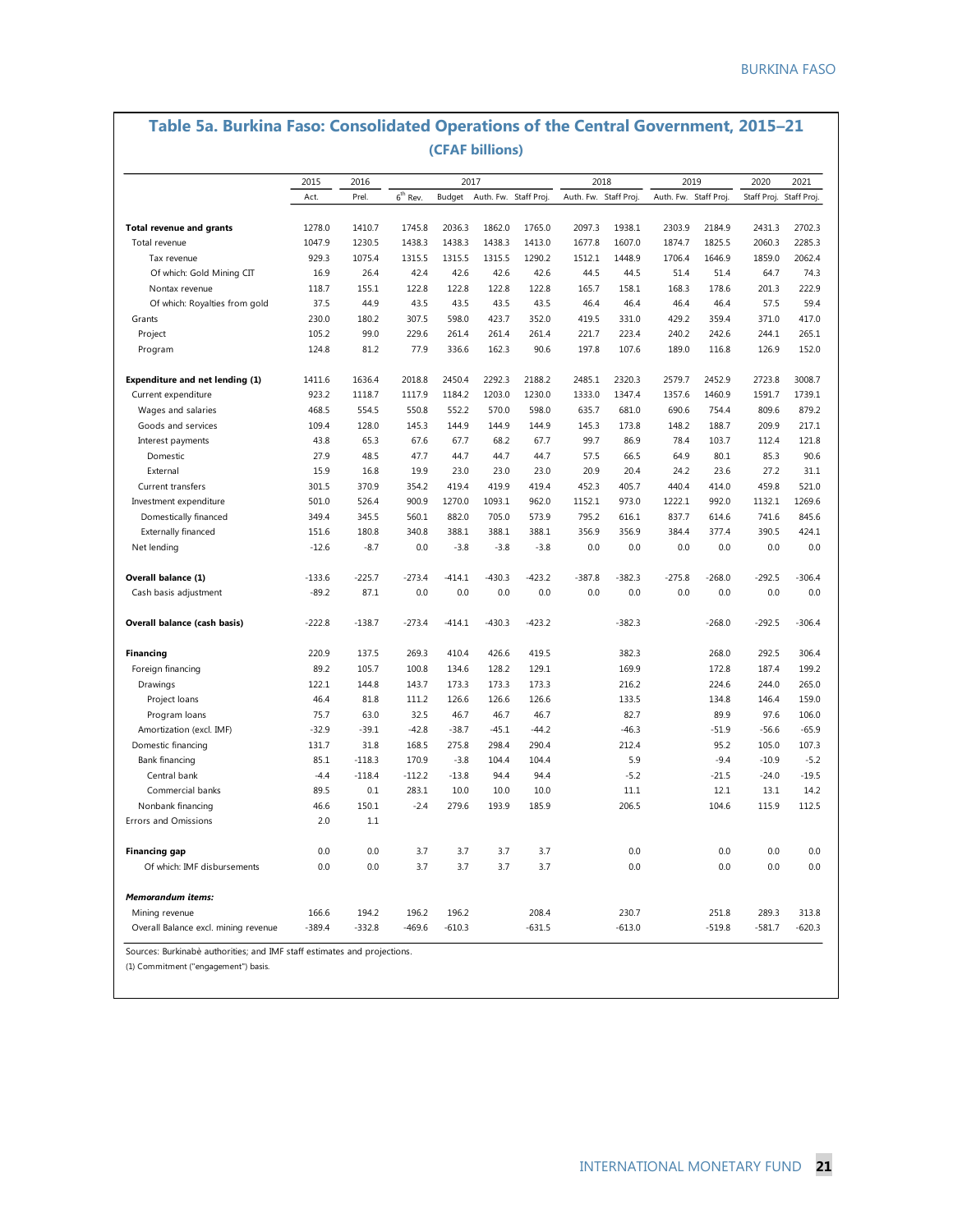# **Table 5b. Burkina Faso: Consolidated Operations of the Central Government, 2015–21 (in percent of GDP)**

|                                      | 2015   | 2016   |                      |        | 2017   |                       |        | 2018                  |        | 2019                  | 2020                    | 2021   |
|--------------------------------------|--------|--------|----------------------|--------|--------|-----------------------|--------|-----------------------|--------|-----------------------|-------------------------|--------|
|                                      | Act.   | Prel.  | 6 <sup>th</sup> Rev. | Budget |        | Auth. Fw. Staff Proj. |        | Auth. Fw. Staff Proj. |        | Auth. Fw. Staff Proj. | Staff Proj. Staff Proj. |        |
| <b>Total revenue and grants</b>      | 19.4   | 19.6   | 22.9                 | 26.7   | 23.5   | 22.6                  | 24.1   | 22.9                  | 24.2   | 23.7                  | 24.3                    | 24.9   |
| Total revenue                        | 15.9   | 17.1   | 18.9                 | 18.9   | 18.1   | 18.1                  | 19.3   | 19.0                  | 19.7   | 19.8                  | 20.6                    | 21.1   |
| Tax revenue                          | 14.1   | 15.0   | 17.2                 | 17.2   | 16.6   | 16.5                  | 17.4   | 17.1                  | 17.9   | 17.9                  | 18.6                    | 19.0   |
| Of which: Gold Mining CIT            | 0.3    | 0.4    | 0.6                  | 0.6    | 0.5    | 0.5                   | 0.5    | 0.5                   | 0.5    | 0.6                   | 0.6                     | 0.7    |
| Nontax revenue                       | 1.8    | 2.2    | 1.6                  | 1.6    | 1.5    | 1.6                   | 1.9    | 1.9                   | 1.8    | 1.9                   | 2.0                     | 2.1    |
| Of which: Royalties from gold        | 0.6    | 0.6    | 0.6                  | 0.6    | 0.5    | 0.6                   | 0.5    | 0.5                   | 0.5    | 0.5                   | 0.6                     | 0.5    |
| Grants                               | 3.5    | 2.5    | 4.0                  | 7.8    | 5.3    | 4.5                   | 4.8    | 3.9                   | 4.5    | 3.9                   | 3.7                     | 3.8    |
| Project                              | 1.6    | 1.4    | 3.0                  | 3.4    | 3.3    | 3.4                   | 2.5    | 2.6                   | 2.5    | 2.6                   | 2.4                     | 2.4    |
| Program                              | 1.9    | 1.1    | 1.0                  | 4.4    | 2.0    | 1.2                   | 2.3    | 1.3                   | 2.0    | 1.3                   | 1.3                     | 1.4    |
| Expenditure and net lending (1)      | 21.4   | 22.8   | 26.5                 | 32.1   | 28.9   | 28.1                  | 28.6   | 27.4                  | 27.1   | 26.7                  | 27.3                    | 27.7   |
| Current expenditure                  | 14.0   | 15.6   | 14.7                 | 15.5   | 15.2   | 15.8                  | 15.3   | 15.9                  | 14.3   | 15.9                  | 15.9                    | 16.0   |
| Wages and salaries                   | 7.1    | 7.7    | 7.2                  | 7.2    | 7.2    | 7.7                   | 7.3    | 8.0                   | 7.3    | 8.2                   | 8.1                     | 8.1    |
| Goods and services                   | 1.7    | 1.8    | 1.9                  | 1.9    | 1.8    | 1.9                   | 1.7    | 2.1                   | 1.6    | 2.1                   | 2.1                     | 2.0    |
| Interest payments                    | 0.7    | 0.9    | 0.9                  | 0.9    | 0.9    | 0.9                   | 1.1    | 1.0                   | 0.8    | 1.1                   | 1.1                     | 1.1    |
| Domestic                             | 0.4    | 0.7    | 0.6                  | 0.6    | 0.6    | 0.6                   | 0.7    | 0.8                   | 0.7    | 0.9                   | 0.9                     | 0.8    |
| External                             | 0.2    | 0.2    | 0.3                  | 0.3    | 0.3    | 0.3                   | 0.2    | 0.2                   | 0.3    | 0.3                   | 0.3                     | 0.3    |
| Current transfers                    | 4.6    | 5.2    | 4.6                  | 5.5    | 5.3    | 5.4                   | 5.2    | 4.8                   | 4.6    | 4.5                   | 4.6                     | 4.8    |
| Investment expenditure               | 7.6    | 7.3    | 11.8                 | 16.6   | 13.8   | 12.3                  | 13.2   | 11.5                  | 12.8   | 10.8                  | 11.3                    | 11.7   |
| Domestically financed                | 5.3    | 4.8    | 7.3                  | 11.6   | 8.9    | 7.4                   | 9.1    | 7.3                   | 8.8    | 6.7                   | 7.4                     | 7.8    |
| <b>Externally financed</b>           | 2.3    | 2.5    | 4.5                  | 5.1    | 4.9    | 5.0                   | 4.1    | 4.2                   | 4.0    | 4.1                   | 3.9                     | 3.9    |
| Net lending                          | $-0.2$ | $-0.1$ | 0.0                  | 0.0    | 0.0    | 0.0                   | 0.0    | 0.0                   | 0.0    | 0.0                   | 0.0                     | 0.0    |
| Overall balance (1)                  | $-2.0$ | $-3.1$ | $-3.6$               | $-5.4$ | $-5.4$ | $-5.4$                | $-4.5$ | $-4.5$                | $-2.9$ | -2.9                  | $-2.9$                  | $-2.8$ |
| Cash basis adjustment                | $-1.4$ | 1.2    | 0.0                  | 0.0    | 0.0    | 0.0                   | 0.0    | 0.0                   | 0.0    | 0.0                   | 0.0                     | 0.0    |
| Overall balance (cash basis)         | $-3.4$ | $-1.9$ | $-3.6$               | $-5.4$ | $-5.4$ | $-5.4$                |        | $-4.5$                |        | $-2.9$                | $-2.9$                  | $-2.8$ |
| <b>Financing</b>                     | 3.3    | 1.9    | 3.5                  | 5.4    | 5.6    | 5.4                   |        | 4.5                   |        | 2.9                   | 2.9                     | 2.8    |
| Foreign financing                    | 1.4    | 1.5    | 1.3                  | 1.8    | 1.7    | 1.7                   |        | 2.0                   |        | 1.9                   | 1.9                     | 1.8    |
| Drawings                             | 1.9    | 2.0    | 1.9                  | 2.3    | 2.3    | 2.2                   |        | 2.6                   |        | 2.4                   | 2.4                     | 2.4    |
| Project loans                        | 0.7    | 1.1    | 1.5                  | 1.7    | 1.7    | 1.6                   |        | 1.6                   |        | 1.5                   | 1.5                     | 1.5    |
| Program loans                        | 1.1    | 0.9    | 0.4                  | 0.6    | 0.6    | 0.6                   |        | 1.0                   |        | 1.0                   | 1.0                     | 1.0    |
| Amortization (excl. IMF)             | $-0.5$ | $-0.5$ | $-0.6$               | $-0.5$ | $-0.6$ | $-0.6$                |        | $-0.5$                |        | $-0.6$                | $-0.6$                  | $-0.6$ |
| Domestic financing                   | 2.0    | 0.4    | 2.2                  | 3.6    | 3.9    | 3.7                   |        | 2.5                   |        | 1.0                   | 1.1                     | 1.0    |
| Bank financing                       | 1.3    | $-1.6$ | 2.2                  | 0.0    | 1.4    | 1.3                   |        | 0.1                   |        | $-0.1$                | $-0.1$                  | 0.0    |
| Central bank                         | $-0.1$ | $-1.6$ | $-1.5$               | $-0.2$ | 1.2    | 1.2                   |        | $-0.1$                |        | $-0.2$                | $-0.2$                  | $-0.2$ |
| Commercial banks                     | 1.4    | 0.0    | 3.7                  | 0.1    | 0.1    | 0.1                   |        | 0.1                   |        | 0.1                   | 0.1                     | 0.1    |
| Nonbank financing                    | 0.7    | 2.1    | 0.0                  | 3.7    | 2.5    | 2.4                   |        | 2.4                   |        | 1.1                   | 1.2                     | 1.0    |
| Errors and Omissions                 | 0.0    | 0.0    |                      |        |        |                       |        |                       |        |                       |                         |        |
| Financing gap                        | 0.0    | 0.0    | 0.0                  | 0.0    | 0.0    | 0.0                   |        | 0.0                   |        | 0.0                   | 0.0                     | 0.0    |
| Of which: IMF disbursements          | 0.0    | 0.0    | 0.0                  | 0.0    | 0.0    | 0.0                   |        | 0.0                   |        | 0.0                   | 0.0                     | 0.0    |
| Memorandum items:                    |        |        |                      |        |        |                       |        |                       |        |                       |                         |        |
| Mining revenue                       | 2.5    | 2.7    | 2.6                  | 2.6    |        | 2.7                   |        | 2.7                   |        | 2.7                   | 2.9                     | 2.9    |
| Overall Balance excl. mining revenue | $-5.9$ | $-4.6$ | $-6.2$               | $-8.0$ |        | $-8.1$                |        | $-7.2$                |        | $-5.6$                | $-5.8$                  | $-5.7$ |
| Nominal GDP (CFAF billion)           | 6,594  | 7,186  | 7,629                | 7,629  | 7,928  | 7,797                 | 8,697  | 8,473                 | 9,524  | 9,200                 | 9,995                   | 10,855 |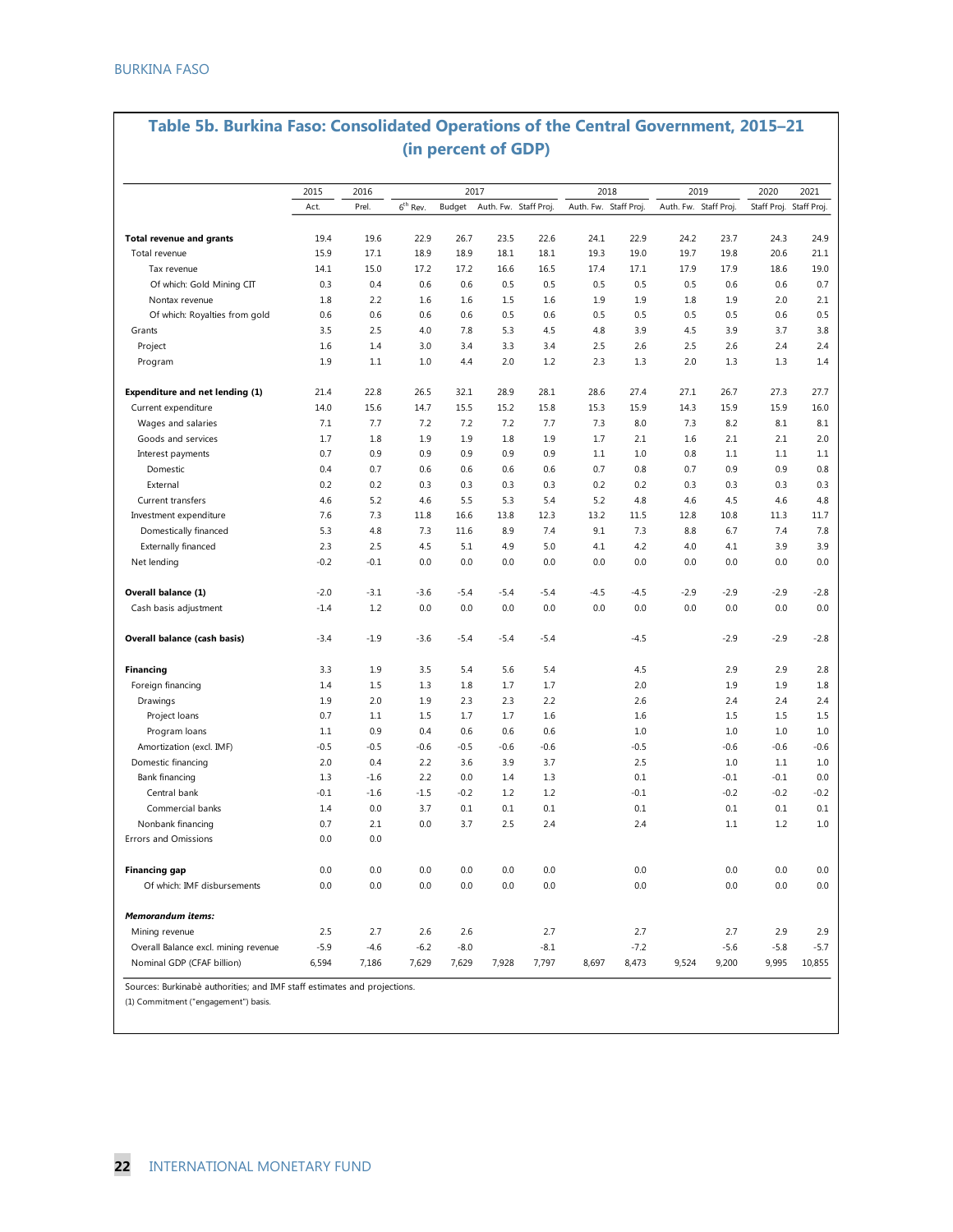|                   |                          | Table 6. Burkina Faso: Schedule of Disbursements Under ECF Arrangement 2013-17                                                        |
|-------------------|--------------------------|---------------------------------------------------------------------------------------------------------------------------------------|
| Amount            | <b>Availability date</b> | Conditions for disbursement $1$                                                                                                       |
| SDR 2.55 million  | December 27, 2013        | Following Executive Board Approval of<br>successor ECF arrangement                                                                    |
| SDR 2.55 million  | May 15, 2014             | Observance of continuous and end-December<br>2013 performance criteria, and completion of<br>the first review under the arrangement   |
| SDR 4.11 million  | December 1, 2014         | Observance of continuous and end-June 2014<br>performance criteria, and completion of the<br>second review under the arrangement      |
| SDR 18.92 million | May 15, 2015             | Observance of continuous and end-December<br>2014 performance criteria, and completion of<br>the third review under the arrangement   |
| SDR 14.10 million | December 1, 2015         | Observance of continuous and end-June 2015<br>performance criteria, and completion of the<br>fourth review under the arrangement      |
| SDR 4.47 million  | May 16, 2016             | Observance of continuous and end-December<br>2015 performance criteria and completion of<br>the fifth review under the arrangement    |
| SDR 4.47 million  | December 1, 2016         | Observance of continuous and end-June 2016<br>performance criteria, and completion of the<br>sixth review under the arrangement       |
| SDR 4.47 million  | May 15, 2017             | Observance of continuous and end-December<br>2016 performance criteria, and completion of<br>the seventh review under the arrangement |

Sources: Burkinabè authorities; and IMF staff estimates.

 $^{\rm 1}$  In addition to the generally applicable conditions under the Extended Credit Facility.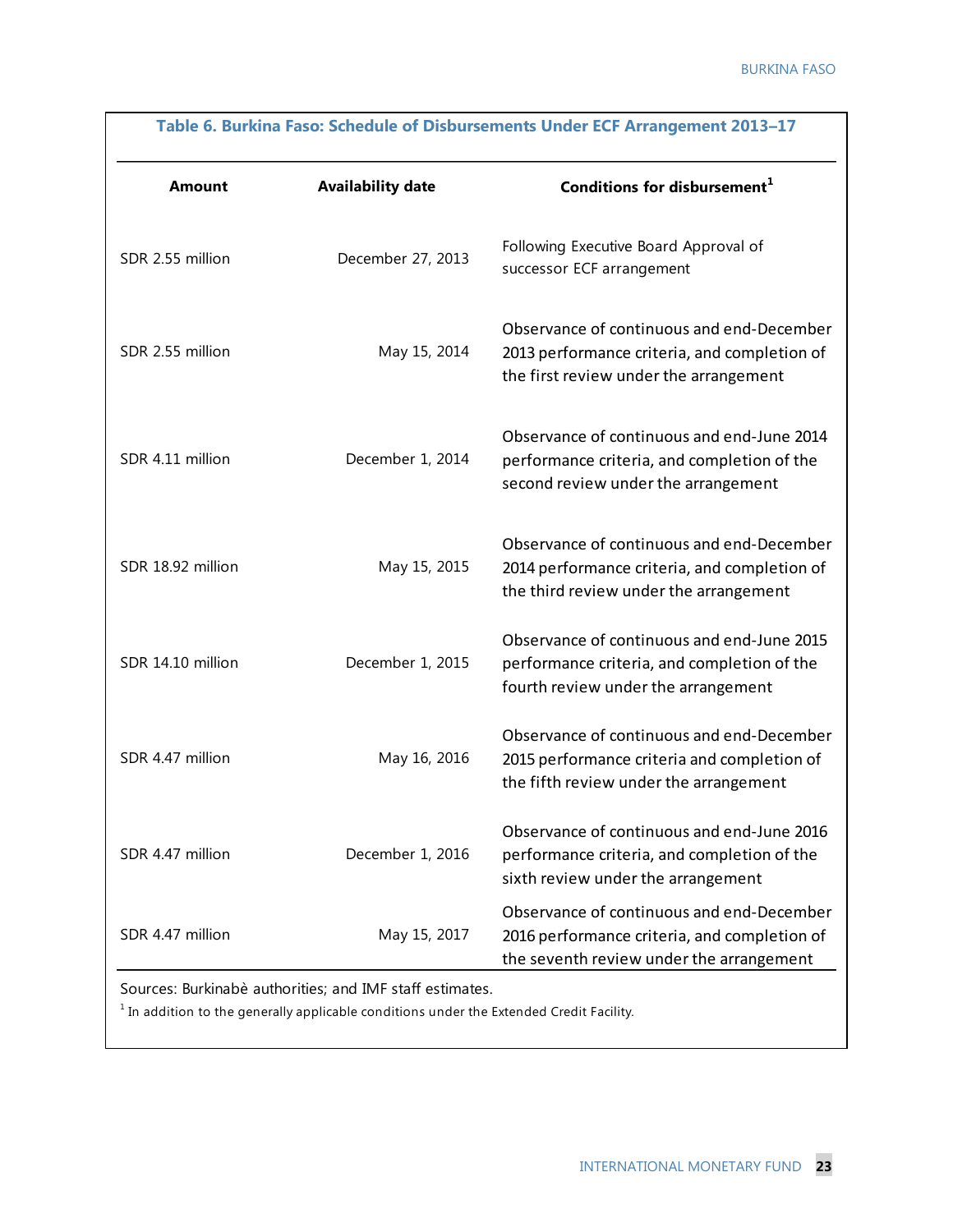#### **Table 7. Burkina Faso: Indicators of Capacity to Repay the IMF, 2015–31** 2015 2016 2017 2018 2019 2020 2021 2022 2023 2024 2025 2026 2027 2028 2029 2030 2031 Act. Prel. **Fund obligations based on existing and prospective credit (in millions of SDRs)** Principal 14.1 14.4 16.4 24.2 23.6 19.0 21.2 18.3 12.4 10.9 7.8 3.7 0.9 0.0 0.0 0.0 0.0 Charges and interest 0.0 0.0 0.1 0.3 0.3 0.3 0.3 0.3 0.3 0.3 0.3 0.3 0.3 0.3 0.3 0.3 0.3 **Total obligations based on existing and prospective credit** In millions of SDRs 14.1 14.4 16.5 24.4 23.9 19.3 21.4 18.5 12.7 11.1 8.1 3.9 1.2 0.3 0.3 0.3 0.3 In billions of CFAF 11.7 11.9 13.5 19.9 19.5 15.7 17.5 15.2 10.4 9.1 6.6 3.2 0.9 0.2 0.2 0.2 0.2 In percent of government revenues 1.1 1.0 1.0 1.0 1.2 1.1 0.8 0.8 0.6 0.4 0.3 0.2 0.1 0.0 0.0 0.0 0.0 0.0 In percent of exports of goods and services 0.7 0.6 0.7 0.9 0.8 0.6 0.7 0.5 0.3 0.3 0.2 0.1 0.0 0.0 0.0 0.0 0.0 In percent of debt service (1) 10.7 10.1 10.5 13.3 11.7 9.2 9.3 7.4 4.7 3.7 2.3 1.0 0.2 0.0 0.0 0.0 0.0 In percent of GDP 0.2 0.2 0.2 0.2 0.2 0.1 0.1 0.0 0.0 0.0 0.0 0.0 0.0 0.0 In percent of quota 11.7 12.0 13.7 20.3 19.8 16.0 17.8 15.4 10.5 9.2 6.7 3.2 1.0 0.2 0.2 0.2 0.2 **Outstanding IMF credit** In millions of SDRs 146.6 155.2 141.9 117.7 94.1 75.1 53.9 35.6 23.2 12.3 4.5 0.9 0.0 0.0 0.0 0.0 0.0 In billions of CFAF 121.3 127.9 121.3 127.9 116.6 96.1 76.7 61.1 44.0 29.2 19.0 10.1 3.7 0.7 0.0 0.0 0.0 0.0 0.0 In percent of government revenues 11.6 10.4 8.2 6.0 4.2 3.0 1.9 1.2 0.7 0.3 0.1 0.0 0.0 0.0 0.0 0.0 0.0 In percent of exports of goods and services **7.4** 7.0 5.7 4.2 3.2 2.4 1.6 1.0 0.6 0.3 0.1 0.0 0.0 0.0 0.0 0.0 0.0 In percent of debt service (1)  $111.4$   $108.2$   $90.8$   $64.3$   $46.2$   $35.8$   $23.5$   $14.1$   $8.6$   $4.1$   $1.3$   $0.2$   $0.0$   $0.0$   $0.0$   $0.0$   $0.0$ In percent of GDP 1.8 1.8 1.5 1.1 0.8 0.6 0.4 0.2 0.1 0.0 0.0 0.0 0.0 0.0 0.0 0.0 In percent of quota 121.8 128.9 117.8 97.8 78.2 62.4 44.8 29.6 19.3 10.2 3.8 0.7 0.0 0.0 0.0 0.0 0.0 Net use of IMF credit (in millions of SDRs) **8.9** 8.6 -11.9 -24.2 -23.6 -19.0 -21.2 -18.3 -12.4 -10.9 -7.8 -3.7 -0.9 0.0 0.0 0.0 0.0 Disbursements 23.0 23.0 4.5 0.0 0.0 0.0 0.0 0.0 0.0 0.0 0.0 0.0 0.0 0.0 0.0 0.0 0.0 Repayments and repurchases 14.1 14.1 14.4 16.4 24.2 23.6 19.0 21.2 18.3 12.4 10.9 7.8 3.7 0.9 0.0 0.0 0.0 0.0 *Memorandum items:* Nominal GDP (in billions of CFAF) 6,594 7,186 7,797 8,473 9,200 9,995 10,855 11,736 12,693 13,728 14,850 16,063 17,374 18,791 20,321 21,972 23,758 Exports of goods and services (in billions of CFAF) 1634.9 1831.8 2046.7 2263.4 2386.2 2546.8 2685.7 2936.5 3060.6 3192.5 3379.0 3655.1 3925.0 4174.3 4444.4 4727.3 5016.1 Government revenue (in billions of CFAF) **1047.9** 1230.5 1413.0 1607.0 1825.5 2060.3 2285.3 2504.3 2745.6 3009.2 3299.1 3626.8 3908.7 4219.9 4556.4 4920.2 5314.2 Debt service (in billions of CFAF) (1) (2) <br>
108.8 118.1 128.4 1460.1 187.0 206.3 222.0 249.1 284.6 329.9 392.1 460.1 541.1 637.7 749.1 CFAF/SDR (period average) 8827.1 823.8 821.5 816.0 815.1 814.5 816.0 818.4 818.4 818.4 818.4 818.4 818.4 818.4 818.4 818.4 818.4 818.4 818.4 818.4 818.4 818.4 818.4 818.4 818.4 818.4 818.4 818.4 818.4 818.4 818.4 818.4 818 Sources: IMF staff estimates and projections. Projections

(1) Total external debt service includes IMF repurchases and repayments.

(2) Includes state-owned enterprises debt.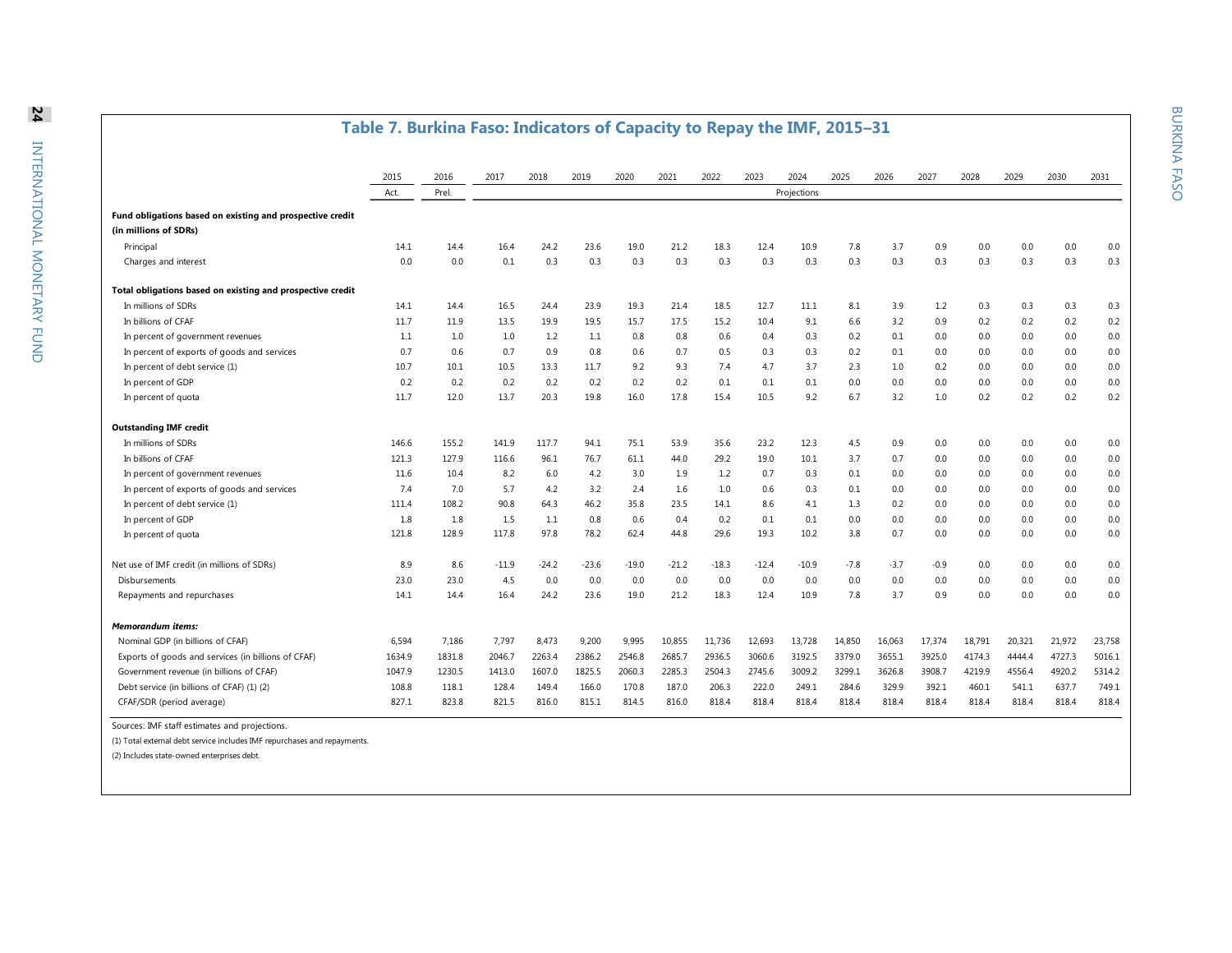# **Appendix I. Letter of Intent**

**MINISTRY OF ECONOMY, CONOMY, CONOMY, CONOMY CONOMY FINANCE, AND DEVELOPMENT** ------------ **GENERAL SECRETARIAT** ------------

**DIRECTORATE GENERAL OF COOPERATION** N°2017\_\_\_\_\_\_/MINEFID/SG/DGCOOP/DSPF

> **Minister of Economy, Finance, and Development to Madame Christine Lagarde Managing Director International Monetary Fund 700 19th Street NW Washington DC 20431 (USA)**

#### **SUBJECT: LETTER OF INTENT CONCERNING ECONOMIC AND FINANCIAL POLICIES**

Madame Managing Director:

**1.** The Government of Burkina Faso has pursued the implementation of the measures called for in its economic program supported by the arrangement under the Extended Credit Facility (ECF) of the International Monetary Fund (IMF) for the period 2013-2017, which expires at the end of September 2017. During this period, we have been able to reduce economic vulnerabilities and long-term structural rigidities that are a barrier to strong and sustainable growth. We have maintained macroeconomic stability through fiscal responsibility while successfully managing a peaceful political transition after the previous administration was removed by a popular insurrection. During this time, we have strengthened tax administration and revenue collection, public financial management, and made reforms to the energy sector to place it on a more sustainable footing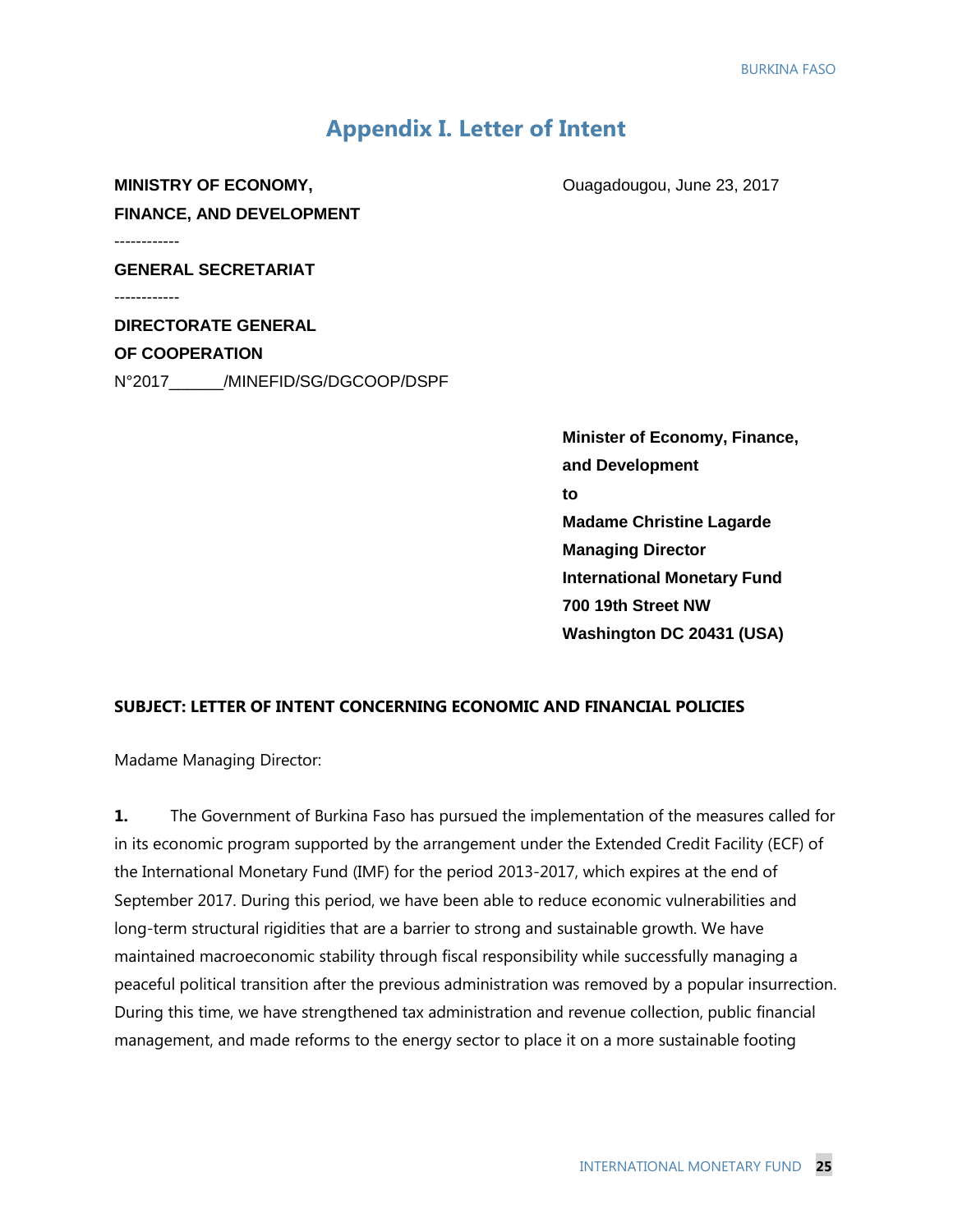**2.** In July 2016, the government adopted a new national economic and social development plan (*Plan National de Développement Économique et Social* – PNDES). The overall objective of the PNDES is to structurally transform the Burkina Faso economy to ensure strong, sustainable, resilient, and inclusive growth that conducive to creating decent jobs for all and brings an improvement in social well-being.

**3.** The macroeconomic framework remains broadly unchanged and the government has reaffirmed its commitments to the policies and reforms described in this letter of intent. Based on the satisfactory implementation of the program, we request the completion of the seventh review under the ECF arrangement and the release of the final disbursement equivalent to SDR 4.47. million.

## **RECENT ECONOMIC DEVELOPMENTS AND PROGRAM IMPLEMENTATION**

#### **Recent Developments**

**4.** Economic activity in Burkina Faso picked up in 2016, with real GDP growth estimated at 5.9 percent, exceeding the average annual rate of about 4.1 percent during 2014-2015. The economic recovery was driven by favorable rainfall, as well as beneficial external economic conditions marked by a rise in prices for export commodities (gold, cotton, and zinc) and relatively low oil prices. The recovery occurred despite a challenging security environment, with a terrorist attack in Ouagadougou in January 2016 and incursions by jihadists in the northern part of the country, and social tensions. Inflation remains low, at -0.2 percent in 2016, compared to 0.9 percent in 2015, owing to a moderation in food prices resulting from abundant harvests, improvements in distribution networks, and a decline in transport prices because of lower pump prices. The current account deficit narrowed somewhat in 2016 to around 7 percent of GDP. Increases in gold and cotton production led to an increase in exports, while higher economic growth and public investment drove up imports.

**5.** Fiscal policy implementation improved in 2016, but fell somewhat short of our ambitious targets. The strong recovery in revenue collections reflected a normalization in tax collection after the temporary decline observed during the political transition. Tax revenue increased by 1.1 percentage point of GDP in 2016, to 15.3 percent, driven by large increases in corporate income and value-added tax collections. In addition, overall revenue was boosted by some individual transactions, including a payment of 35 billion FCAF from the state-owned oil importer, SONABHY, for capital gains realized in the first half of 2016. Mining revenue rebounded and increased to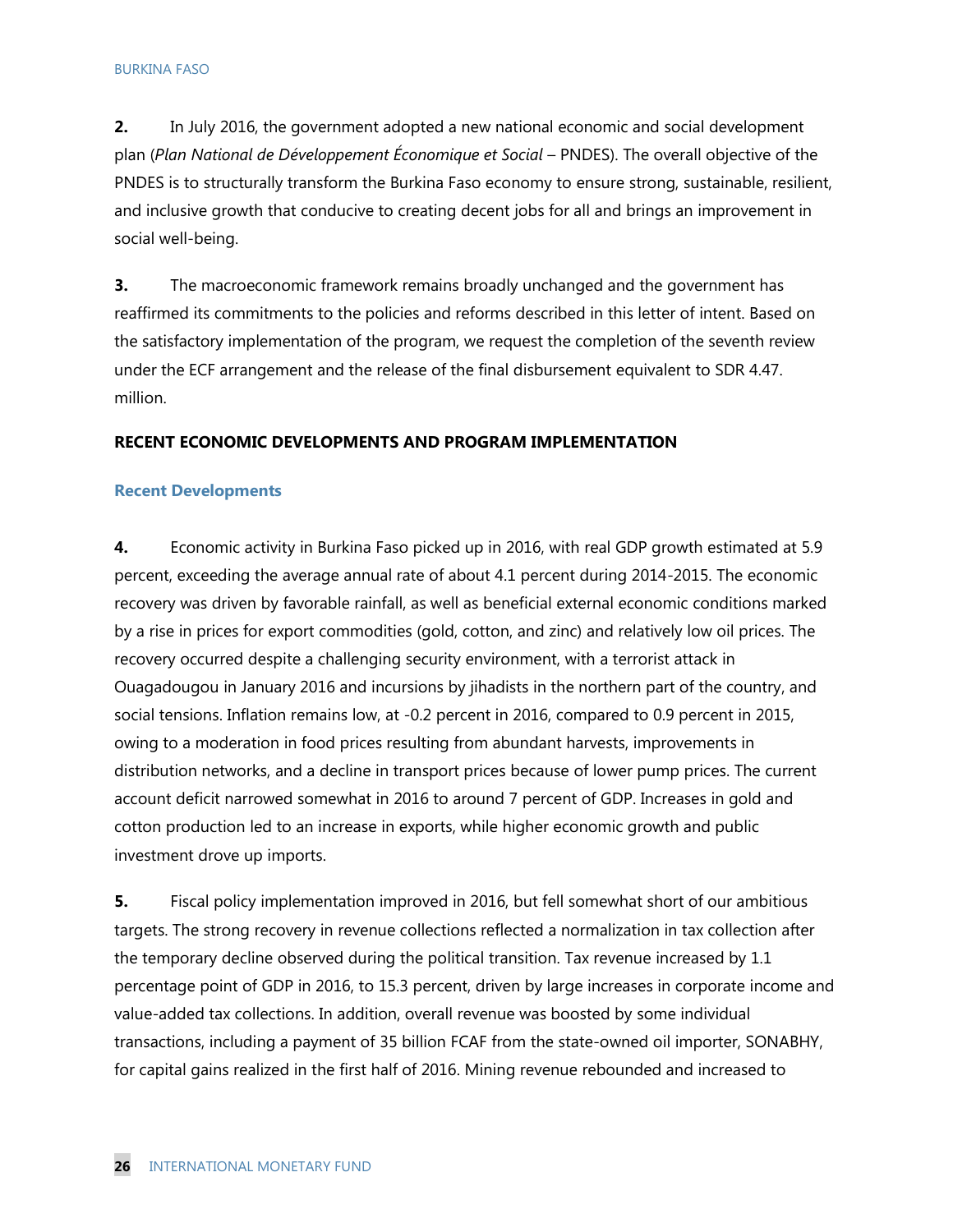2.7 percent of GDP. Nonetheless, overall revenue excluding grants remained 57 billion FCAF (0.7 percent of GDP) below target for 2016.

**6.** Current spending reached 15.8 percent of GDP in 2016, an increase of 1.7 percentage points compared to 2015. This increase was mainly due to the financial impact of Law 081 which aimed to harmonize the remuneration of civil servants and contractors at the central government level (increase of 0.7 percentage points of GDP), as well as the upgrading of the remuneration of officials of public institutions (increase of 0.3 percentage points of GDP). Thus, changes in the government wage bill accounted for almost half of the increase in current expenditure. Domestically-financed investment spending remained broadly constant in nominal terms, at about FCFA of 346 billion, but declined to 4.9 percent of GDP from 5.3 percent the year before. The execution rate for this spending of 95 percent was in line with the historical average despite delays in passing the first supplementary budget in the first half of 2016.

**7.** The overall deficit on a commitment basis was 3.2 percent of GDP. This was slightly higher than the 2.5 percent of GDP projected during the sixth review and largely due to lower than expected tax collections in the last quarter of the year.

#### **Program Implementation**

**8.** Performance under the seventh and final review of the ECF-supported program has continued to be satisfactory despite implementation taking place in a challenging security environment, particularly in the northern part of the country, and in a difficult social context marked by social unrest and public sector labor disruptions. The government continued with its reform plan, which has served to consolidate macroeconomic stability and promote the recovery of economic activity.

**9.** All the quantitative performance criteria and the structural benchmarks for end-December 2016 have been achieved, some of the latter with minor delays (Tables 1 and 2). Two indicative quantitative criteria, relating to the ceiling on the deficit and the floor on revenue collection, were missed by a small margin. Of the nine structural benchmarks for the review, six were fully achieved as of December 31, and two were met with minor delays. After several postponements since 2014, the standardized (VAT) invoicing became effective as of February 21, 2017. This difficult reform will help to support our efforts at revenue collection and the fight against corruption.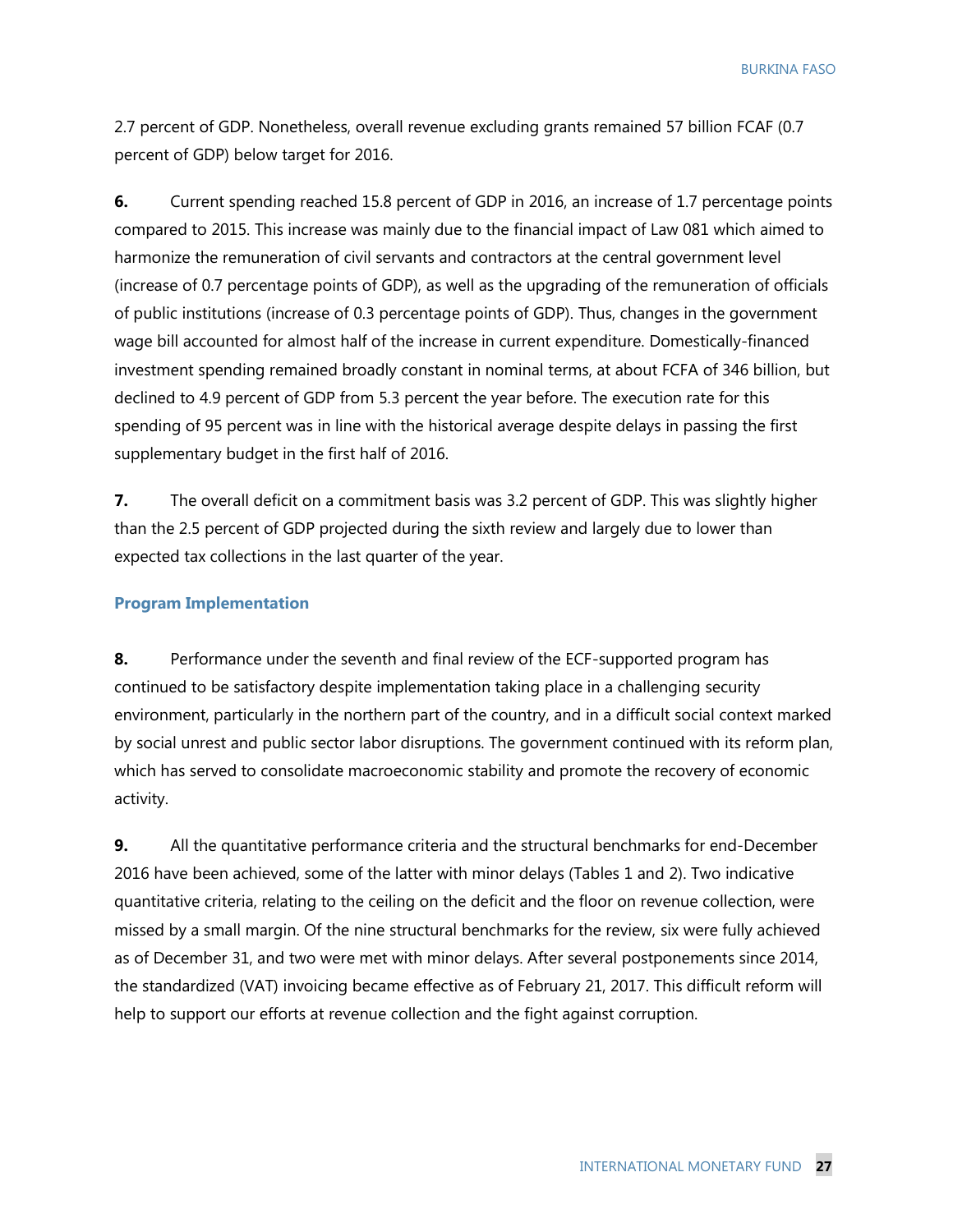#### **MACROECONOMIC OUTLOOK AND RISKS**

**10.** The economic outlook for 2017 and beyond is generally positive. We anticipate that real GDP growth could exceed the projected 6.4 percent, due to rising activity in the agricultural, mining, construction, and service sectors. Economic activity should also be supported by an intensification of public investment in transportation, energy, and telecommunications infrastructure. The largest projects planned within the framework of the PNDES will be subject to a higher level of scrutiny to ensure their proper execution. The service sector will benefit from the continuing advancement of telecommunications and the development of financial services with the spread of electronic payments and the deepening of financial inclusion. Over the medium-term, annual growth should firm around 7.3 percent. Inflation should remain moderate and well below the WAEMU criterion of 3 percent per year, underpinned by the pegged exchange rate regime and relatively stable prices.

**11.** The growth and inflation projections are subject to both domestic and external risks. The principal domestic risks are related to the unstable security situation outside of the capital and ongoing social tensions. Climate risk is ever-present in Burkina Faso, given the heavy dependence of agriculture on rainfall and desertification due to suboptimal agricultural methods. There are also some regional and global risks, including the tightening of financing conditions in WAEMU regional markets, as well as international markets more generally.

#### **MACROECONOMIC AND STRUCTURAL POLICIES GOING FORWARD**

#### **Objectives**

**12.** The key objectives of our economic policies going forward are to: (i) maintain macroeconomic stability through a credible and sustainable fiscal policy; (ii) create fiscal space to support public investment; (iii) improve public investment efficiency and execution; (iv) strengthen public financial management; (v) improve energy sector efficiency; and (vi) promote economic diversification and inclusive growth.

#### **Fiscal Policy**

**13.** The government is committed to the implementation of the PNDES, as well as to the WAEMU convergence process. In this context, the government has prepared a medium-term fiscal framework for 2018-2020. In addition to revising some fiscal policy targets for 2017, this document lays out the parameters for the preparation of the 2018 budget. The document also reiterates our commitment to achieving an overall fiscal deficit of below than 3 percent of GDP in 2019, consistent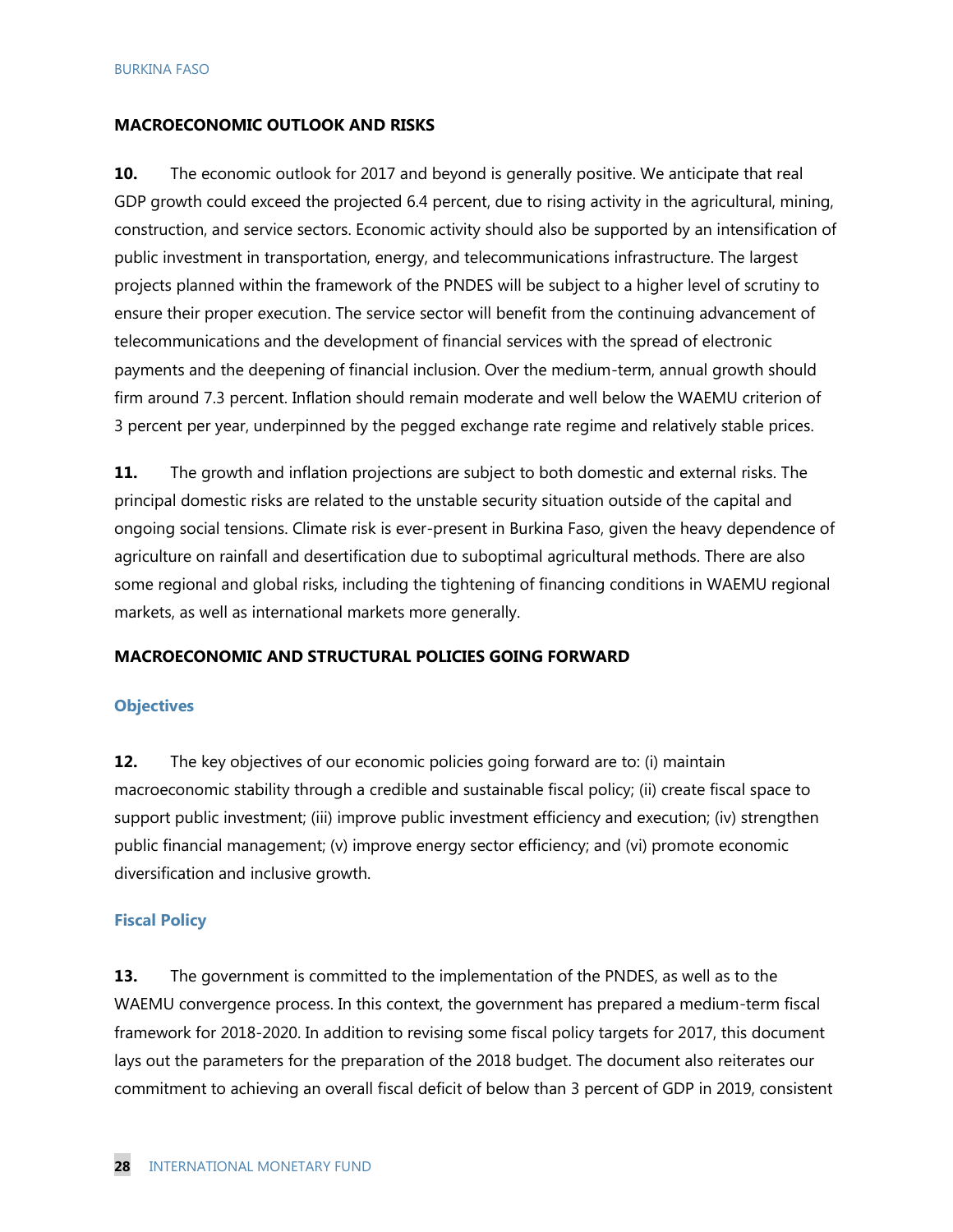with the WAEMU fiscal deficit convergence criterion. Considering that 2017 is a pivotal year for the 2016-2020 PNDES - the year in which the implementation of the plan was launched - the government intends to accelerate public investment. The resulting budget deficit would amount to 5.5 percent of GDP. We recognize that this acceleration in public investment is very ambitious. We are committed to taking the actions necessary to overcome any slippages that may arise. To this end, we will make every effort to strengthen our design and implementation capacities for public investment and will accelerate the implementation of other reforms, including the mobilization of additional resources, both internal and external. A supplementary budget will be submitted to Parliament in September 2017 which will make necessary adjustments in the event that resource mobilization and public investment execution are below targets.

**14.** Fiscal policy will aim to increase the government's fiscal space to pursue priority investment projects. In this regard, the government is committed to strengthening domestic revenue mobilization to meet the WAEMU criterion for the ratio of the wage bill to domestic tax revenue. Investments will specifically focus on priority sectors in accordance with the PNDES.

**15.** The government will continue to pursue a prudent debt policy to maintain a moderate level of risk of debt distress. In this context, we intend to give preference to grants and concessional financing while continuing moderate recourse to the regional financial market. While public-private partnerships (PPPs) can be an instrument to support the goals of the PNDES, they also come with risks, and therefore capacity development activities related to PPPs will be stepped up to minimize the risks arising from PPP financing. Recourse to non-concessional financing remains an option of last resort and only for projects of the highest priority that have a proven economic return. The government will also continue to strengthen debt management. The government is committed to adequately staffing the Debt Management Department (DDP). The government already developed a medium-term debt management strategy in 2016 to support the implementation of the PNDES; this strategy is currently being updated.

#### **Fiscal Space to Support Priority Public Investment**

**16.** The achievement of the ambitious medium-term fiscal goals will require substantial fiscal reforms, on both the revenue and expenditure sides. It will also involve the creation of fiscal space by improving the financial sustainability of the energy sector, including by limiting subsidies and risks from contingent liabilities to the government budget.

**17.** The 2017 budget law contains new provisions to combat fraud and tax evasion to enhance revenue mobilization, including: (i) steps to combat transfer pricing, in particular the lowering of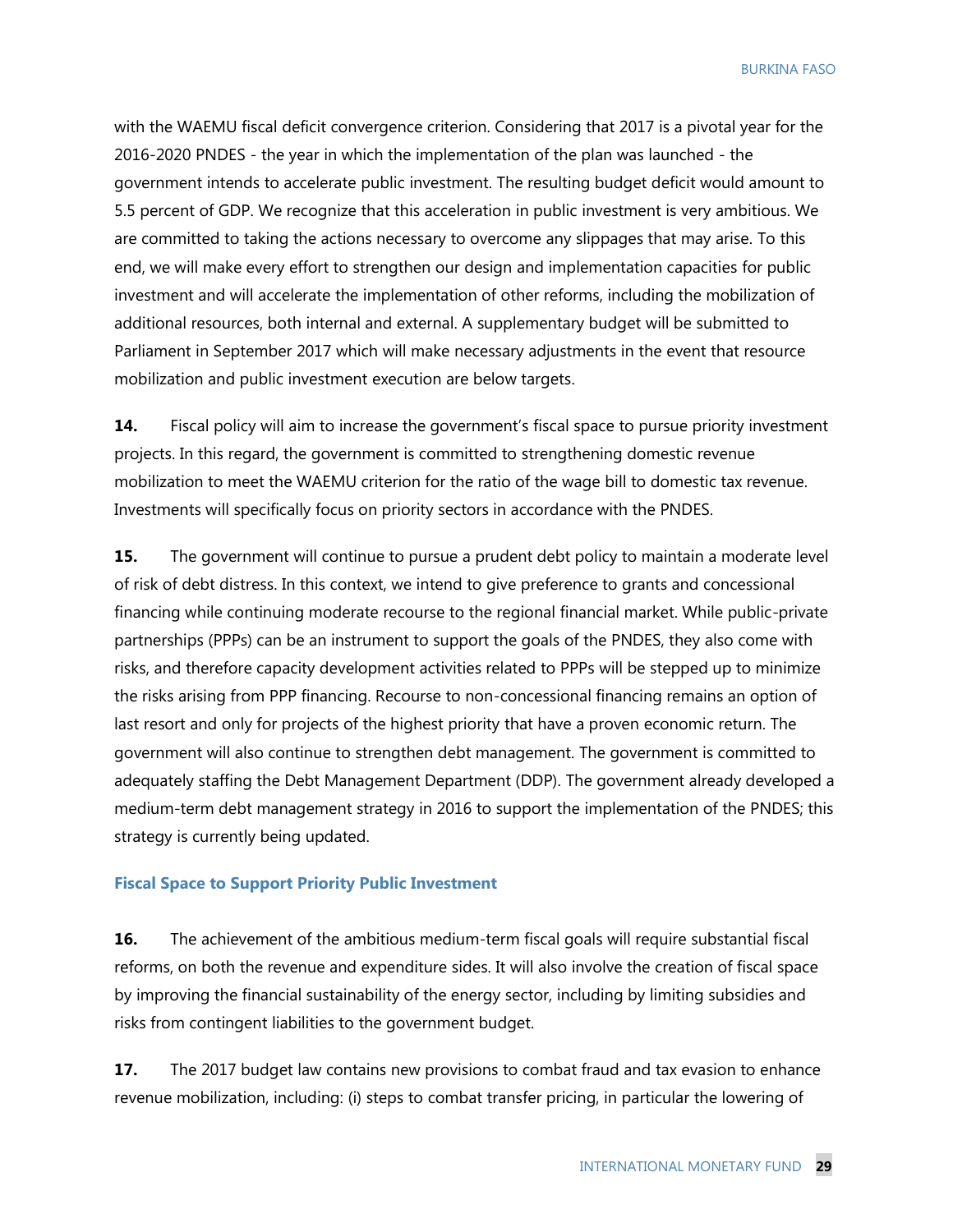selling prices for mining products or raw materials by using stock market quotations; and limits on the deduction of overhead costs; (ii) the attachment of additional documents to requests for the reimbursement of VAT credits with the aim of ensuring that the transactions actually have taken place; (iii) modification of the third-party notification procedures to compel financial structures and any third parties to comply with the instructions of the DGI; (iv) establishment of a legal requirement that a unique financial identification number (IFU) must be assigned, and making it mandatory for banks and financial institutions to include the IFU in identification documents for commercial and professional account holders; (v) elimination of exemptions from registration fees for deeds and transfers granted to semi-public companies in order to ensure equal treatment with other commercial companies. Additional measures are planned for the 2018 budget law, drawing on TA provided by the IMF and other international partners.

**18.** The government is working to control the wage bill. Preparatory studies have begun to review the compensation system to make it more effective, considering inputs from all stakeholders. The government will also prepare a list of job profiles and associated remunerations that can serve as the starting point for a functional review of the civil service. A streamlining of operating expenses is also under way, to promote a more efficient use of vehicles and consumables within the administration.

#### **Investment Efficiency and Execution**

**19.** Reforms will be undertaken to improve public investment selection, appraisal, and execution. To improve the quality and the execution of the capital budget in the program, the government has prepared a list of the highest priority PNDES projects. The government will also ensure that technical reviews and risk analyses of all major priority projects are undertaken and intends to prepare guidelines on how ex-ante project evaluations (including cost-benefit, cost-efficiency, and risk analysis) should be undertaken. In addition, the government will make efforts to improve the assessment of budgetary risks, notably those arising from investments by SOEs and through PPPs.

#### **Public Financial Management**

**20.** The government will continue to strengthen its public financial management systems and procedures. The government is in the process of transitioning to program budgeting. This new budget management approach should enable Burkina Faso to better integrate public investment in a multiyear approach, secure investment funding, and make the government budget a genuine tool for achieving public policy objectives. Cash flow management will be modernized and optimized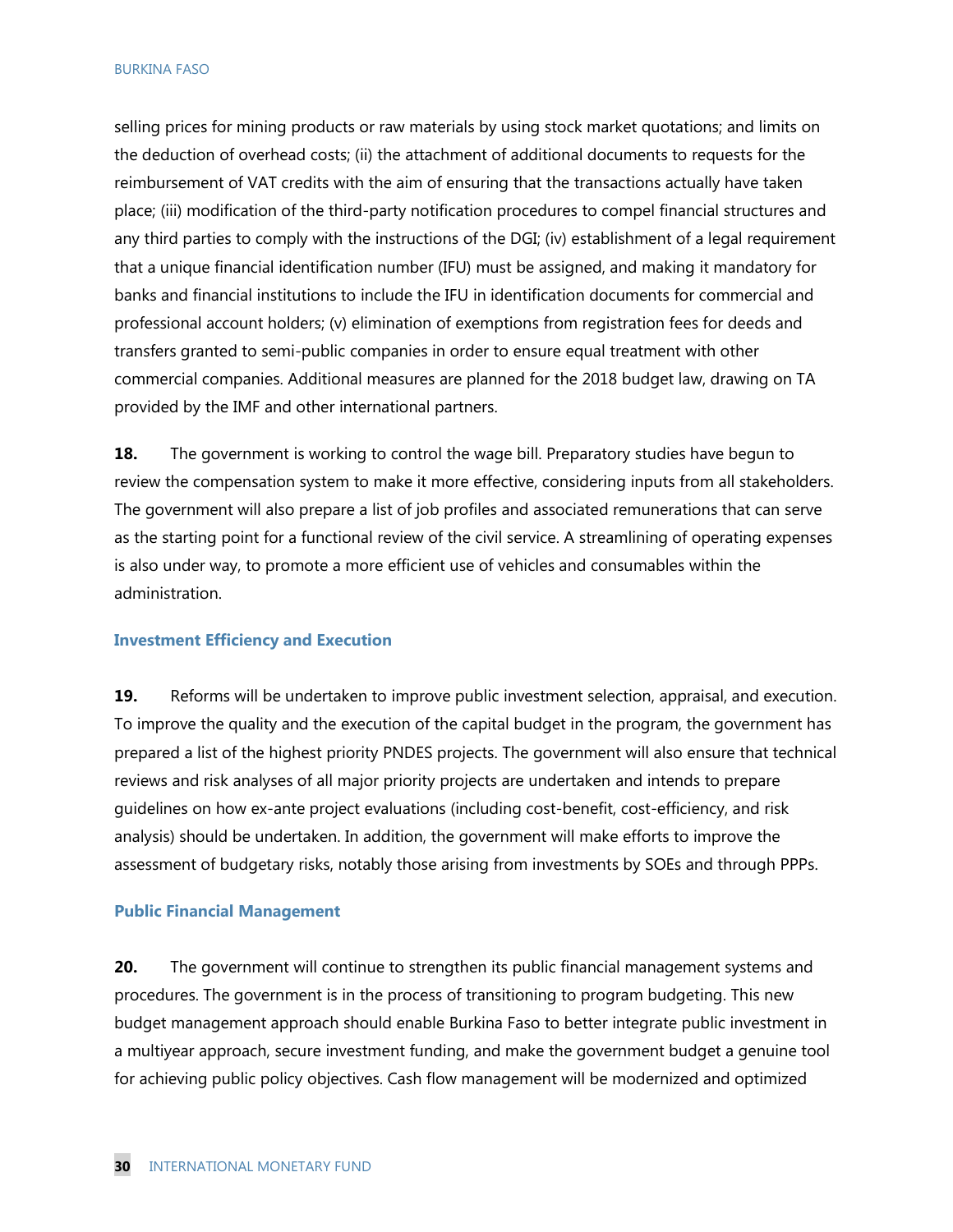with the implementation of a single treasury account (CUT). The government will continue with its efforts to improve the management of payment arrears.

## **Energy Sector Efficiency**

**21.** Considerable progress has been achieved in regularizing the financial relations between SONABEL, SONABHY, and the government. The implementation of the Memorandum of Understanding among the three parties, together with the decline in fuel prices, has helped SONABEL pay its liabilities to SONABHY in a timely fashion. Longer-term, a change in the electricity mix is required to bring electricity costs down. This will involve developing renewable energies and improving import capacity, as well as greater electricity imports from surplus countries in the region. The government is working closely with the World Bank to develop financing schemes, including PPPs, in the electricity sector.

**22.** To limit budgetary risk from needed subsidies in the future, the government will consider introducing an automatic price adjustment mechanism for retail gasoline and diesel. However, since fuel is a strategic input that can have a significant impact on investment, prices and the cost of living, a preliminary study will be conducted, that will be followed by a communication campaign for the chosen option with a goal being to protect the poorest.

#### **Economic Diversification and Financial Inclusion**

**23.** The replenishment of the cotton smoothing and inputs funds has helped to strengthen the financial health of the cotton sector. In addition, the government, coordinating with cotton producers and societies, intends to continue strategic support to the sector to maintain and advance diversification. A study is under way to propose alternative measures to make the sector more resilient to exogenous shocks, by considering improvements in the management tools used in the sector and exploring strategic opportunities for increasing value-added.

**24.** Measures are also planned for supporting the development of other agricultural sectors through the continuation and reinforcement of growth poles (Bagré, Samendéni, Sourou, and Sahel), as well as the intensification of actions to promote water management, and to provide assistance and consulting support to rural areas. The PNDES also envisages efforts to support agricultural entrepreneurs in their efforts to secure much needed improvements in access to credit.

**25.** The development of the mining sector in Burkina Faso is based largely on gold and zinc, as the prospects for manganese production are still unclear. With the aim of ensuring the security of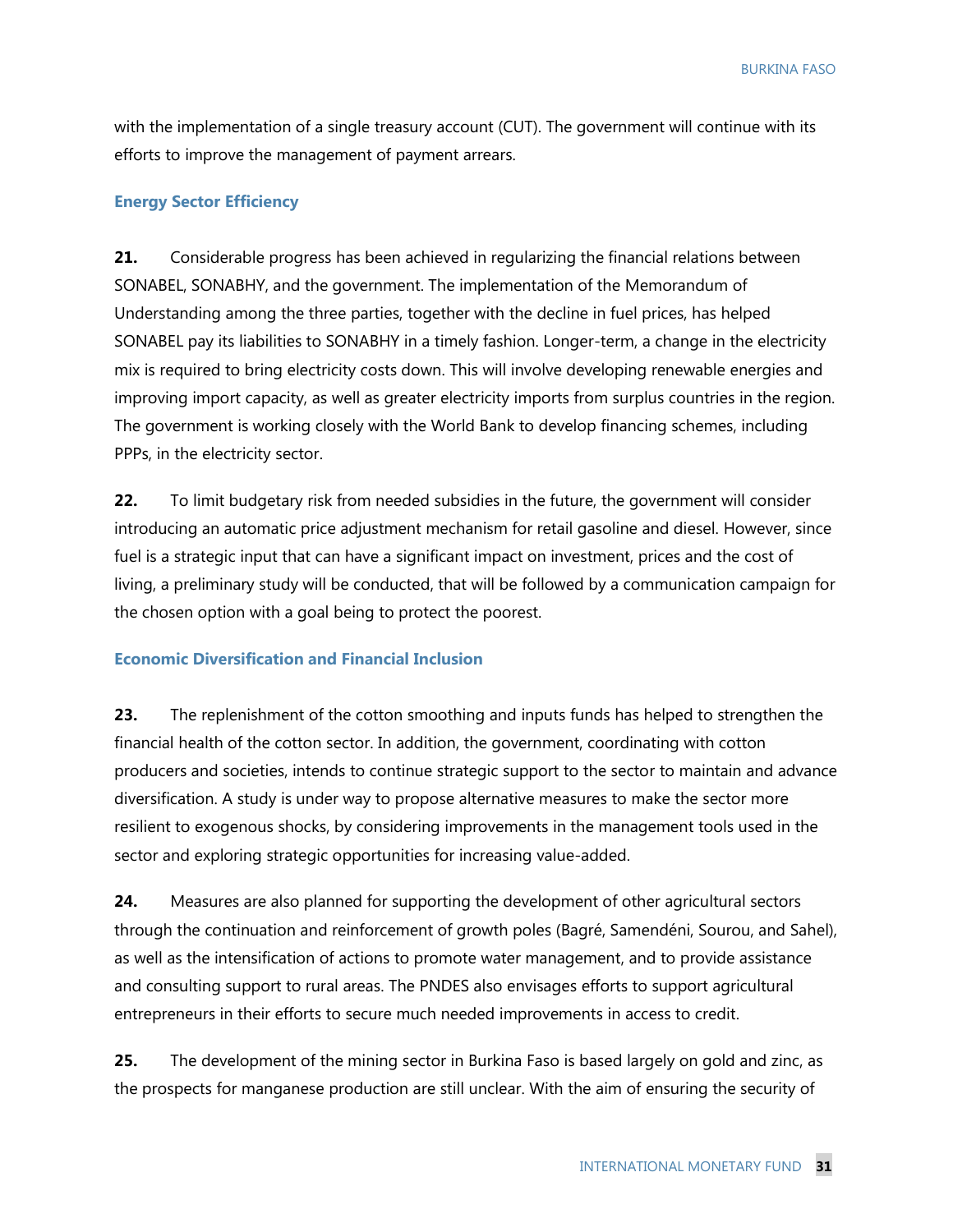mining investments, the government intends to boost the operational capacities and resources of the National Office for the Security of Mining Sites (ONASSIM). With the completion of the national survey on artisanal gold production, and to reduce the recurring conflicts of interests between the artisanal gold producers and industrial mines, the government is planning to operationalize the Agence nationale d'encadrement des exploitations minières artisanales et semi-mécanisées (ANEEMAS) to coordinate, regulate, and supervise the activities of small artisanal miners in the country.

**26.** Financial inclusion is a key government priority. One of the objectives of the PNDES is to raise the bank account penetration rate to 35 percent by 2020. To this end, the government has undertaken the drafting of a National Financial Inclusion Strategy following the Making Access to Financial Services Possible (MAP) approach. This approach is based on a comprehensive analysis of demand, supply, and the regulatory environment to identify the main factors that could either hinder or encourage broader financial inclusion. Due consideration is being given to the regional financial inclusion strategy developed by the BCEAO.

**27.** The government favors the development of microfinance and mobile banking. Regarding microfinance, the government will assist in efforts to consolidate the sector, improve its solvency, and address weaknesses in IT frameworks that have hindered expansion of the sector. Concerning mobile banking, the government is considering the appropriate regulatory framework for the sector.

#### **Poverty Reduction**

**28.** Reducing extreme poverty and supporting the most vulnerable in society is central to the PNDES. The government recognizes that there is a need to develop both preventative and social protection programs. With respect to the latter, positive results have been achieved through the existing cash transfer program, which, with the assistance of the World Bank, currently reaches 40,000 households in four regions. Going forward, we plan is to expand the coverage nationwide to cover 400,000 households that live in extreme poverty with the assistance of key development partners. Expansion will require significant improvements in the level of financial inclusion so that transfers can be made efficiently through the financial system.

#### **Improved macroeconomic data and monitoring**

**29.** The processing of the employment and informal sector survey data is continuing. In addition, a survey of gold panning was launched in January 2017. It is aimed at providing an assessment of the production of artisanal and semi-mechanized gold-mining units, their value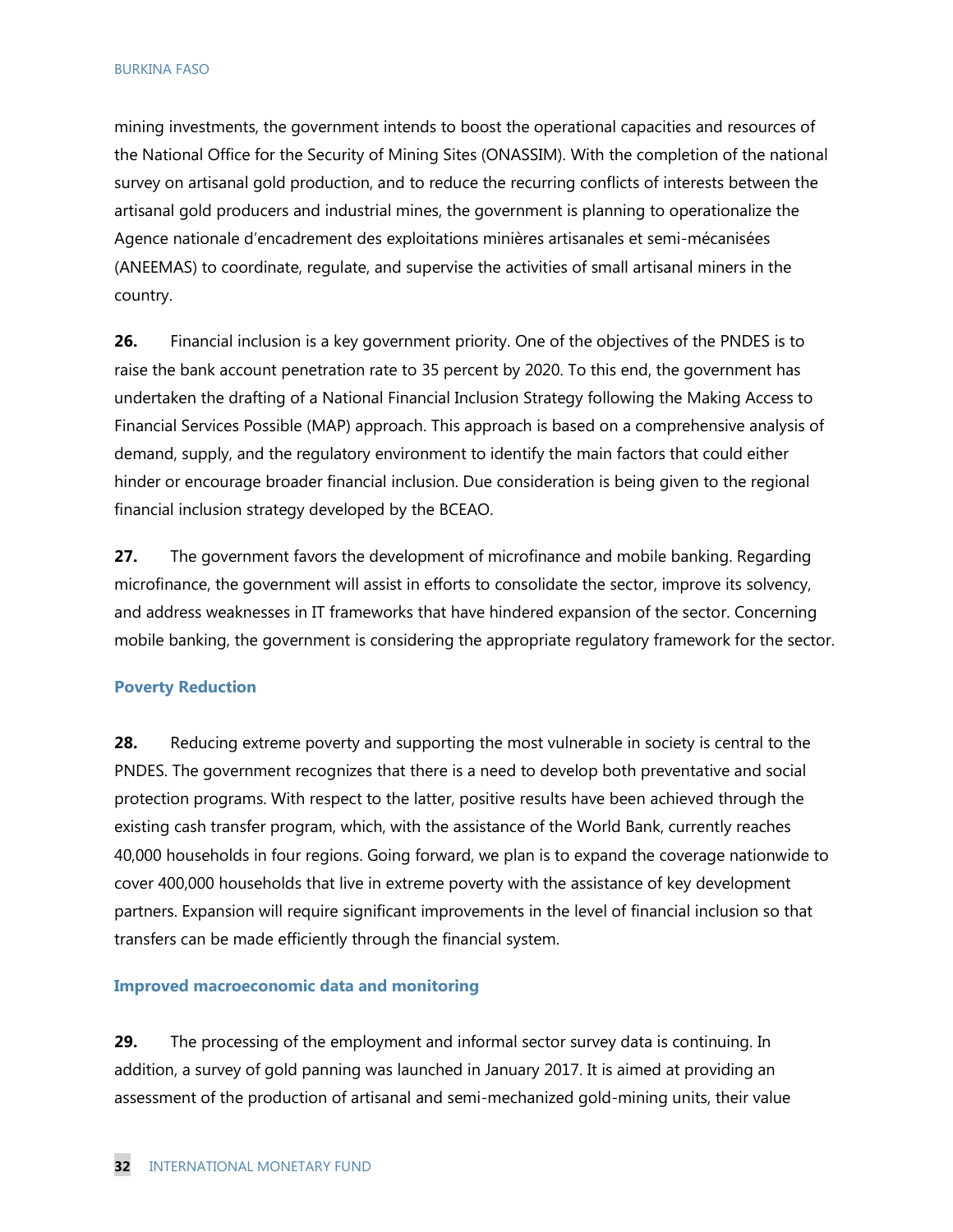added, and the output of activities directly linked to them. The new base year of the national accounts will be 2015 and the compilation work will be carried out in 2017.

## **CONCLUSION**

**30.** Based on the achievements to date and in view of the strength of our commitment to sound economic and structural policies going forward, we request that the IMF Executive Board complete the seventh review under the current ECF arrangement and disburse the remaining tranche in the equivalent of SDR 4.47 million.

**31.** To support the implementation of the PNDES in the period ahead, the government intends to request IMF technical and financial assistance through a new three-year ECF arrangement after the current economic and financial program expires. In the interim, Burkina Faso will continue its consultation and policy dialogue with the Fund.

**32.** As in the past, the government authorizes the IMF to publish this letter, the attachments hereto, and the related IMF staff report upon approval by the IMF Executive Board.

**Sincerely** 

/s/

Hadizatou Rosine Coulibaly/Sori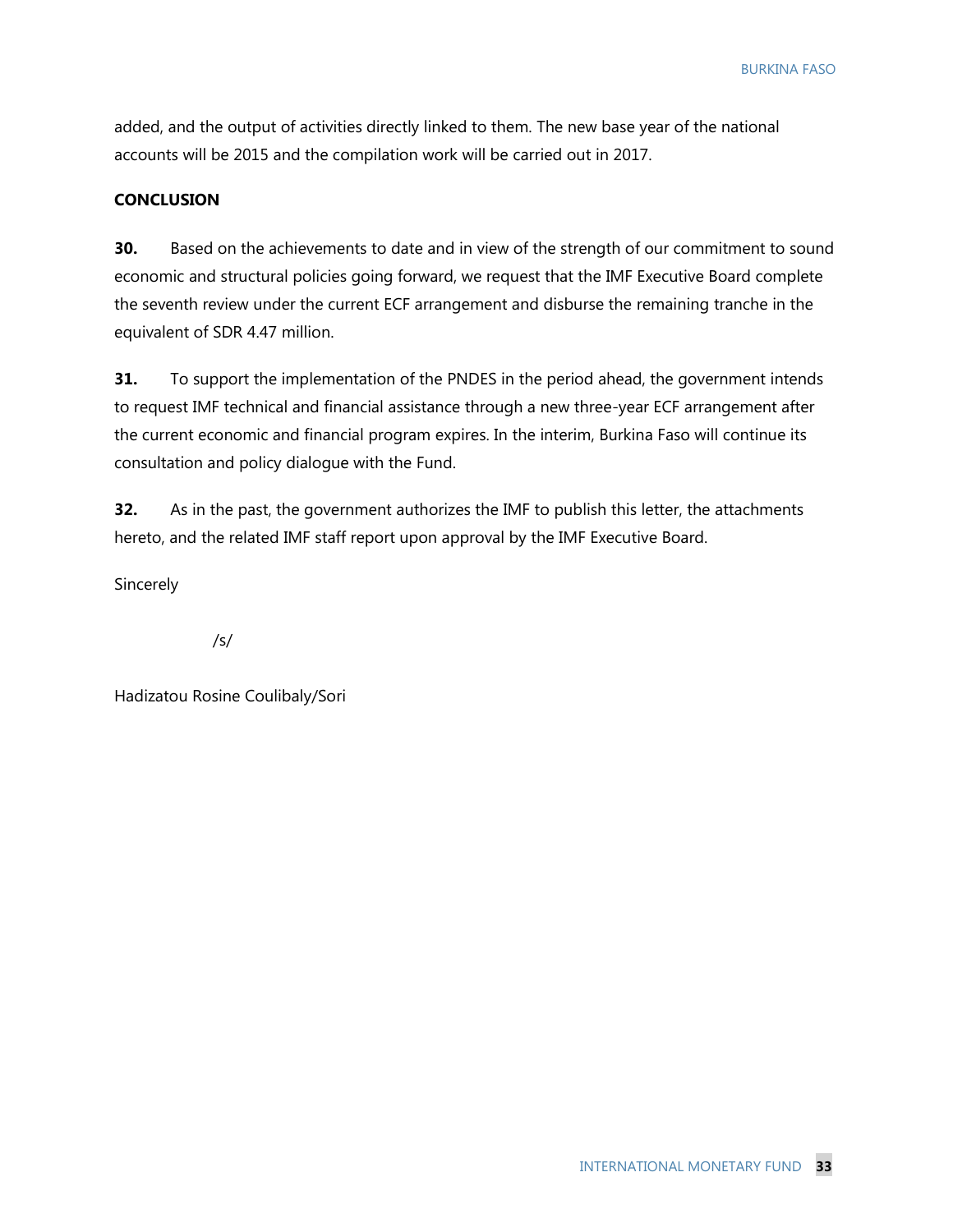# **Table 1. Burkina Faso: Quantitative Performance Criteria and Indicative Targets for ECF Table 1. Burkina Faso: Quantitative Performance Criteria and Indicative Targets for ECF Arrangement, December 2016 Arrangement, December 2016**

**(CFAF billions, cumulative from beginning of year, unless otherwise indicated)** (CFAF billions, cumulative from beginning of year, unless otherwise indicated)

|                                                                                                              | 2016  |         |               |
|--------------------------------------------------------------------------------------------------------------|-------|---------|---------------|
|                                                                                                              |       | Dec.    |               |
|                                                                                                              | Prog. | Prel.   | <b>Status</b> |
| Quantitative Performance Criteria                                                                            |       |         |               |
| Ceiling on net domestic financing of central government                                                      | 64.7  | 31.8    | Met           |
| Ceiling on the amount of new nonconcessional external debt contracted or<br>quaranteed by government (1) (2) | 355   | 220.4   | Met           |
| Ceiling on accumulation of external arrears (1)                                                              | 0     | 0       | Met           |
| <b>Indicative Targets</b>                                                                                    |       |         |               |
| Ceiling on domestic financing outside central government                                                     | 50    | $-48.4$ | Met           |
| Ceiling on the overall fiscal deficit including grants                                                       | 184.4 | 224.6   | Not Met       |
| Floor on government revenue                                                                                  | 1262  | 1230.5  | Not Met       |
| Floor on poverty-reducing social expenditures (3)                                                            | 506   | 560.9   | Met           |
| <b>Memorandum Item</b>                                                                                       |       |         |               |
| Ceiling on the amount of new concessional external debt contracted or<br>quaranteed by government (1) (2)    | 350   | 173.1   | Met           |
| Sources: Burkinabè authorities: and IMF staff estimates.                                                     |       |         |               |
| (1) To be observed continuously.                                                                             |       |         |               |
| (2) The limit is not tied to specific projects.                                                              |       |         |               |
| (3) 90 percent of budget amount.                                                                             |       |         |               |